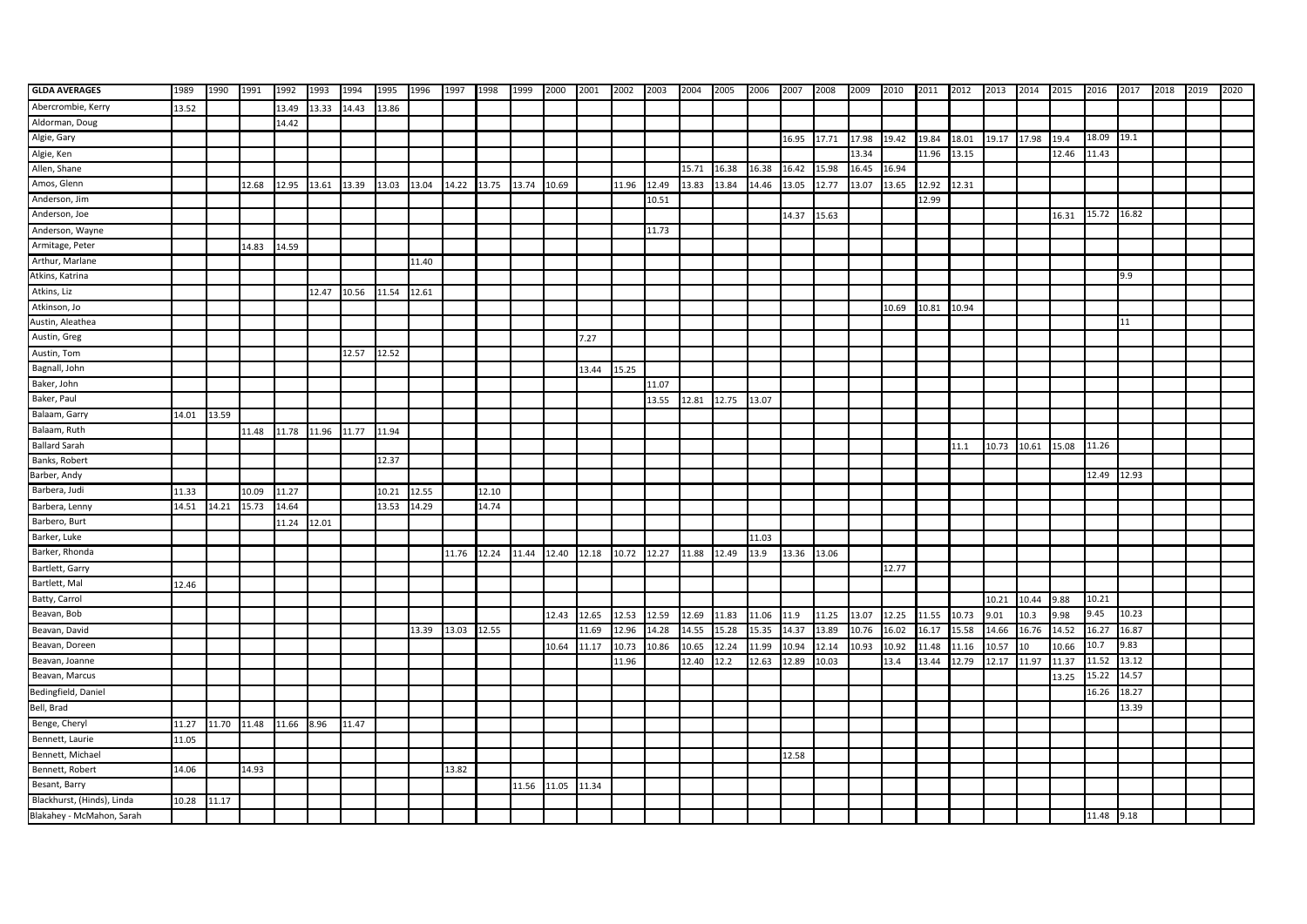| <b>GLDA AVERAGES</b>    | 1989  | 1990        | 1991  | 1992        | 1993  | 1994              | 1995        | 1996  | 1997        | 1998  | 1999  | 2000  | 2001  | 2002  | 2003  | 2004  | 2005  | 2006        | 2007        | 2008  | 2009  | 2010  | 2011  | 2012  | 2013        | 2014               | 2015  | 2016  | 2017  | 2018 | 2019 | 2020 |
|-------------------------|-------|-------------|-------|-------------|-------|-------------------|-------------|-------|-------------|-------|-------|-------|-------|-------|-------|-------|-------|-------------|-------------|-------|-------|-------|-------|-------|-------------|--------------------|-------|-------|-------|------|------|------|
| Blunden, Jack           |       |             |       |             |       |                   |             |       | 13.92       |       |       |       |       |       |       |       |       |             |             |       |       |       |       |       |             |                    |       |       |       |      |      |      |
| <b>Bond Phil</b>        |       |             |       |             |       |                   |             |       |             |       |       |       |       |       |       |       | 10.89 | 10.55       |             |       |       |       |       |       |             |                    |       |       |       |      |      |      |
| Booth, Colleen          |       |             | 12.88 | 12.82       | 13.14 | 13.67             | 14.19       | 13.78 | 14.00       | 12.40 | 13.71 | 13.42 | 13.86 | 13.13 | 12.53 | 11.65 | 11.55 | 11.72       | 12.99       |       |       |       |       |       |             |                    |       | 10.33 | 9.48  |      |      |      |
| Booth, Jenny            |       | 12.06       | 11.36 | 11.76       |       |                   | 11.40       |       |             |       |       |       |       |       |       |       |       |             |             |       |       |       |       |       |             |                    |       |       |       |      |      |      |
| Booth, Stephen          |       |             |       |             |       | 13.92             | 14.06       |       |             | 13.60 | 12.23 |       |       |       |       |       |       |             |             |       |       |       |       |       |             |                    |       |       |       |      |      |      |
| Booth, Tony             |       |             | 13.92 | 14.62       | 15.40 | 15.13             | 14.53       | 14.86 | 14.55       | 13.23 | 15.59 | 15.46 | 15.85 | 13.66 | 15.27 | 14.42 | 13.45 | 13.61       | 13.78       |       |       |       |       |       |             |                    |       |       |       |      |      |      |
| Boulton, John           |       |             |       |             | 11.38 |                   |             |       |             |       |       |       |       |       |       |       |       |             |             |       |       |       |       |       |             |                    |       |       |       |      |      |      |
| Boulton, Pam            |       |             |       |             | 11.71 |                   |             |       |             |       |       |       |       |       |       |       |       |             |             |       |       |       |       |       |             |                    |       |       |       |      |      |      |
| <b>Bourne Scott</b>     |       |             |       |             |       |                   |             |       |             |       |       | 13.80 | 15.66 | 16.77 |       | 16.68 | 16.97 | 15.93       | 20.36       |       | 14.16 |       | 16.98 | 15.7  |             |                    |       |       |       |      |      |      |
| Bowden, Dave            |       |             |       |             |       |                   |             |       | 12.49       | 11.56 | 12.53 | 13.55 |       |       |       |       |       | 12.73       | 13.43 13.76 |       |       |       | 13.17 | 12.14 | 11.84       | 10.89              |       |       |       |      |      |      |
| Bramble, David          |       |             |       |             |       |                   |             |       |             |       |       |       |       |       |       | 10.21 | 11.33 |             |             |       |       |       |       |       |             |                    |       |       |       |      |      |      |
| Bramble, Viv            | 12.87 | 12.57 12.75 |       | 12.33       |       | 12.90             | 13.31       | 12.85 | 13.38       | 13.39 | 12.12 |       |       |       |       |       |       |             |             |       |       |       |       |       |             |                    |       |       |       |      |      |      |
| Bratton, Terry          |       |             |       |             |       | 11.03             | 13.13       | 12.62 | 12.05       |       | 11.98 | 13.68 | 13.04 |       |       |       |       |             |             |       |       |       |       |       |             |                    |       |       |       |      |      |      |
| Brenner, Amelia         |       |             |       |             |       |                   |             |       |             |       |       |       |       |       |       |       |       |             |             |       |       |       |       |       |             |                    |       |       | 10.51 |      |      |      |
| Brooks, Jye             |       |             |       |             |       |                   |             |       |             |       |       |       |       |       |       |       |       |             |             |       |       |       |       |       |             |                    |       |       | 10.11 |      |      |      |
| Brown Joy               |       |             |       |             |       |                   |             |       |             |       |       |       |       |       |       |       | 11.93 | 14.93       | 13.9        | 11.33 |       | 13.91 | 13.1  | 13.14 |             |                    |       |       |       |      |      |      |
| <b>Brown Michael</b>    |       |             |       |             |       |                   |             |       |             |       |       |       |       |       |       |       | 18.55 | 18.9        | 19.12       | 18.2  | 22.05 | 20.29 | 20.75 | 21.71 | 20.95       | 21.43              | 21.05 | 22.46 | 21.99 |      |      |      |
| Brown, Geoff            |       | 12.02       | 11.18 | 11.59       | 11.77 |                   |             |       |             |       |       |       |       |       |       |       |       |             |             |       |       |       |       |       |             |                    |       |       |       |      |      |      |
| Brown, Marion           |       |             |       |             | 10.77 |                   |             |       |             |       |       |       |       |       |       |       |       |             |             |       |       |       |       |       |             |                    |       |       |       |      |      |      |
| Brown, Shane            |       |             |       |             |       |                   |             |       |             |       |       |       |       |       |       |       |       |             |             |       |       |       |       |       | 11.32 12.27 |                    |       | 10.63 | 10.32 |      |      |      |
| Brown, Sue              |       |             | 11.71 |             |       |                   |             |       |             |       |       |       |       |       |       |       |       |             |             |       |       |       |       |       |             |                    |       |       |       |      |      |      |
| <b>Buckshiram Terry</b> |       |             |       |             |       |                   |             |       |             |       |       |       |       |       |       |       | 12.16 | 11.75       | 12.09       | 12.03 | 12.12 | 12.06 | 11.73 | 11.79 | 11.91       | 11.3               | 11.61 | 11.17 | 10.78 |      |      |      |
| Budd, Darrel            |       |             |       |             |       |                   |             |       |             |       |       |       |       |       |       | 11.72 | 13.14 | 13.12       | 13.12       | 13.76 | 12.27 | 13.55 | 13.31 | 13    | 13.37       |                    | 13.25 | 13.08 | 13.46 |      |      |      |
| Budd, Meegan (Findlay)  |       |             |       |             |       |                   |             |       |             |       |       |       |       |       |       | 10.42 | 10.97 | 11.3        | 10.29       |       |       |       |       |       |             |                    |       |       |       |      |      |      |
| Bulmer, Steve           |       |             |       |             |       |                   |             |       |             |       |       |       |       | 11.17 |       |       |       |             |             |       |       |       |       |       |             |                    |       |       |       |      |      |      |
| Burke, Brett            |       |             |       | 16.93       | 18.13 | 16.37             | 16.95       | 18.26 |             |       | 18.18 |       |       |       |       |       |       | 18.57       |             |       |       |       |       |       |             |                    |       |       |       |      |      |      |
| Burke, Lyn              |       |             |       |             |       |                   |             |       |             |       |       | 12.75 | 12.70 | 12.78 | 12.55 | 12.98 | 11.91 | 11.55       | 12.24       | 11.82 | 10.46 | 12.11 | 10.5  | 11.83 |             | 11.77              | 11.49 | 10.58 |       |      |      |      |
| Burke, Rod              |       |             |       |             |       |                   |             |       |             |       |       |       |       |       |       |       |       |             |             |       |       |       |       |       |             | 9.86               | 11.37 | 12.15 | 11.88 |      |      |      |
| Burns, Mark             |       |             |       |             |       |                   | 14.13       |       | 13.40       | 13.18 |       |       |       |       |       |       |       |             |             |       |       |       |       |       |             |                    |       |       |       |      |      |      |
| Burns, Paul             |       |             |       |             |       |                   |             |       | 13.03       | 14.69 | 14.37 |       |       |       |       |       |       |             |             |       |       |       |       |       |             |                    |       |       |       |      |      |      |
| Buxton, Chris           | 13.60 | 14.85       | 15.09 | 14.38 14.94 |       |                   |             |       |             |       |       |       |       |       |       |       |       |             |             |       |       |       |       |       |             |                    |       |       |       |      |      |      |
| Buxton, Jennie          | 11.52 | 11.88       | 11.66 | 12.35       |       |                   |             |       |             |       |       |       |       |       |       |       |       |             |             |       |       |       |       |       |             |                    |       |       |       |      |      |      |
| Byren, Leah             |       |             |       |             |       |                   |             |       |             |       |       |       |       |       |       |       |       |             | 10.27       |       |       |       |       |       |             |                    |       |       |       |      |      |      |
| Byrne, Josh             |       |             |       |             |       |                   |             |       |             |       |       |       |       |       |       |       |       |             |             |       |       |       | 11.24 |       |             |                    |       |       |       |      |      |      |
| Byrnes, Phil            |       |             |       |             |       |                   | 16.48       | 15.44 | 15.66       |       |       |       |       |       |       |       |       |             |             |       |       |       |       |       |             |                    |       |       |       |      |      |      |
| Camejo, Skye            |       |             |       |             |       |                   |             |       |             |       |       | 11.87 | 11.14 |       |       |       |       |             |             |       |       |       |       | 11.18 | 10.94       | 12.14              | 10.83 | 10.69 | 11.3  |      |      |      |
| Cameron, Garry          |       |             |       |             |       |                   |             |       |             | 12.56 |       |       |       |       |       |       |       |             |             |       |       |       |       |       |             |                    |       |       |       |      |      |      |
| Campbell, Jacquie       |       |             |       |             |       |                   |             |       | 10.35       | 11.53 | 11.52 | 11.60 | 12.26 | 11.91 | 11.80 | 11.72 | 10.7  | 11.51       | 10.98       |       |       |       |       |       |             |                    |       |       |       |      |      |      |
| Campbell, Krystal       |       |             |       |             |       |                   |             |       |             |       |       |       |       |       |       | 8.97  |       |             |             |       |       |       |       |       |             |                    |       |       |       |      |      |      |
| Campbell, Matthew       |       |             |       |             |       |                   |             |       |             |       |       |       | 14.01 | 13.49 |       |       |       |             |             |       |       |       |       |       |             |                    |       |       |       |      |      |      |
| Campbell, Ron           |       |             |       |             |       |                   |             |       |             |       |       |       |       |       | 13.40 | 13.56 | 14.3  | 16.11 14.68 |             |       |       |       |       |       |             |                    |       |       |       |      |      |      |
| Campbell, Steve         | 12.69 | 12.61 12.61 |       |             |       | 13.92 12.09 12.78 | 13.63 12.83 |       | 12.23 14.36 |       | 14.26 |       |       |       |       |       |       |             |             |       |       |       |       |       |             |                    |       |       |       |      |      |      |
| Capilli, Randall        |       |             | 12.88 | 12.99       | 12.97 |                   |             |       |             |       |       |       |       |       |       |       |       |             |             |       |       |       |       |       |             |                    |       |       |       |      |      |      |
| Carrick, Richard        |       |             |       |             |       |                   |             |       |             |       |       | 11.08 |       |       |       |       |       |             |             |       |       |       |       |       |             |                    |       |       |       |      |      |      |
| Cater, Tim              |       |             | 12.52 | 14.31       | 14.10 | 13.02             | 12.30       | 11.82 | 13.13       | 12.95 | 12.49 | 13.22 | 13.00 | 13.22 | 12.94 | 12.41 | 13.33 | 12.93       | 12.3        | 11.94 | 11.46 | 12.64 | 12.15 |       |             |                    |       |       |       |      |      |      |
| Chaplin, Chip           |       |             |       |             |       |                   |             | 16.37 | 15.29       | 13.84 | 15.63 | 17.27 | 15.69 |       |       |       | 14.77 | 14.93       |             |       |       |       |       | 13.58 |             | 14.39  14.18  13.7 |       |       |       |      |      |      |
| Chapman, Karran         |       |             |       |             |       |                   |             |       |             |       |       |       |       |       | 11.22 | 10.58 | 11.77 |             |             |       |       |       | 11.01 |       |             |                    |       |       |       |      |      |      |
|                         |       |             |       |             |       |                   |             |       |             |       |       |       |       |       |       |       |       |             |             |       |       |       |       |       |             |                    |       |       |       |      |      |      |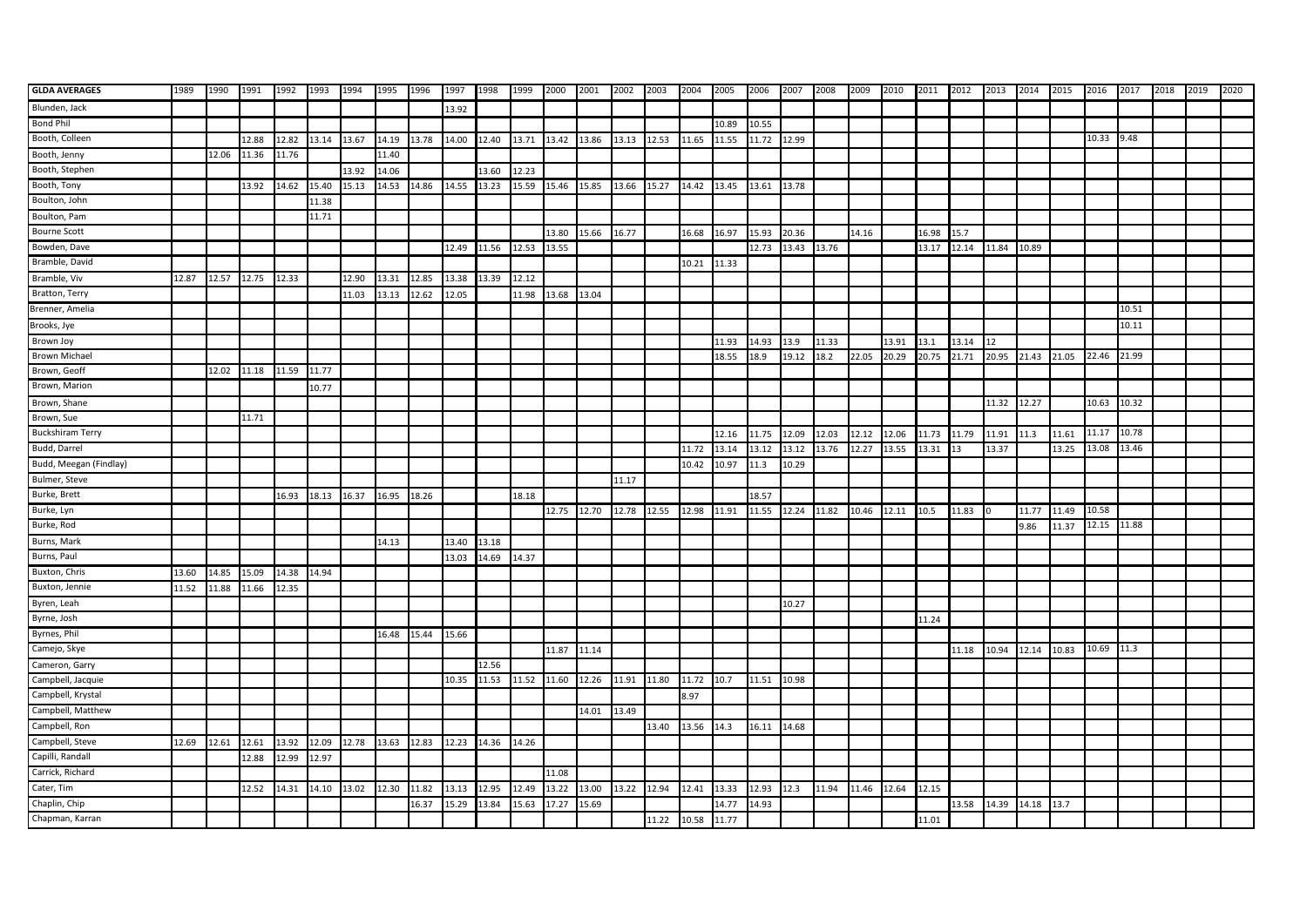| <b>GLDA AVERAGES</b> | 1989  | 1990  | 1991  | 1992  | 1993  | 1994  | 1995  | 1996  | 1997  | 1998  | 1999  | 2000  | 2001  | 2002  | 2003  | 2004  | 2005  | 2006 | 2007              | 2008  | 2009  | 2010  | 2011 2012 |       | 2013  | 2014              | 2015  | 2016  | 2017  | 2018 | 2019 | 2020 |
|----------------------|-------|-------|-------|-------|-------|-------|-------|-------|-------|-------|-------|-------|-------|-------|-------|-------|-------|------|-------------------|-------|-------|-------|-----------|-------|-------|-------------------|-------|-------|-------|------|------|------|
| Chapman, Lyn         | 10.12 | 10.11 | 10.92 | 10.17 | 9.66  | 10.22 | 11.32 | 10.55 | 8.19  |       |       |       |       |       |       |       |       |      |                   |       |       |       |           |       |       |                   |       |       |       |      |      |      |
| Chapman, Roy         |       |       |       |       | 11.75 | 13.61 | 12.10 | 12.17 |       |       |       | 10.91 | 12.55 | 12.91 |       |       |       |      |                   |       |       |       |           |       |       |                   |       |       |       |      |      |      |
| Christian, Joel      |       |       |       |       |       |       |       |       |       |       |       |       |       |       |       |       |       |      | 13.16             |       |       |       |           |       |       |                   |       |       |       |      |      |      |
| Church, Steve        |       |       |       |       | 12.32 |       |       |       |       |       |       |       |       |       |       |       |       |      |                   |       |       |       |           |       |       |                   |       |       |       |      |      |      |
| Clancy, Fabian       |       |       |       |       |       | 10.69 |       |       |       |       |       |       |       |       |       |       |       |      |                   |       |       |       |           |       |       |                   |       |       |       |      |      |      |
| Clark Richard        |       |       |       |       |       |       |       |       |       |       |       |       |       |       |       |       | 12.89 |      |                   |       |       |       |           |       |       |                   |       |       |       |      |      |      |
| Clark, David         |       |       |       | 14.17 | 13.40 |       |       |       |       |       |       |       |       |       |       |       |       |      |                   |       |       |       |           |       |       |                   |       |       |       |      |      |      |
| Clark, Doreen        | 11.02 | 11.54 | 12.75 | 11.67 | 10.76 |       |       |       |       |       |       |       |       |       |       |       |       |      |                   |       |       |       |           |       |       |                   |       |       |       |      |      |      |
| Clark, John          | 12.09 | 12.52 | 14.55 | 12.74 | 12.44 | 11.42 | 11.57 | 12.74 | 12.06 | 13.10 | 11.04 | 10.22 | 12.60 | 10.85 | 10.28 |       |       |      |                   |       |       |       |           |       |       |                   |       |       |       |      |      |      |
| Clark, Margaret      |       |       |       |       |       |       | 11.45 | 12.31 | 12.69 | 13.07 | 12.45 | 12.52 | 13.70 | 12.77 | 12.71 | 13.10 | 12.67 |      | 12.31 12.51 12.81 |       | 12.6  | 12.82 | 13.03     | 12.62 | 12.29 | 11.91             | 12.29 | 11.87 | 12.41 |      |      |      |
| Clark, Mick          |       |       |       |       |       |       |       |       |       |       |       |       |       |       |       | 13.73 |       |      |                   |       |       |       |           |       |       |                   |       |       |       |      |      |      |
| Clarke, Tony         |       |       |       |       |       |       |       |       |       |       |       |       |       |       |       |       |       |      |                   |       | 12.34 |       |           |       |       |                   |       |       |       |      |      |      |
| Claybrough, Malcolm  |       |       |       |       |       |       | 11.74 |       | 10.71 | 12.00 | 11.50 | 11.04 | 10.93 | 9.66  | 12.51 | 11.81 | 10.72 | 12.1 | 10.76             | 12.71 | 12.62 | 10.53 |           |       |       |                   |       |       |       |      |      |      |
| Coad, John           |       |       |       |       | 12.55 |       |       |       |       |       |       |       |       |       |       |       |       |      |                   |       |       |       |           |       |       |                   |       |       |       |      |      |      |
| Cole, Sandy          |       |       |       |       |       |       |       |       |       | 12.46 | 12.23 |       |       |       |       |       |       |      |                   |       |       |       |           |       |       |                   |       |       |       |      |      |      |
| Collins, Norma       |       |       |       |       |       |       |       |       |       |       | 11.44 | 11.35 | 12.13 | 11.88 |       |       |       |      |                   |       |       |       |           |       |       |                   |       |       |       |      |      |      |
| Collins, Ray         |       |       |       |       |       |       |       |       |       |       |       | 10.84 | 11.65 |       |       |       |       |      |                   |       |       |       |           |       |       |                   |       |       |       |      |      |      |
| Collison John        |       |       |       |       |       |       |       |       |       |       |       |       |       |       |       |       | 12.89 |      |                   |       |       |       |           |       |       |                   |       |       |       |      |      |      |
| Colouet, Rod         |       |       |       |       |       |       |       |       |       |       |       |       |       |       |       |       |       |      |                   |       |       |       |           |       |       | 12.99             | 13.14 |       |       |      |      |      |
| Connelley, Ray       |       |       |       |       |       |       |       |       |       |       |       |       |       |       |       |       |       |      |                   |       | 10.55 | 12.32 |           |       |       |                   |       |       |       |      |      |      |
| Conway, Julieanne    |       |       |       |       |       |       |       |       |       |       |       | 12.73 | 11.74 |       |       |       |       |      |                   |       |       |       |           |       |       |                   |       |       |       |      |      |      |
| Cook, Amanda         |       |       |       |       |       |       |       |       |       |       |       |       |       |       |       |       |       |      |                   |       |       |       |           |       |       |                   | 11.53 | 11.24 |       |      |      |      |
| Cook, Arthur         |       |       |       |       |       |       |       |       |       |       |       |       |       |       |       |       |       |      |                   |       |       |       |           |       |       |                   | 11.67 | 11.29 | 10.64 |      |      |      |
| Cook, Ellie          |       |       |       |       |       |       |       |       |       |       |       |       |       |       |       |       |       |      |                   |       |       |       |           |       |       |                   |       |       | 5.15  |      |      |      |
| Cooke Cameron        |       |       |       |       |       |       |       |       |       |       |       |       |       |       |       |       |       |      |                   |       |       |       |           | 12.8  | 11.68 | 12.84             | 13.86 | 13.47 | 14.54 |      |      |      |
| Cooper, Anne         |       |       |       |       |       |       |       |       | 12.45 | 12.27 | 11.00 |       |       |       |       |       |       |      |                   |       |       |       |           |       |       |                   |       |       |       |      |      |      |
| Cooper, Irene        |       |       |       |       |       |       |       |       | 11.01 |       |       |       |       |       |       |       |       |      |                   |       |       |       |           |       |       |                   |       |       |       |      |      |      |
| Cooper, Roy          |       |       |       |       |       |       | 11.35 | 9.85  |       |       |       |       |       |       |       |       |       |      |                   |       |       |       |           |       |       |                   |       |       |       |      |      |      |
| Corcoran, John       |       |       |       |       |       |       |       | 14.22 | 13.01 |       |       |       |       |       |       |       |       |      |                   |       |       |       |           |       |       |                   |       |       |       |      |      |      |
| Corfe, Robert        |       |       |       |       |       |       | 13.26 |       |       |       |       |       |       |       |       |       |       |      |                   |       |       |       |           |       |       |                   |       |       |       |      |      |      |
| <b>Corliss Rick</b>  |       |       |       |       |       |       |       |       |       |       |       |       |       |       |       |       |       |      |                   |       |       |       |           | 13.16 | 13.61 | 12.55 13.57 12.99 |       |       | 13.98 |      |      |      |
| Cotterall, David     |       |       |       |       |       |       |       |       |       |       |       |       |       |       | 10.91 |       |       |      |                   |       |       |       | 11.92     |       |       |                   |       |       |       |      |      |      |
| Cotton, Dave         |       |       |       |       |       |       |       |       |       |       |       |       |       |       |       |       |       |      |                   |       |       |       |           |       | 12.82 |                   |       |       |       |      |      |      |
| Couch, Edna          |       |       |       |       | 12.22 | 12.44 | 12.05 |       |       |       |       |       |       |       |       |       |       |      |                   |       |       |       |           |       |       |                   |       |       |       |      |      |      |
| Coupe, Tony          |       |       | 11.66 | 11.37 | 11.89 | 12.14 | 0.00  |       |       |       |       |       |       |       | 12.13 |       |       |      |                   |       |       |       |           |       |       |                   |       |       |       |      |      |      |
| Cox, Lyn             |       |       |       |       |       |       |       |       |       |       |       |       |       |       |       |       |       |      |                   |       |       | 12.59 | 12.08     | 11.69 | 11.68 | 11.06             | 10.88 | 11.35 |       |      |      |      |
| Craig, Don           |       |       | 12.97 | 14.63 | 12.22 |       |       |       |       |       |       |       |       |       |       |       |       |      |                   |       |       |       |           |       |       |                   |       |       |       |      |      |      |
| Craig, Donald (jnr)  |       |       | 12.04 | 11.74 |       |       |       |       |       |       |       |       |       |       |       |       |       |      |                   |       |       |       |           |       |       |                   |       |       |       |      |      |      |
| Craig, Harry         |       |       |       |       |       |       |       |       | 13.01 | 14.02 | 13.24 | 13.34 | 14.68 | 14.74 | 14.51 | 16.07 | 13.31 |      | 14.17 15.34 15.62 |       | 16.04 | 15.44 | 15.47     | 15.63 | 15.37 | 15.08             | 14.24 | 14.67 | 15.57 |      |      |      |
| Craig, Mick          |       |       | 12.65 | 13.35 |       |       |       |       |       |       |       |       |       |       |       |       |       |      |                   |       |       |       |           |       |       |                   |       |       |       |      |      |      |
| Crawford, Brad       | 13.22 | 12.19 | 12.94 | 13.13 | 13.76 | 11.36 | 14.51 |       |       |       |       |       |       |       |       |       |       |      |                   |       |       |       |           |       |       |                   |       |       |       |      |      |      |
| Crawford, George     | 14.17 | 13.30 | 13.27 | 12.94 | 13.77 | 13.67 | 14.10 | 14.50 | 14.22 | 14.04 |       |       |       |       |       |       |       |      |                   |       |       |       |           |       |       |                   |       |       |       |      |      |      |
| Crawford, Pat        | 11.14 | 11.45 | 12.19 | 13.20 | 13.22 | 12.80 | 12.76 | 13.14 | 13.26 | 13.99 | 12.68 |       |       |       |       |       |       |      |                   |       |       |       |           |       |       |                   |       |       |       |      |      |      |
| Cruickshank, David   |       |       |       | 11.98 |       |       |       |       |       |       |       |       |       |       |       |       |       |      |                   |       |       |       |           |       |       |                   |       |       |       |      |      |      |
| Cunningham, Kathey   |       |       | 12.96 |       |       | 11.32 |       | 13.91 |       |       |       |       |       |       |       |       |       |      |                   |       |       |       |           |       |       |                   |       |       |       |      |      |      |
| Cunningham, Kay      | 11.89 | 12.35 | 11.51 | 9.78  |       | 12.81 |       |       |       |       |       |       |       |       |       |       |       |      |                   |       |       |       |           |       |       |                   |       |       |       |      |      |      |
| Cunningham, Theresa  | 10.72 |       |       |       |       |       |       |       |       |       |       |       |       |       |       |       |       |      |                   |       |       |       |           |       |       |                   |       |       |       |      |      |      |
|                      |       |       |       |       |       |       |       |       |       |       |       |       |       |       |       |       |       |      |                   |       |       |       |           |       |       |                   |       |       |       |      |      |      |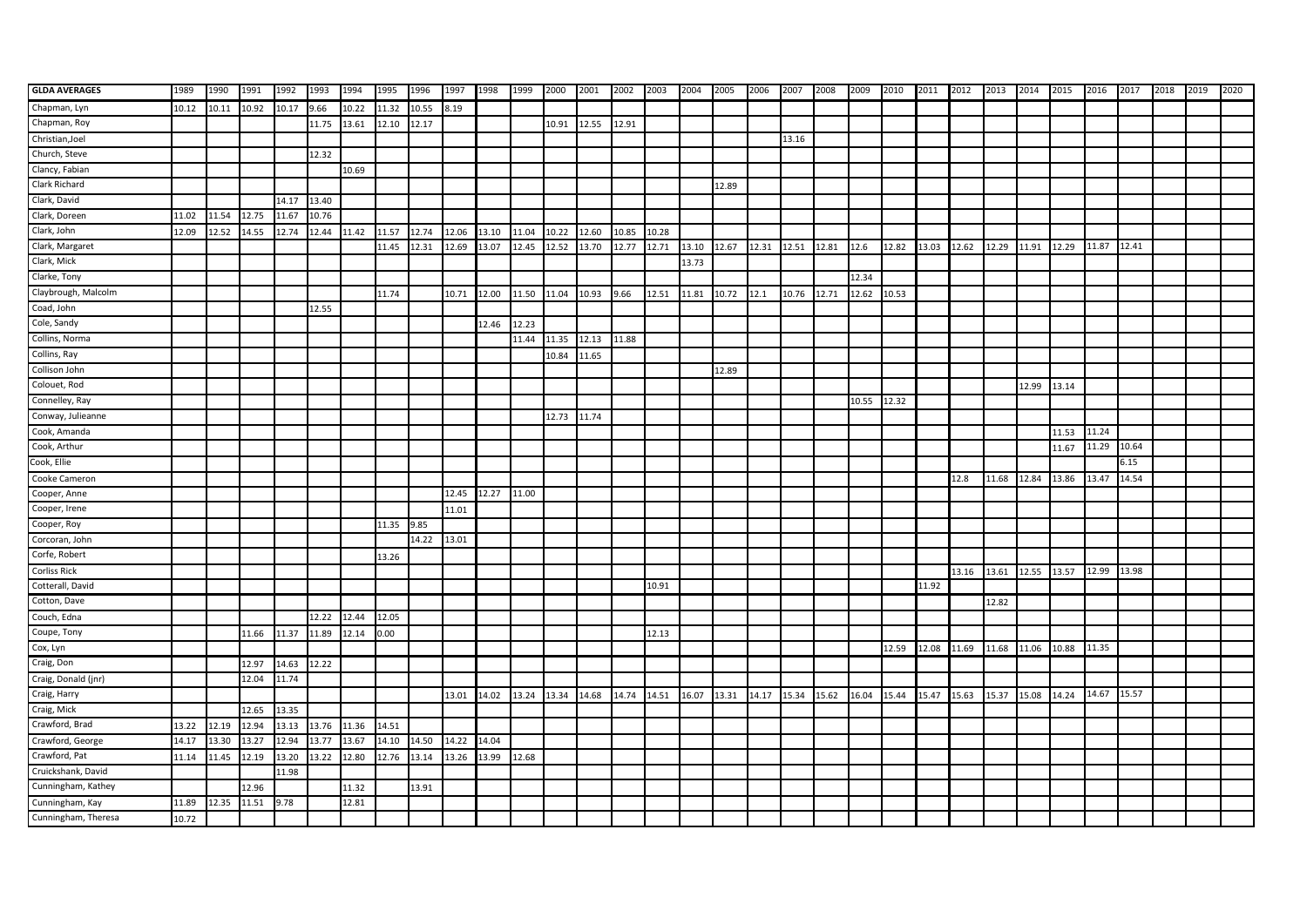| <b>GLDA AVERAGES</b>       | 1989        | 1990        | 1991  | 1992        | 1993  | 1994  | 1995  | 1996  | 1997  | 1998        | 1999  | 2000  | 2001  | 2002  | 2003  | 2004  | 2005  | 2006  | 2007        | 2008                                                                                         | 2009  | 2010    | 2011 2012  |       | 2013       | 2014             | 2015              | 2016  | 2017  | 2018 | 2019 | 2020 |
|----------------------------|-------------|-------------|-------|-------------|-------|-------|-------|-------|-------|-------------|-------|-------|-------|-------|-------|-------|-------|-------|-------------|----------------------------------------------------------------------------------------------|-------|---------|------------|-------|------------|------------------|-------------------|-------|-------|------|------|------|
| Dallas, Steve              |             |             |       |             |       |       |       |       |       |             |       | 13.69 |       | 11.56 |       |       |       | 10.97 | 12.2        | 11.53                                                                                        |       | $10.7*$ |            |       |            |                  |                   |       |       |      |      |      |
| Dalton, Dennis             |             |             |       |             |       |       |       | 11.78 |       |             |       |       |       |       |       |       |       |       |             |                                                                                              |       |         |            |       |            |                  |                   |       |       |      |      |      |
| Darlow, Peter              | 11.03       |             |       | 11.02       | 11.58 | 12.73 | 12.72 |       |       |             |       |       |       |       |       |       |       |       |             |                                                                                              |       |         |            |       |            |                  |                   |       |       |      |      |      |
| Davidson, Kerry (Gibson)   | 11.27       | 12.41       | 12.01 | 11.64       | 12.30 | 12.15 | 11.95 | 12.38 | 13.00 | 12.63 11.56 |       | 13.02 | 13.32 | 12.26 | 12.19 | 13.80 | 12.64 |       |             |                                                                                              |       |         |            |       |            |                  |                   |       |       |      |      |      |
| Davis, Cory                |             |             |       |             |       |       |       |       |       |             |       |       |       |       |       |       |       |       |             | 12.55                                                                                        |       |         |            |       |            |                  |                   |       |       |      |      |      |
| Davis, Mark                |             |             |       | 13.37       | 13.34 |       |       |       |       |             |       |       |       |       |       |       |       |       |             |                                                                                              |       |         |            |       |            |                  |                   |       |       |      |      |      |
| Davis, Tania               | 11.18       |             |       |             |       | 10.88 |       |       |       |             | 11.99 | 10.60 | 10.88 |       |       |       |       |       |             | 13.25                                                                                        |       |         |            |       |            |                  |                   |       |       |      |      |      |
| Dawson, Steve              |             |             |       |             |       |       |       |       |       |             |       |       |       |       |       | 9.33  |       |       |             |                                                                                              |       |         |            |       |            |                  |                   |       |       |      |      |      |
| Dean, Sandra               |             |             |       | 10.59       | 10.47 |       |       |       |       |             |       |       |       |       |       |       |       |       |             |                                                                                              |       |         |            |       |            |                  |                   |       |       |      |      |      |
| Debono, Dave               |             |             |       |             |       |       |       |       |       |             |       |       |       |       | 13.74 | 13.80 |       |       |             |                                                                                              |       |         |            |       |            |                  |                   |       |       |      |      |      |
| Deegan, Julie              |             |             |       |             |       |       |       |       |       |             |       |       |       |       |       |       |       |       |             |                                                                                              |       |         |            |       |            |                  |                   | 13    |       |      |      |      |
| Deegan, Ron                |             |             |       |             |       |       |       |       |       |             |       |       |       |       |       |       |       |       |             |                                                                                              |       |         |            |       |            |                  |                   | 15.73 | 16.33 |      |      |      |
| Deeney, Mick               |             |             |       |             | 10.58 |       |       |       |       |             |       |       |       |       |       |       |       |       |             |                                                                                              |       |         |            |       |            |                  |                   |       |       |      |      |      |
| Delforce, Paul             |             |             |       |             |       |       | 16.43 |       |       |             |       |       |       |       |       |       |       |       |             |                                                                                              |       |         |            |       |            |                  |                   |       |       |      |      |      |
| Dennis, Craig              |             |             |       |             |       |       |       |       |       |             | 11.55 |       |       |       |       |       |       |       |             |                                                                                              |       |         |            |       |            |                  |                   |       |       |      |      |      |
| Dettmann, Ann              | 11.03       | 10.21       | 10.39 | 11.15       | 11.19 | 11.38 | 10.99 |       |       |             |       |       |       |       |       |       |       |       |             |                                                                                              |       |         |            |       |            |                  |                   |       |       |      |      |      |
| Dettmann, John             | 15.62       | 15.12       | 15.40 | 15.48       | 16.11 | 16.28 | 15.26 | 15.71 | 15.99 | 15.68       |       |       |       |       |       |       |       |       |             |                                                                                              |       |         |            |       |            |                  |                   |       |       |      |      |      |
| Donoghue Paul              |             |             |       |             |       |       |       |       |       |             |       |       |       |       |       |       |       |       |             |                                                                                              |       |         |            | 11.25 |            |                  |                   |       |       |      |      |      |
| Donovan, George            | 18.29       | 18.14       | 19.03 |             |       |       |       |       |       |             |       |       |       |       |       |       |       |       |             |                                                                                              |       |         |            |       |            |                  |                   |       |       |      |      |      |
| Donovan, Steve             |             |             | 17.74 |             |       |       |       |       |       |             |       |       |       |       |       |       |       |       |             |                                                                                              |       |         |            |       |            |                  |                   |       |       |      |      |      |
| Dowd, Debbie               |             |             |       | 13.81 14.94 |       |       |       |       |       |             |       |       |       |       |       |       |       |       |             |                                                                                              |       |         |            |       |            |                  |                   |       |       |      |      |      |
| Doweny, Verginia (Goodwin) |             |             |       |             |       |       |       |       |       |             |       |       |       |       |       |       |       |       | 12.99       | 11.72                                                                                        | 11.93 |         | 12.31      | 12.1  | 11.85      | 10.32            |                   |       |       |      |      |      |
| Dubois John                |             |             |       |             |       |       |       |       |       |             |       |       |       |       |       |       |       |       |             |                                                                                              |       |         |            | 13.81 | 13.38      | 13.38 13.23      |                   | 13.22 | 11.88 |      |      |      |
| Dunshea, Vicky             |             |             |       |             |       |       |       |       |       |             | 11.07 |       |       |       |       |       |       |       |             |                                                                                              |       |         |            |       |            |                  |                   |       |       |      |      |      |
| Dure, Bill                 |             |             |       |             |       |       |       |       |       |             |       | 10.41 |       |       |       |       |       |       |             |                                                                                              |       |         |            |       |            |                  |                   |       |       |      |      |      |
| Dures, Bill                |             |             |       |             |       |       |       |       |       |             |       |       |       |       |       |       |       |       |             | 12.54                                                                                        | 12.91 | 11.79   |            |       |            |                  |                   |       |       |      |      |      |
| Dures, Sherrie             |             |             |       |             |       |       |       |       |       |             |       |       |       |       |       |       |       |       |             | 11.64                                                                                        |       |         |            |       |            |                  |                   |       |       |      |      |      |
| Eade, Barry                |             |             |       |             |       |       |       |       | 12.42 | 11.71       | 12.08 | 10.88 | 12.17 | 12.73 | 13.15 |       |       |       |             |                                                                                              |       |         |            |       |            |                  |                   |       |       |      |      |      |
| Eatock, Jim                |             |             |       |             | 11.91 |       |       |       |       |             |       |       |       |       |       |       |       |       |             |                                                                                              |       |         |            |       |            |                  |                   |       |       |      |      |      |
| Edwards, John              |             |             |       |             |       |       |       |       |       |             |       |       |       |       |       |       |       |       |             |                                                                                              |       |         |            |       |            |                  |                   |       | 15.17 |      |      |      |
| Erickson, Ben              |             |             |       |             |       |       |       |       |       |             |       |       |       |       |       |       |       |       |             |                                                                                              |       |         |            |       |            | 12               |                   |       |       |      |      |      |
| Evans, Frank               | 13.15       | 13.33 13.76 |       | 13.69       |       | 13.82 | 13.34 | 13.80 | 12.77 |             |       |       |       |       |       |       |       |       |             |                                                                                              |       |         |            |       |            |                  |                   |       |       |      |      |      |
| Fatches, Warwick           |             |             |       |             |       |       |       |       |       |             |       |       | 10.74 | 11.12 | 12.20 |       |       |       |             |                                                                                              |       |         |            |       |            |                  |                   |       |       |      |      |      |
| Faulkner, Andrew           | 14.32       | 18.31       | 18.89 | 18.64       | 20.07 | 18.96 | 20.16 | 19.05 | 17.84 | 20.36       | 19.91 | 19.98 | 19.70 | 20.07 | 20.12 | 20.76 | 20.09 | 19.9  | 18.93       | 19.23                                                                                        | 19.18 | 19.83   | 18.9       | 19.79 | 19.03      | 19.71            | 19.5              | 19.6  | 19.74 |      |      |      |
| Faulkner, Kerry (Manders)  | 11.79       | 11.68       | 12.46 | 11.81       | 11.89 |       | 9.71  | 12.17 |       |             | 11.30 | 12.11 | 11.94 | 11.02 | 11.42 | 10.60 | 11.06 | 11.2  | 11.75       | 12.06                                                                                        | 9.47  |         |            |       |            |                  |                   |       |       |      |      |      |
| Felstead, Satin            |             |             |       |             |       |       |       |       |       |             |       |       |       |       |       |       |       |       |             |                                                                                              |       |         |            |       |            |                  |                   | 11.37 | 11.96 |      |      |      |
| Felstead, Wayne            |             |             |       |             |       |       |       |       |       |             |       |       |       |       |       |       |       |       |             |                                                                                              |       |         |            |       |            |                  |                   | 12.9  | 13.19 |      |      |      |
| Fenning, Brian             |             |             |       |             | 13.89 | 13.35 |       |       |       |             |       |       |       |       |       |       |       |       |             |                                                                                              |       |         |            |       |            |                  |                   |       |       |      |      |      |
| Fenning, Marlane           |             |             |       |             | 10.97 |       |       |       |       |             |       |       |       |       |       |       |       |       |             |                                                                                              |       |         |            |       |            |                  |                   |       |       |      |      |      |
| Fenning, Ryan              |             |             |       |             |       |       |       |       |       |             |       |       |       |       |       |       |       |       |             |                                                                                              |       |         | 12.46      | 12.95 |            | 13.51 13.98 14.7 |                   | 13.03 | 13.82 |      |      |      |
| Fenny, Ron                 |             |             |       | 11.26       | 12.68 |       |       |       |       |             | 13.83 |       |       |       |       |       |       |       |             |                                                                                              |       |         |            |       |            |                  |                   |       |       |      |      |      |
| Fenwick, Nick              |             |             |       |             |       |       |       |       |       |             |       |       |       |       |       |       |       |       |             |                                                                                              |       |         |            |       |            | 12.86            | 14.11             | 13.35 | 14.22 |      |      |      |
| Fernance, Nellie           |             |             |       |             |       |       |       |       |       |             |       |       |       |       |       |       |       |       |             |                                                                                              |       | 10.86   | 10.47      | 10.13 | 10.18      | 9.72             | 10.84             | 10.25 | 10.17 |      |      |      |
| Fernance, Ron              |             |             |       |             |       |       |       |       |       |             |       | 15.38 | 16.66 |       |       |       |       |       |             |                                                                                              |       |         |            |       |            |                  |                   |       |       |      |      |      |
| <b>Findlay Debra</b>       |             |             |       |             |       |       |       |       |       |             |       |       |       |       |       |       |       |       | 12.36 13.95 | 14.1                                                                                         |       |         |            |       |            |                  |                   |       |       |      |      |      |
| Fitzsommons, Darren        |             |             |       |             |       |       |       |       |       |             |       |       |       |       |       | 15.42 |       |       |             | 16.35                                                                                        | 17.29 |         |            |       |            |                  |                   |       |       |      |      |      |
| Flemming, Richard          | 12.07 13.57 |             |       |             |       |       |       |       |       |             |       |       |       |       |       |       |       |       |             | 13.40 12.72 14.00 12.77 13.47 12.73 13.83 13.06 13.04 12.61 12.47 13.48 13.09 12.91 13.04 14 |       |         | 14.31 12.8 |       | 12.88 12.5 |                  | 12.89 12.38 12.87 |       |       |      |      |      |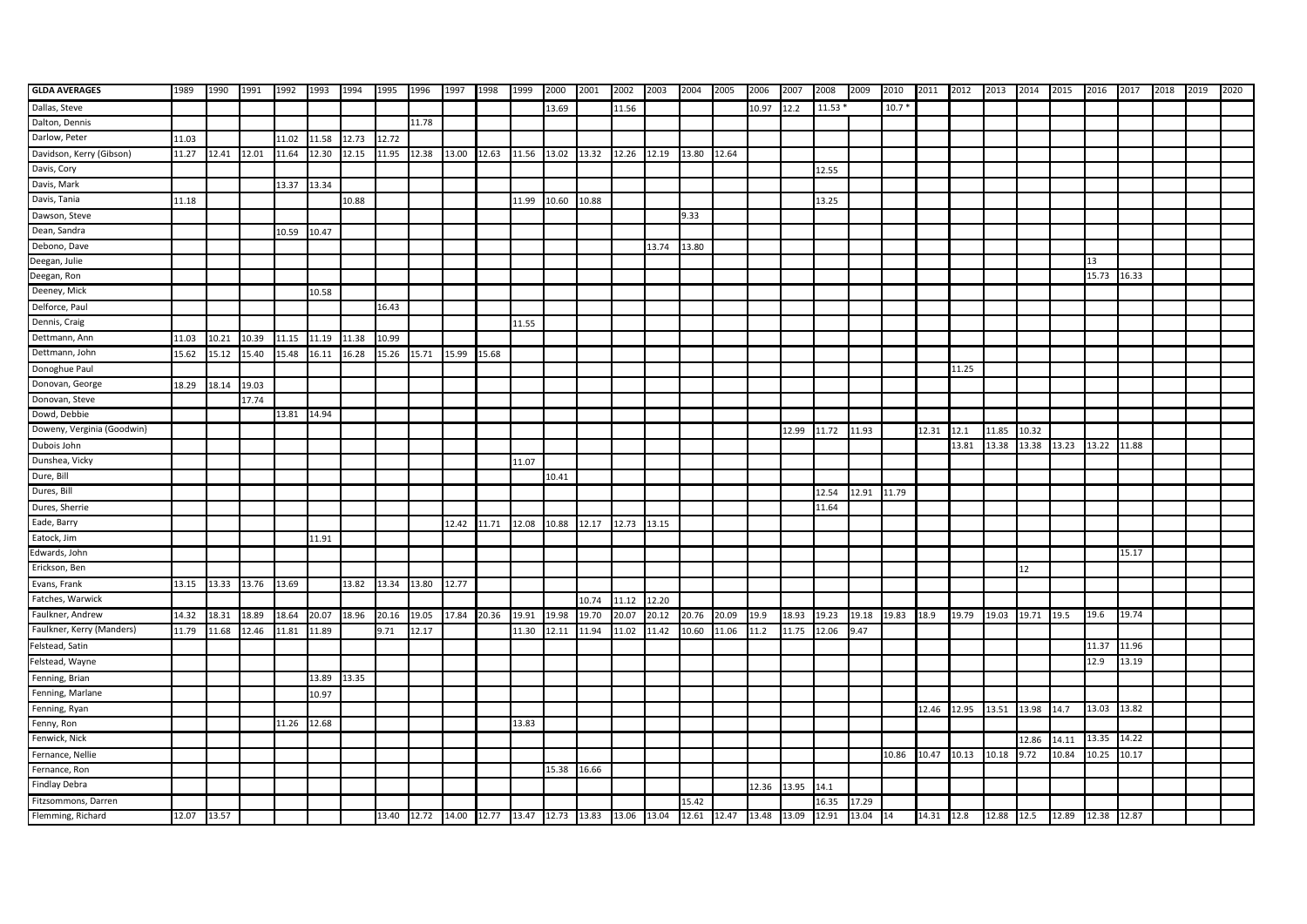| <b>GLDA AVERAGES</b> | 1989  | 1990        | 1991  | 1992  | 1993        | 1994                    | 1995  | 1996  | 1997  | 1998  | 1999        | 2000  | 2001  | 2002        | 2003  | 2004  | 2005  | 2006        | 2007                   | 2008  | 2009        | 2010  | 2011  | 2012  | 2013  | 2014        | 2015  | 2016  | 2017  | 2018 | 2019 | 2020 |
|----------------------|-------|-------------|-------|-------|-------------|-------------------------|-------|-------|-------|-------|-------------|-------|-------|-------------|-------|-------|-------|-------------|------------------------|-------|-------------|-------|-------|-------|-------|-------------|-------|-------|-------|------|------|------|
| Fletcher, Karen      |       |             |       |       |             |                         |       |       |       |       |             |       |       |             |       |       |       |             |                        |       |             |       |       |       | 11.19 | 10.8        | 10.85 | 11.52 | 11.39 |      |      |      |
| Foley, Ron           | 14.04 | 14.70 14.80 |       |       |             |                         |       |       |       |       |             |       |       |             |       |       |       |             |                        |       |             |       |       |       |       |             |       |       |       |      |      |      |
| Franklin, Keith      |       |             |       |       |             |                         |       |       |       |       |             |       |       | 11.71       | 11.27 | 11.00 | 11.01 | 10.85       | 10.38                  |       |             |       |       |       |       |             |       |       |       |      |      |      |
| Fraser Jill          |       |             |       |       |             |                         |       |       |       |       |             |       |       |             |       |       |       | 13.32       | 14.24 13.04 13.24 13.2 |       |             |       | 13.8  | 13.4  | 13.08 | 13.7        | 12.9  | 13.43 | 12.51 |      |      |      |
| Fraser, Doc          |       |             |       |       |             |                         |       |       |       |       |             |       |       |             |       |       |       |             |                        |       |             |       | 16.59 | 16.58 |       | 15.61       | 16.53 |       |       |      |      |      |
| Fraser, Keith        |       |             |       |       |             |                         |       |       |       |       | 16.58       | 15.56 |       |             |       |       |       |             |                        |       |             |       |       |       |       |             |       |       |       |      |      |      |
| Fraser, Paul         | 13.44 | 13.43 13.06 |       |       |             |                         |       |       |       |       |             |       |       |             |       |       |       |             |                        |       |             |       |       |       |       |             |       |       |       |      |      |      |
| Fraser, Tracey       | 11.37 |             |       |       |             |                         |       |       |       |       |             |       |       |             |       |       |       |             |                        |       |             |       |       |       |       |             |       |       |       |      |      |      |
| Freeman, Doug        | 13.71 | 14.40 14.27 |       | 15.51 |             |                         |       |       |       |       |             |       | 13.17 | 13.58 13.59 |       | 12.71 | 13.36 |             | 15.18 13.09 13.85      |       | 14.36 14.1  |       | 13.02 | 13.66 | 12.99 | 12.82       | 13.28 | 12.76 | 12.86 |      |      |      |
| French Donna         |       |             |       |       |             |                         |       |       |       |       |             |       |       |             |       |       | 13.1  |             |                        |       |             |       |       |       |       |             |       |       |       |      |      |      |
| Frost, Evelyn        |       |             |       |       |             |                         |       |       | 13.31 |       |             |       |       |             |       |       |       |             |                        |       |             |       |       |       |       |             |       |       |       |      |      |      |
| Frost, Max           |       |             |       |       |             |                         |       |       | 13.60 |       |             |       |       |             |       |       |       |             |                        |       |             |       |       |       |       |             |       |       |       |      |      |      |
| Fueller, George      |       |             |       |       |             |                         |       |       |       |       |             |       |       |             |       |       |       |             |                        | 11.09 | 12.76 11.99 |       | 11.89 | 12.73 | 12.04 | 12.38       | 12.15 | 12.97 | 11.74 |      |      |      |
| Fuller, Mark         |       |             |       |       |             |                         |       |       |       |       |             |       | 9.74  | 12.90 9.58  |       | 10.63 |       |             |                        |       |             |       |       |       |       |             |       |       |       |      |      |      |
| Gageler Karen        |       |             |       |       |             |                         |       |       |       |       |             |       |       |             |       |       |       | 11.87 12.34 |                        | 13.36 | 11.87       | 12.39 | 11.81 | 12.11 | 11.24 | 11.9        | 12.02 | 12.08 | 12.19 |      |      |      |
| Gailbraith, Mark     |       | 13.06       |       | 12.87 | 13.54       |                         |       |       |       |       |             |       |       |             |       |       | 13.31 |             |                        |       |             |       |       |       |       |             |       |       |       |      |      |      |
| Gainsford, Austin    |       |             |       |       |             |                         |       |       |       |       |             |       |       |             |       |       |       |             |                        |       |             |       |       |       |       | 12.85       |       |       |       |      |      |      |
| Gainsford, Glen      |       |             |       |       |             |                         |       |       |       |       |             |       |       |             |       |       |       |             |                        |       |             |       |       |       |       | 18.35       | 17.86 | 15.58 | 16.96 |      |      |      |
| Gainsford, Lisa      |       |             |       |       |             |                         |       |       |       |       |             |       |       |             |       |       |       |             |                        |       |             |       |       |       |       | 11.85       | 12.25 | 12.57 | 12.78 |      |      |      |
| Gallegos, Jim        |       |             |       |       |             |                         |       |       | 15.25 | 15.18 | 13.80       |       |       |             |       |       |       |             |                        |       |             |       |       |       |       |             |       |       |       |      |      |      |
| Galt, Judy           |       |             |       |       |             |                         | 11.44 |       |       |       |             |       |       |             |       |       |       |             |                        |       |             |       |       |       |       |             |       |       |       |      |      |      |
| Gammon, Lorraine     |       |             |       |       |             | 12.11                   | 12.08 | 11.84 | 12.52 |       | 11.89       | 11.29 | 11.32 | 11.52       | 11.74 | 11.74 | 10.8  | 11.11       |                        |       |             |       |       |       |       |             |       |       |       |      |      |      |
| Gammon, Noel         |       |             |       |       |             | 12.86                   | 12.20 | 13.07 | 13.68 |       | 12.05       | 12.36 | 11.36 | 11.91       | 11.96 | 12.31 | 11.97 | 11.38       |                        |       |             |       |       |       |       |             |       |       |       |      |      |      |
| Gardiner, Adam       |       |             |       | 14.77 |             |                         |       |       |       |       |             |       |       |             |       |       |       |             |                        |       |             |       |       |       |       |             |       |       |       |      |      |      |
| Garrity, John        |       |             |       |       |             |                         | 11.66 | 12.76 | 12.77 |       |             |       |       |             |       |       |       |             |                        |       |             |       |       |       |       |             |       |       |       |      |      |      |
| Gibson, Tony         | 13.33 | 12.65 13.87 |       | 13.28 | 13.33       | 13.84                   | 13.72 | 13.12 |       |       |             |       |       |             |       |       |       |             |                        |       |             |       |       |       |       |             |       |       |       |      |      |      |
| Goldie, Shane        |       |             |       |       |             |                         |       |       |       |       |             |       |       |             |       |       |       |             |                        |       |             | 15.27 | 15.78 |       |       |             |       |       |       |      |      |      |
| Goodman, Amanda      |       |             |       |       |             |                         |       |       |       |       |             |       |       |             |       |       |       |             |                        |       |             |       |       |       |       |             |       | 9.98  |       |      |      |      |
| Goodwin Stan         |       |             |       |       |             |                         |       |       |       |       |             |       |       |             |       |       | 11.05 |             |                        |       |             |       |       |       |       |             |       |       |       |      |      |      |
| Gordon, Luke         |       |             |       |       |             |                         |       |       |       |       |             |       |       |             |       |       |       |             |                        | 12.22 | 12.06       |       |       |       |       |             |       |       |       |      |      |      |
| Gordon, Ron (Cal)    |       |             |       |       |             |                         |       |       |       |       |             | 17.44 | 18.20 | 17.09 16.80 |       | 16.34 | 16.92 | 16.78       |                        |       |             |       |       |       |       |             |       |       |       |      |      |      |
| Gordon, Tracey       |       |             |       |       |             |                         |       |       |       | 11.59 | 11.59       | 11.85 | 11.28 |             |       |       |       |             |                        |       |             |       |       |       |       |             |       |       |       |      |      |      |
| Gorse Thomas         |       |             |       |       |             |                         |       |       |       |       |             |       |       |             |       |       |       | 15.35 17.4  |                        |       |             |       |       |       |       |             |       |       |       |      |      |      |
| Gorse, Warren        |       |             |       |       |             | 16.26                   | 17.55 | 16.81 | 18.18 | 19.27 | 19.33       | 18.43 | 18.10 | 18.76       | 19.07 | 18.33 | 18.64 | 16.71       | 16.58                  | 17.04 |             |       |       | 14.93 |       |             |       |       |       |      |      |      |
| Gosper, Jenny        |       |             |       |       |             |                         |       |       |       |       |             |       | 12.08 | 10.23       | 11.85 | 9.50  | 12.59 | 12.31       | 11.31                  | 10.99 |             |       |       |       |       |             |       |       |       |      |      |      |
| Gosper, Martin       |       |             |       |       |             |                         |       |       |       |       |             |       | 13.39 | 13.02       | 13.76 | 13.66 | 11.96 | 15.8        |                        |       |             |       |       |       |       |             |       |       |       |      |      |      |
| Grant, Brad          |       |             |       |       |             |                         |       |       |       |       |             |       |       |             |       |       |       |             |                        |       |             |       |       |       | 15.4  | 11.19       |       |       |       |      |      |      |
| Grant, Colin         |       |             |       | 16.86 | 15.37 15.25 |                         | 14.74 | 13.37 | 13.70 | 14.79 | 14.12 15.49 |       | 15.44 | 15.38 16.02 |       | 16.15 | 14.73 | 15.11 14.9  |                        | 14.73 | 14.42 14.71 |       | 14.33 | 14.08 | 13.84 | 14.26 14.02 |       | 14.57 | 14.79 |      |      |      |
| Grant, Karen         |       |             |       |       |             |                         |       | 11.43 |       | 10.04 |             |       |       |             |       |       |       |             |                        |       |             |       |       |       |       |             |       |       |       |      |      |      |
| Grant, Nerida        |       |             |       |       |             |                         |       |       |       |       |             | 11.93 | 12.14 |             |       |       |       |             |                        |       |             |       |       |       |       |             |       |       |       |      |      |      |
| Grayson, May         |       |             | 12.72 |       |             | 11.75 12.79 13.22 11.29 |       |       |       |       |             |       |       |             |       |       |       |             |                        |       |             |       |       |       |       |             |       |       |       |      |      |      |
| Green, Brenton       |       |             |       |       |             |                         |       |       |       |       |             |       |       |             |       |       |       |             |                        |       |             |       |       |       |       |             | 10.82 | 10.15 |       |      |      |      |
| Green, Kim           |       |             |       |       |             |                         |       |       |       |       |             |       |       |             |       |       |       |             |                        |       |             |       |       |       |       |             |       |       | 11.47 |      |      |      |
| Greer, Kevin         |       |             |       |       |             |                         |       |       |       |       | 11.91       |       |       |             |       |       |       |             |                        |       |             |       |       |       |       |             |       |       |       |      |      |      |
| Greski, Ken          |       |             |       |       |             |                         |       |       |       |       |             |       |       |             |       |       |       |             |                        |       |             |       | 12.07 |       |       |             |       |       |       |      |      |      |
| Griffis, Kevin       |       |             | 18.30 |       |             |                         |       |       |       |       | 19.65       | 19.07 | 18.29 | 18.23       | 16.04 | 18.19 | 17.24 |             |                        |       |             |       |       |       |       |             |       |       |       |      |      |      |
| Griffis, Trevor      |       |             |       |       |             |                         |       |       | 9.73  |       |             |       |       |             |       |       |       |             |                        |       |             |       |       |       |       |             |       |       |       |      |      |      |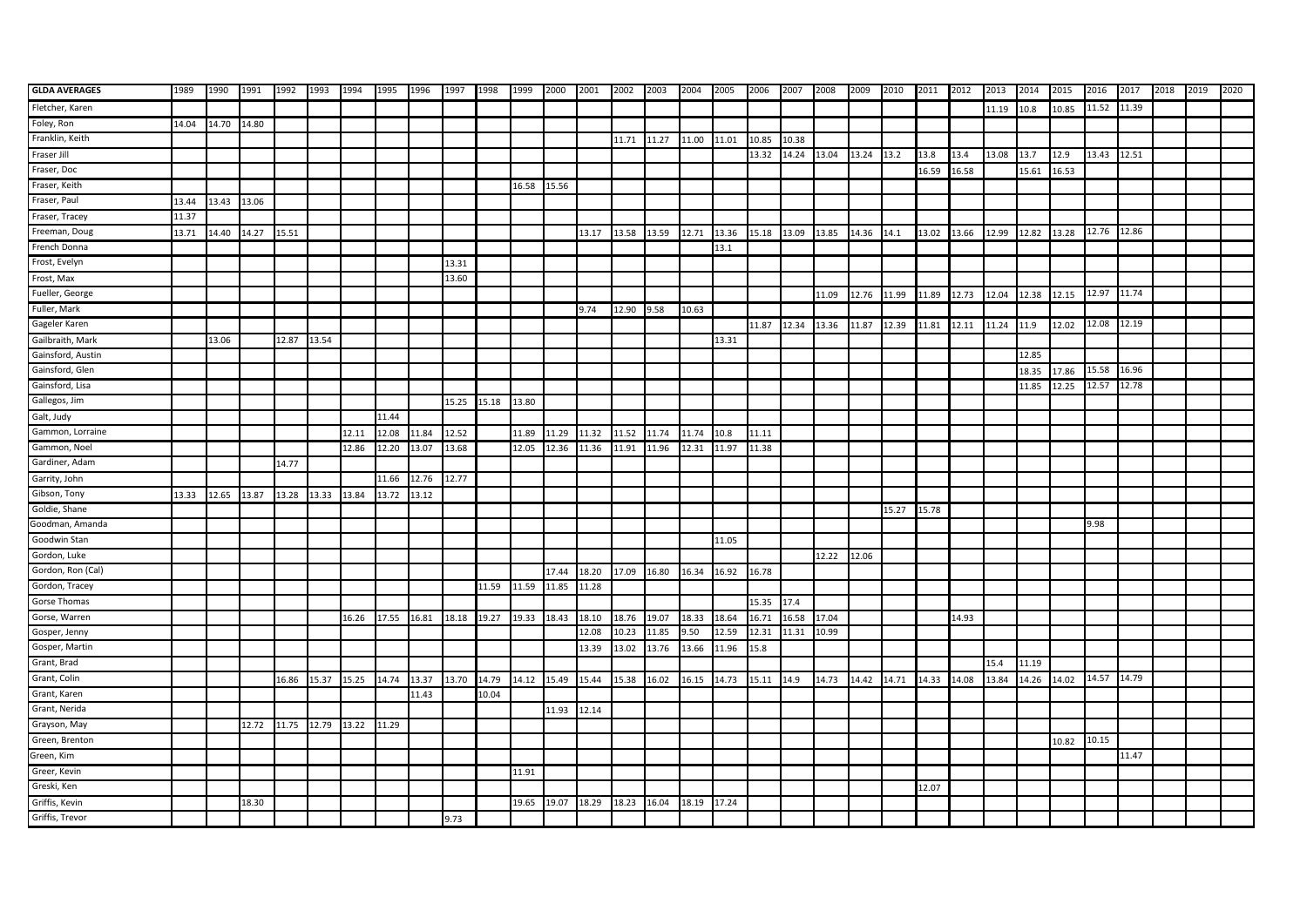| <b>GLDA AVERAGES</b>   | 1989  | 1990        | 1991  | 1992  | 1993  | 1994  | 1995  | 1996  | 1997  | 1998  | 1999  | 2000              | 2001  | 2002        | 2003  | 2004  | 2005  | 2006  | 2007                          | 2008  | 2009  | 2010        | 2011 2012   |       | 2013        | 2014  | 2015  | 2016  | 2017  | 2018 | 2019 | 2020 |
|------------------------|-------|-------------|-------|-------|-------|-------|-------|-------|-------|-------|-------|-------------------|-------|-------------|-------|-------|-------|-------|-------------------------------|-------|-------|-------------|-------------|-------|-------------|-------|-------|-------|-------|------|------|------|
| Groves, Sue            |       |             |       |       |       |       |       |       |       |       |       |                   |       |             |       |       |       |       | 9.04                          |       |       |             |             |       |             |       |       |       |       |      |      |      |
| Hallam Michelle        |       |             |       |       |       |       |       |       |       |       |       |                   |       |             |       |       |       |       |                               |       |       |             | 10.02       | 10.85 |             |       | 10.43 | 11.86 | 12.99 |      |      |      |
| Hamilton, Bill         |       |             |       | 12.47 | 12.83 | 12.40 | 13.91 |       |       |       |       |                   |       |             |       |       |       |       |                               |       |       |             |             |       |             |       |       |       |       |      |      |      |
| Hammerstad Katie       |       |             |       |       |       |       |       |       |       |       |       |                   |       |             |       |       |       |       |                               |       |       |             | 11.04       | 11.15 |             |       |       | 11.47 |       |      |      |      |
| Hardaker, Neil         |       |             |       |       |       |       |       | 14.48 |       |       | 13.01 | 12.98             |       |             |       |       |       |       |                               |       |       |             |             |       |             |       |       |       |       |      |      |      |
| Harker, Geoff          |       |             |       |       |       |       |       |       |       |       |       |                   |       |             |       |       |       |       | 15.71                         | 14.69 |       |             |             |       |             |       | 15.65 | 14.86 | 15.1  |      |      |      |
| Harker, Val            |       |             |       |       |       |       |       |       |       |       |       |                   |       |             |       |       |       |       | 12.54                         | 12.82 |       |             |             |       |             |       | 12.62 |       | 11.56 |      |      |      |
| Harper, Carol          |       |             |       |       |       |       |       |       |       | 11.47 | 10.45 | 10.80             | 11.71 | 10.55       | 10.59 | 11.72 | 11.22 | 11.32 | 11.41                         | 11.87 | 11.52 | 11.63       | 11          | 10.14 |             | 10.61 | 10.93 |       |       |      |      |      |
| Harper, Ron            |       |             |       |       |       |       |       |       |       | 11.26 | 11.81 | 12.04             | 8.31  | 9.75        | 11.10 | 9.76  | 11.88 |       |                               |       |       |             |             |       |             |       |       |       |       |      |      |      |
| Harris, Ray            |       |             |       |       |       |       |       |       |       |       |       |                   |       |             |       |       |       |       |                               |       | 12.66 |             | 13.5        |       |             |       |       |       |       |      |      |      |
| Hastie, Bill           |       |             |       | 11.80 |       |       |       |       |       |       |       |                   |       |             |       |       |       |       |                               |       |       |             |             |       |             |       |       |       |       |      |      |      |
| Hawes, Kerrie (Davies) |       |             |       |       |       |       |       |       |       |       |       |                   | 10.80 | 9.23        |       |       |       |       |                               |       |       |             |             |       |             |       |       |       |       |      |      |      |
| Hawkins, Melissa       |       |             |       |       | 11.42 |       |       |       |       |       |       |                   |       |             |       |       |       |       |                               |       |       |             |             |       |             |       |       |       |       |      |      |      |
| Heath Rex              |       |             |       |       |       |       |       |       |       |       |       |                   |       |             |       |       | 13.07 | 14.6  | 14.06                         | 14.1  | 13.42 | 12.67       | 13.74       | 12.9  | 12.39       | 11.14 | 12.68 | 12.54 | 13.07 |      |      |      |
| Herring, Wayne         |       |             |       |       |       |       |       |       | 15.12 |       |       |                   |       |             |       |       |       |       |                               |       |       |             |             |       |             |       |       |       |       |      |      |      |
| Heuston, Floss         |       |             |       |       |       |       |       |       | 14.59 |       |       |                   |       |             |       |       |       |       |                               |       |       |             |             |       |             |       |       |       |       |      |      |      |
| Hewitt, Brian          |       |             |       |       |       |       |       |       |       |       |       | 12.67             | 14.32 |             |       |       |       |       |                               |       |       |             |             |       |             |       |       |       |       |      |      |      |
| Hey, Dave              |       |             |       |       |       |       |       |       |       |       |       |                   |       |             |       |       |       |       |                               |       |       |             |             |       |             |       | 15.28 | 15.48 |       |      |      |      |
| Hills, Jo              |       |             |       |       |       |       |       |       |       |       |       |                   |       |             |       |       |       |       |                               |       | 10.68 | 9.69        | 11.21       | 9.45  |             |       |       |       |       |      |      |      |
| Hills, Maria           |       |             |       |       |       |       |       |       |       |       |       |                   |       |             |       |       |       |       |                               |       | 11.21 | 13.07       | 12.91       | 12.17 | 12.16 12.78 |       | 12.71 | 12.14 |       |      |      |      |
| Hinds, Barney          | 15.20 | 15.51       | 14.38 | 14.63 |       |       |       |       |       |       |       |                   |       |             |       |       |       |       |                               |       |       |             |             |       |             |       |       |       |       |      |      |      |
| Hockley, Barbara       |       |             |       |       |       | 16.29 | 15.94 | 16.58 |       | 13.78 |       |                   |       |             |       |       |       |       |                               |       |       |             |             |       |             |       |       |       |       |      |      |      |
| Hockley, Grahame       |       |             |       |       |       | 17.42 | 17.76 | 16.46 | 17.25 | 15.48 |       |                   |       |             |       |       |       |       |                               |       |       |             |             |       |             |       |       |       |       |      |      |      |
| Hodge, lan             |       |             |       |       |       |       | 11.22 | 12.63 | 11.82 |       |       |                   |       |             |       |       |       |       |                               |       |       |             |             |       |             |       |       |       |       |      |      |      |
| Hodgkinson, Gary       |       |             |       |       |       |       | 12.24 |       |       |       |       |                   |       |             |       |       |       |       |                               |       |       |             |             |       |             |       |       |       |       |      |      |      |
| Hodkinson, Denis       | 13.07 | 13.20 13.00 |       |       |       |       |       |       |       |       |       |                   |       |             |       |       |       |       |                               |       |       |             |             |       |             |       |       |       |       |      |      |      |
| Hodkinson, Sandra      | 12.60 | 12.64       | 11.78 | 12.14 |       | 10.71 |       |       |       |       |       |                   |       |             |       |       |       |       |                               |       |       |             |             |       |             |       |       |       |       |      |      |      |
| Holden, Adrian         |       |             |       |       |       |       |       |       |       |       |       | 12.14             |       |             |       |       |       |       |                               |       |       |             |             |       |             |       |       |       |       |      |      |      |
| Holden, Chassie        |       |             |       |       |       |       |       |       |       |       |       |                   |       |             |       |       |       |       |                               |       |       |             |             |       |             |       | 10.82 |       |       |      |      |      |
| Holden, Cheryl         |       |             |       |       |       |       |       |       |       |       |       |                   |       |             |       | 11.72 |       |       |                               |       |       |             |             |       |             |       |       |       |       |      |      |      |
| Holden, Colon          |       |             |       |       |       |       |       |       |       |       |       |                   |       |             |       | 11.44 |       |       |                               |       |       |             |             |       |             |       |       |       |       |      |      |      |
| Holden, Dennis         |       |             |       |       |       |       |       |       |       |       |       |                   |       |             |       | 15.40 | 15.75 | 14.84 | 15.29                         | 16.35 |       |             |             |       |             | 14.06 | 13.85 | 14.52 | 15.2  |      |      |      |
| Holden, Ray            |       |             |       |       |       |       |       |       |       |       |       |                   |       |             |       | 16.23 | 14.97 | 15.86 | 14.62                         | 14.99 | 13.49 | 14.73       | 14.14       | 13.77 | 14.45       | 14.02 | 14.81 | 14.49 | 14.72 |      |      |      |
| Holden, Yvonne,        |       |             |       |       |       |       |       |       |       |       |       |                   |       |             |       | 12.90 | 12.41 | 11.17 |                               |       |       |             |             |       |             |       |       |       | 11.27 |      |      |      |
| Hollis, Susan          |       |             |       |       |       |       |       |       |       |       |       | 11.59 11.68 11.97 |       | 12.60 12.12 |       | 13.45 | 12.98 |       |                               |       |       |             |             |       |             |       |       |       |       |      |      |      |
| Houghton David         |       |             |       |       |       |       |       |       | 12.31 | 11.67 |       |                   |       |             |       |       |       |       |                               |       |       |             |             |       |             |       |       |       |       |      |      |      |
| Howell, Chris          |       |             |       |       | 15.55 | 16.31 | 16.19 | 18.06 |       |       |       |                   |       |             |       |       |       |       |                               |       |       |             |             |       |             |       |       |       |       |      |      |      |
| Howell, Debbie         |       |             |       | 10.92 | 11.17 | 11.71 | 11.00 |       |       |       |       |                   |       |             |       |       |       |       |                               |       |       |             |             |       |             |       |       |       |       |      |      |      |
| Huggett, Col           |       |             |       |       | 13.99 | 15.47 | 15.65 | 16.46 | 15.98 | 16.84 |       | 16.52 17.59 17.23 |       | 16.99 18.19 |       | 17.94 | 16.91 |       | 16.05 16.56 17.44 18.22 17.45 |       |       |             | 17.28       | 17.9  | 17.07       | 17.55 | 17.94 | 17.86 | 17.74 |      |      |      |
| Huggett, Craig         |       |             |       |       |       |       |       |       |       |       |       |                   |       |             |       |       |       |       |                               |       |       |             | 12.49       | 13    | 12.83       | 13.84 | 13.79 | 12.97 | 11.89 |      |      |      |
| Hughes, Adam           |       |             |       |       |       |       |       |       |       |       |       |                   |       |             |       |       |       |       |                               |       |       | 14.81       |             |       |             |       |       |       |       |      |      |      |
| Hughes, Glen           |       |             | 11.96 |       |       |       |       |       |       |       |       |                   |       |             |       |       | 13.22 | 11.58 |                               |       |       |             |             |       |             |       |       |       |       |      |      |      |
| Hughes, Helen          | 12.83 | 12.31       | 12.83 | 12.65 | 12.45 |       |       |       |       |       |       |                   |       |             |       |       |       |       |                               |       |       |             |             |       |             |       |       |       |       |      |      |      |
| Hughes, Keith          | 15.17 | 14.50       | 15.02 | 14.30 | 13.88 |       |       |       |       |       |       |                   |       |             |       |       |       |       |                               |       |       |             |             |       |             |       |       |       |       |      |      |      |
| Hughes, Mal            |       |             |       |       |       |       |       |       |       |       |       |                   |       |             |       |       |       |       |                               |       |       | 13.78 13.73 |             | 14.1  | 12.66       |       |       |       |       |      |      |      |
| Hunter, John           | 16.76 |             |       |       |       |       |       |       |       |       |       |                   |       |             |       |       |       |       |                               |       |       |             |             |       |             |       |       |       |       |      |      |      |
| Hurrell, Leesa         |       |             |       |       |       |       |       |       |       |       |       |                   |       |             |       |       |       |       |                               |       |       |             | 11.55 11.96 |       | 12.71       |       |       |       |       |      |      |      |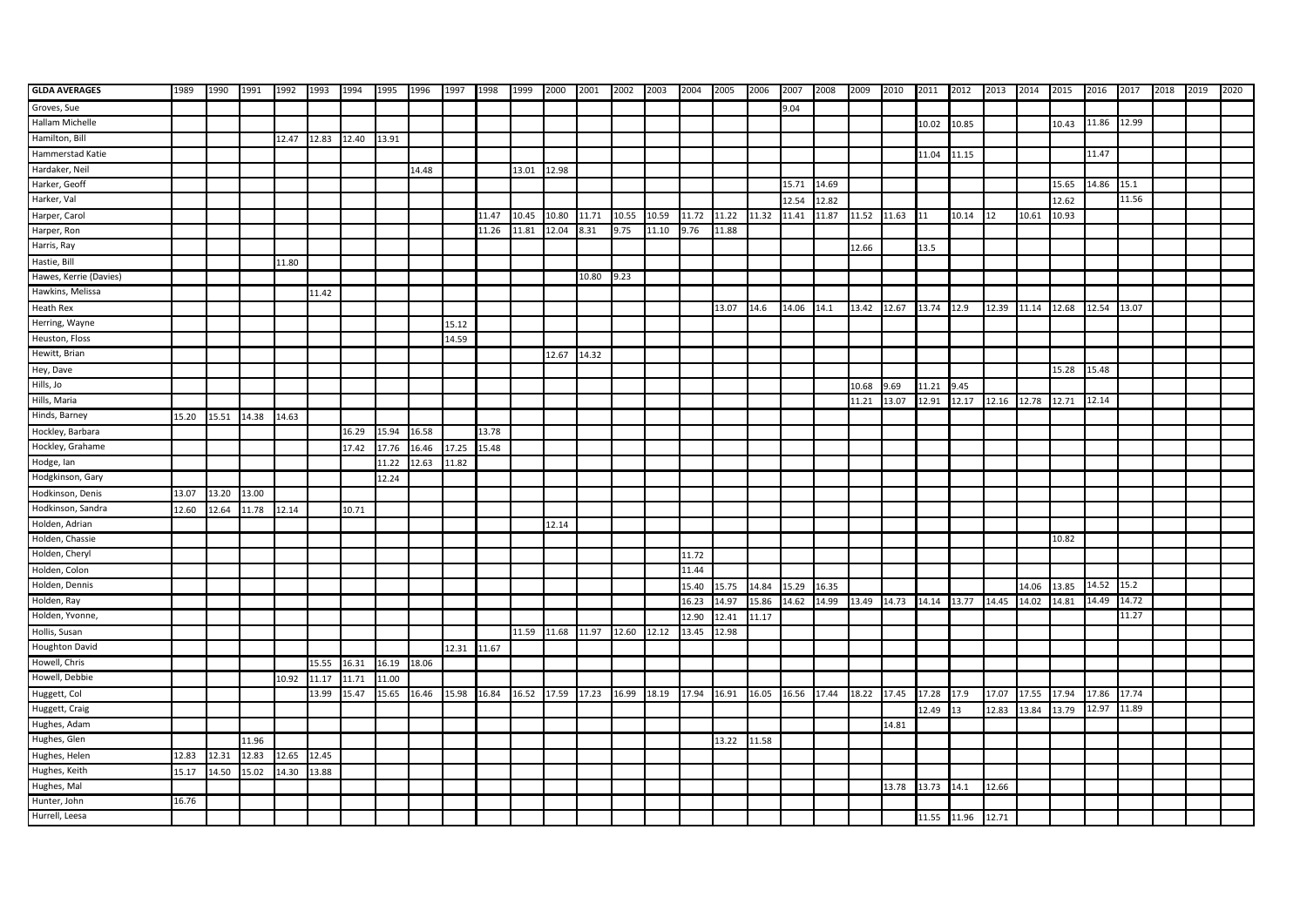| <b>GLDA AVERAGES</b>      | 1989  | 1990                    | 1991  | 1992  | 1993              | 1994  | 1995  | 1996  | 1997  | 1998  | 1999  | 2000  | 2001  | 2002        | 2003  | 2004  | 2005  | 2006       | 2007              | 2008  | 2009  | 2010        | 2011 2012 |       | 2013  | 2014  | 2015  | 2016  | 2017  | 2018 | 2019 | 2020 |
|---------------------------|-------|-------------------------|-------|-------|-------------------|-------|-------|-------|-------|-------|-------|-------|-------|-------------|-------|-------|-------|------------|-------------------|-------|-------|-------------|-----------|-------|-------|-------|-------|-------|-------|------|------|------|
| Ingle, Lyn                |       |                         |       | 10.89 |                   |       |       |       |       |       |       |       |       |             |       |       |       |            |                   |       |       |             |           |       |       |       |       |       |       |      |      |      |
| Innes Danny               |       |                         |       |       |                   |       |       |       |       |       |       |       |       |             |       |       |       | 12.03 12.9 |                   | 12.25 | 12    | 12.66       | 7.36      |       |       |       |       |       |       |      |      |      |
| James, Desley             |       |                         | 11.91 | 11.10 |                   |       |       |       |       |       |       |       |       |             |       |       |       |            |                   |       |       |             |           |       |       |       |       |       |       |      |      |      |
| Jansen Carina             |       |                         |       |       |                   |       |       |       |       |       |       |       |       |             |       |       | 8.92  |            |                   |       |       |             |           |       |       |       |       |       |       |      |      |      |
| Jansen Helen              |       |                         |       |       |                   |       |       |       |       |       |       |       |       |             |       |       | 10.06 |            |                   |       |       |             |           |       |       |       |       |       |       |      |      |      |
| Jansson, Steve            |       |                         | 16.42 | 16.44 | 16.20             |       |       |       |       |       |       |       |       |             |       |       |       |            |                   |       |       |             |           |       |       |       |       |       |       |      |      |      |
| Jarratt, Tim              |       |                         |       |       | 12.24             |       |       |       |       |       |       |       |       |             |       |       |       |            |                   |       |       |             |           |       |       |       |       |       |       |      |      |      |
| Jefferson, Jane           |       | 10.51                   |       |       |                   |       |       |       |       |       |       |       |       |             |       |       |       |            |                   |       |       |             |           |       |       |       |       |       |       |      |      |      |
| Jenkins, John             |       |                         | 11.10 |       |                   |       |       |       |       |       |       |       |       |             |       |       |       |            |                   |       |       |             |           |       |       |       |       |       |       |      |      |      |
| Jenkinson, Nicole         |       |                         |       |       |                   |       |       |       |       |       |       |       |       |             |       | 9.81  |       |            |                   |       |       |             |           |       |       |       |       |       |       |      |      |      |
| Johnson, Dameon           |       |                         |       |       |                   |       | 12.68 |       |       |       |       |       |       |             |       |       |       |            |                   |       |       |             |           |       |       |       |       |       |       |      |      |      |
| Johnson, Dean             | 12.76 | 13.00 15.05             |       | 15.02 | 14.04             | 14.22 | 13.80 |       | 14.03 |       |       |       |       |             |       |       |       |            |                   |       |       |             |           |       |       |       |       |       |       |      |      |      |
| Johnson, Hayden           |       |                         |       |       |                   |       |       |       |       |       |       |       |       |             |       |       |       |            |                   |       |       |             |           |       |       |       |       | 12.21 | 12.69 |      |      |      |
| Johnson, Kath             |       |                         |       |       |                   |       |       |       |       |       |       |       |       |             |       |       |       |            |                   |       |       |             |           |       |       |       |       | 12.16 | 12.6  |      |      |      |
| Johnson, Rod              |       |                         |       |       |                   |       |       |       |       |       |       |       |       |             |       |       |       |            |                   |       |       |             |           |       |       |       |       | 15.75 | 17.52 |      |      |      |
| Johnson, Maureen          |       |                         |       |       |                   |       |       |       |       |       |       | 10.10 | 8.13  |             |       |       |       |            |                   |       |       |             |           |       |       |       |       |       |       |      |      |      |
| Johnson, Norm             |       |                         |       |       |                   |       |       |       |       |       |       | 11.80 | 9.91  |             |       |       |       |            |                   |       |       |             |           |       |       |       |       |       |       |      |      |      |
| Johnson, Steve            | 13.91 | 13.88 12.86             |       | 10.83 |                   |       |       |       |       |       |       |       |       |             |       |       |       |            |                   |       |       |             |           |       |       |       |       |       |       |      |      |      |
| Johnston, Duane           |       |                         |       |       |                   |       |       |       |       |       |       |       |       |             | 13.30 | 13.58 | 13.27 |            |                   |       |       |             |           |       |       |       |       |       |       |      |      |      |
| Johnston, Louise          |       |                         |       |       |                   |       |       |       |       |       |       |       |       |             | 11.22 | 11.82 | 11.77 |            |                   |       |       |             |           |       |       |       |       |       |       |      |      |      |
| Jones, Brian              |       |                         |       |       |                   |       |       |       |       |       |       |       |       |             | 11.78 | 12.19 | 12.31 |            | 12.88 12.24 12.38 |       | 12.63 | 12.49 12.76 |           | 12.24 | 11.1  | 12.08 | 11.09 | 11.5  | 11.87 |      |      |      |
| Jones, Don                | 12.76 | 12.07 13.06             |       |       | 13.04 12.15 11.97 |       |       |       |       |       |       |       |       |             |       |       |       |            |                   |       |       |             |           |       |       |       |       |       |       |      |      |      |
| Jones, Irene              | 12.26 | 11.33                   | 12.27 | 12.46 | 11.96             | 12.28 | 13.07 | 12.25 | 12.53 | 12.21 | 12.09 | 11.78 | 11.98 | 12.43       | 12.28 | 12.00 | 12.7  |            |                   |       |       |             |           |       |       |       |       |       |       |      |      |      |
| Jones, Ron                |       |                         | 13.68 |       | 13.88             | 13.55 | 13.80 |       |       |       |       |       |       |             |       |       |       |            |                   |       |       |             |           |       |       |       |       |       |       |      |      |      |
| Jones, Warwick            |       |                         |       |       |                   | 12.32 | 12.86 | 12.43 | 12.21 | 12.79 | 11.44 | 11.05 | 10.90 |             |       |       |       |            |                   |       |       |             |           |       |       |       |       |       |       |      |      |      |
| Juozaitis, Jerry          | 15.85 | 15.36                   | 15.61 | 15.58 | 14.51             | 15.35 |       |       |       |       |       |       |       |             |       |       |       |            |                   |       |       |             |           |       |       |       |       |       |       |      |      |      |
| Juozaitis, Sharon         | 11.03 | 11.06                   | 11.71 | 10.81 | 10.58             | 11.94 |       |       |       |       |       |       |       |             |       |       |       |            |                   |       |       |             |           |       |       |       |       |       |       |      |      |      |
| Keating Lloyd             |       |                         |       |       |                   |       |       |       |       |       |       |       |       |             |       |       |       |            |                   |       |       |             |           | 15.2  | 17.46 | 19.18 | 18.79 |       |       |      |      |      |
| Kellehear, Paul           |       |                         |       |       |                   |       |       |       |       |       |       |       |       |             |       |       |       |            |                   |       |       |             |           |       | 13.92 | 11.07 |       |       |       |      |      |      |
| Kelly, Richard            |       |                         |       |       |                   | 14.31 |       |       |       |       |       |       |       |             |       |       |       |            |                   |       |       |             |           |       |       |       |       |       |       |      |      |      |
| Kennedy, Scott            |       |                         |       |       |                   |       |       |       |       |       |       |       |       |             |       |       |       |            |                   |       |       |             |           |       |       |       |       |       | 11.84 |      |      |      |
| Kenny, Bill               |       |                         |       |       |                   |       |       | 13.92 | 14.37 | 16.70 |       |       |       |             |       |       |       |            |                   |       |       |             |           |       |       |       |       |       |       |      |      |      |
| Kent, Dave                |       |                         |       |       |                   |       |       |       |       |       |       |       |       |             |       |       |       |            |                   |       |       | 19.97       | 19.96     | 20.4  | 20.25 | 19.87 |       |       |       |      |      |      |
| Kermode, Dennis           |       |                         |       |       |                   |       | 10.39 |       |       |       |       |       |       |             |       |       |       |            |                   |       |       |             |           |       |       |       |       |       |       |      |      |      |
| Kilroy, Ron               |       |                         |       |       | 14.73             | 13.68 | 15.25 | 15.16 | 13.19 |       |       |       |       |             |       |       |       |            |                   |       |       |             |           |       |       |       |       |       |       |      |      |      |
| Kindlyside, Bill          |       |                         |       |       |                   |       |       | 15.15 | 14.72 | 14.29 | 14.95 | 15.18 | 15.96 | 15.93       |       |       | 14.97 |            |                   |       |       |             | 12.81     |       |       |       | 10.72 |       |       |      |      |      |
| King, Mary                |       |                         |       |       |                   | 10.92 | 10.98 | 12.65 | 12.68 | 13.33 | 12.17 | 11.43 | 11.33 | 11.72 11.63 |       | 11.44 | 11.15 | 11.44 11.2 |                   | 11.16 |       |             |           |       |       |       |       |       |       |      |      |      |
| King, Steve               | 14.45 | 13.85 14.85 14.19 14.32 |       |       |                   | 13.49 | 13.24 | 12.37 | 13.88 |       |       |       |       |             |       |       |       |            |                   |       |       |             |           |       |       |       |       |       |       |      |      |      |
| King, Tom                 |       |                         |       |       |                   | 11.54 | 12.43 |       |       | 11.40 |       |       |       |             |       |       |       |            |                   |       |       |             |           |       |       |       |       |       |       |      |      |      |
| Kulbicki, Maryanne        |       |                         |       | 11.67 | 11.48             |       |       |       |       |       |       |       |       |             |       |       |       |            |                   |       |       |             |           |       |       |       |       |       |       |      |      |      |
| Lahood, Jamie             |       |                         |       |       |                   |       | 9.72  |       |       |       |       |       |       |             |       |       |       |            |                   |       |       |             |           |       |       |       |       |       |       |      |      |      |
| Laing, Dennis             |       |                         |       |       |                   |       |       |       | 12.89 | 12.60 | 12.03 | 11.74 | 12.05 | 11.01       |       |       |       |            |                   |       |       |             |           |       |       |       |       |       |       |      |      |      |
| Laing, Marilyn            |       |                         |       |       |                   |       |       |       | 10.88 | 11.63 | 11.59 | 11.64 | 10.96 | 9.95        |       |       |       |            |                   |       |       |             |           |       |       |       |       |       |       |      |      |      |
| Lakeman, Trent            |       |                         |       |       |                   |       |       |       |       |       |       |       |       |             |       | 11.43 | 11.54 |            |                   |       |       |             |           |       |       |       |       |       |       |      |      |      |
| Lanesbury (Taylor) Bethel | 10.21 |                         |       | 10.66 |                   |       |       |       |       |       |       |       |       |             |       |       |       |            |                   |       |       |             |           |       |       |       |       |       |       |      |      |      |
| Lanesbury, Steven         | 12.68 | 14.05                   | 13.35 | 13.21 |                   |       |       |       |       |       |       |       |       |             |       |       |       |            |                   |       |       |             |           |       |       |       |       |       |       |      |      |      |
| Latta, Ritchie            |       |                         |       |       |                   | 12.43 |       |       |       |       |       |       |       |             |       |       |       |            |                   |       |       |             |           |       |       |       |       |       |       |      |      |      |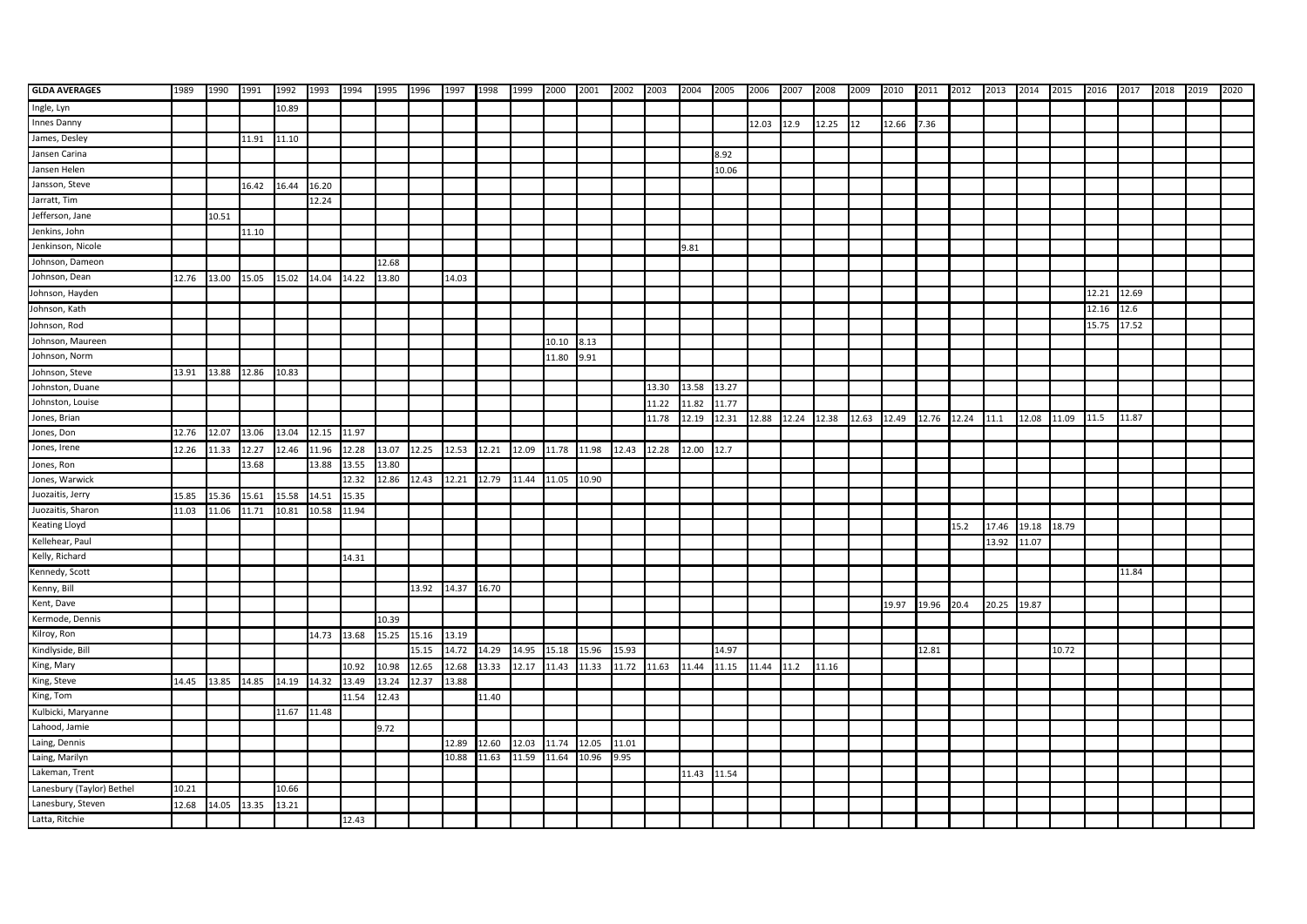| <b>GLDA AVERAGES</b>            | 1989  | 1990  | 1991                    | 1992  | 1993        | 1994  | 1995  | 1996  | 1997  | 1998  | 1999  | 2000  | 2001              | 2002        | 2003  | 2004  | 2005        | 2006  | 2007        | 2008  | 2009  | 2010  | 2011 2012 |       | 2013  | 2014        | 2015  | 2016        | 2017  | 2018 | 2019 | 2020 |
|---------------------------------|-------|-------|-------------------------|-------|-------------|-------|-------|-------|-------|-------|-------|-------|-------------------|-------------|-------|-------|-------------|-------|-------------|-------|-------|-------|-----------|-------|-------|-------------|-------|-------------|-------|------|------|------|
| Lawman, Kevin                   |       |       |                         |       |             |       |       |       | 11.91 | 15.70 | 16.97 |       |                   |             |       |       |             |       |             |       |       |       |           |       |       |             |       |             |       |      |      |      |
| Lawson, Phil                    |       |       |                         |       |             |       |       |       |       | 11.76 | 12.16 | 11.43 | 12.48 12.64 12.90 |             |       | 11.75 | 12.66 13.54 |       |             |       |       |       |           |       |       |             |       |             |       |      |      |      |
| Leon, Gaye                      |       |       | 11.44                   | 12.45 | 12.88       | 13.06 | 12.37 | 13.24 | 12.06 | 13.76 | 12.45 | 11.85 | 13.35             |             |       |       |             |       |             |       |       |       |           |       |       |             |       |             |       |      |      |      |
| Leon, Richard                   |       |       |                         |       |             |       |       |       |       |       |       | 11.71 |                   |             |       |       |             |       |             |       |       |       |           |       |       |             |       |             |       |      |      |      |
| Lindon, Simon                   |       |       | 12.86                   | 13.48 |             |       |       |       |       |       |       |       |                   |             |       |       |             |       |             |       |       |       |           |       |       |             |       |             |       |      |      |      |
| Lonski, Stan                    |       |       |                         |       | 12.34 13.36 |       |       |       |       |       |       |       |                   |             |       |       |             |       |             |       |       |       |           |       |       |             |       |             |       |      |      |      |
| Loring, Riley                   |       |       |                         |       |             |       |       |       |       |       |       |       |                   |             |       |       |             |       |             |       |       |       | 12.66     |       | 13.34 |             |       |             |       |      |      |      |
| Love, Amy                       |       |       |                         |       |             |       |       |       |       |       |       |       |                   |             |       |       |             |       |             |       |       | 11.35 |           |       |       |             |       |             |       |      |      |      |
| Love, Phil                      |       |       |                         |       |             |       |       |       |       |       | 14.95 |       |                   |             |       |       |             |       |             |       |       |       | 16.03     |       |       |             |       |             |       |      |      |      |
| Lowe, Christine                 |       |       |                         |       |             |       |       | 14.18 | 14.51 |       |       |       |                   |             |       |       |             |       |             |       |       |       |           |       |       |             |       |             |       |      |      |      |
| Lowry, Melanie                  |       |       |                         |       |             |       |       | 11.68 |       |       |       |       |                   |             |       |       |             |       |             |       |       |       |           |       |       |             |       |             |       |      |      |      |
| Lucas Sam                       |       |       |                         |       |             |       |       |       |       |       |       |       |                   |             |       |       |             |       |             |       |       |       |           | 11.74 | 13.43 | 12.85 12.19 |       | 13.11 15.66 |       |      |      |      |
| Lumsden, Jim                    | 14.06 |       | 17.03                   |       |             | 13.80 |       |       | 13.96 | 13.27 |       |       |                   |             |       |       |             |       |             |       |       |       |           |       |       |             |       |             |       |      |      |      |
| Lumsden, Paula                  |       |       |                         |       |             |       |       |       | 11.92 | 11.71 |       |       |                   |             |       |       |             |       |             |       |       |       |           |       |       |             |       |             |       |      |      |      |
| Lumsden, Peter                  |       |       |                         |       |             |       |       |       | 12.26 | 13.76 | 13.92 | 15.74 | 15.57             | 14.28 14.29 |       | 15.03 |             | 14.57 |             |       |       |       | 14.37     | 16.4  |       |             | 13.66 |             |       |      |      |      |
| Lumsden, Tracey (Yates, Barker) |       |       |                         |       |             |       |       |       | 11.54 | 11.63 | 10.84 | 11.05 | 11.15             | 10.96       | 11.57 | 12.44 |             | 11.93 |             |       |       |       | 10.53     |       |       |             |       |             |       |      |      |      |
| Lumsden, Val                    | 10.24 |       | 10.13                   |       |             |       |       |       | 10.29 | 10.90 |       |       |                   |             |       |       |             |       |             |       |       |       |           |       |       |             |       |             |       |      |      |      |
| Lythgoe, lan                    | 14.38 | 15.39 |                         |       |             |       |       |       |       |       |       |       |                   |             |       |       |             |       |             |       |       |       |           |       |       |             |       |             |       |      |      |      |
| Lythgoe, Sue                    | 15.67 |       |                         |       |             |       |       |       |       |       |       |       |                   |             |       |       |             |       |             |       |       |       |           |       |       |             |       |             |       |      |      |      |
| Machin, Richard                 |       |       |                         |       |             |       |       |       |       |       |       |       |                   |             |       |       |             |       |             |       |       |       |           |       |       |             |       |             | 14.15 |      |      |      |
| MacPherson, Robyn               |       |       |                         |       |             |       |       |       |       |       |       |       |                   |             |       |       |             |       |             |       | 8.24  | 10.43 | 11.19     | 10.58 | 10.87 | 12.16       | 10.01 | 10.75       | 10.29 |      |      |      |
| Maddalena Darren                |       |       |                         |       |             |       |       |       |       |       |       |       |                   |             |       |       |             | 13.6  |             |       |       |       |           |       |       |             |       |             |       |      |      |      |
| Madge, Anita                    |       |       | 10.30                   |       |             |       |       |       |       |       |       |       |                   |             |       |       |             |       |             |       |       |       |           |       |       |             |       |             |       |      |      |      |
| Maeolo, Aldo                    |       |       |                         | 11.85 |             |       |       |       |       |       |       |       |                   |             |       |       |             |       |             |       |       |       |           |       |       |             |       |             |       |      |      |      |
| Major, Kate                     |       |       |                         |       |             |       |       |       |       |       |       |       |                   |             |       |       |             |       |             |       |       |       |           |       |       | 9.94        |       |             |       |      |      |      |
| Makaea, Cim                     |       |       |                         |       |             |       |       |       |       |       |       |       |                   |             |       |       |             |       |             |       |       |       |           |       |       |             | 12.28 |             |       |      |      |      |
| Manders, Trevor                 |       | 15.20 | 16.26 16.54 17.04 15.97 |       |             |       | 16.39 | 14.73 |       |       |       |       |                   |             |       |       |             |       |             |       |       |       |           |       |       |             |       |             |       |      |      |      |
| Mansfield, Paul                 |       |       |                         |       |             |       |       |       |       |       |       |       | 11.57             | 11.68 12.18 |       |       |             |       |             |       |       |       |           |       |       |             |       |             |       |      |      |      |
| Marcic, Fred                    | 13.20 | 11.91 |                         |       |             |       |       |       |       |       |       |       |                   |             |       |       |             |       |             |       |       |       |           |       |       |             |       |             |       |      |      |      |
| Marr, Les                       |       |       |                         |       |             |       |       |       |       |       |       |       |                   |             |       | 12.68 |             |       |             |       |       |       |           |       |       |             |       |             |       |      |      |      |
| Marr, Mary                      |       |       |                         |       |             |       |       |       |       |       | 12.09 |       |                   |             |       |       |             |       |             |       |       |       |           |       |       |             |       |             |       |      |      |      |
| Martinsen, Les                  |       |       |                         |       |             |       |       |       |       |       |       |       |                   | 11.23       | 10.63 | 10.64 | 10.5        | 11.18 | 11.65       | 11.78 | 10.09 |       |           |       |       |             |       |             |       |      |      |      |
| Martinsen, Troy                 |       |       |                         |       |             |       |       |       |       |       |       |       |                   |             |       |       |             | 11.29 | 10.34 11.21 |       | 10.58 |       |           |       |       |             |       |             |       |      |      |      |
| Mason Brian                     |       |       |                         |       |             |       |       |       |       |       |       |       |                   |             |       |       |             |       |             |       |       |       |           | 11.09 | 10.37 | 11.38       |       | 12.24       | 11.2  |      |      |      |
| Mason Vi                        |       |       |                         |       |             |       |       |       |       |       |       |       |                   |             |       |       |             |       |             |       |       |       |           | 11.75 | 10.82 | 11.46       |       | 10.66       | 10.26 |      |      |      |
| Mathers, Kelly                  |       |       |                         |       |             |       |       |       |       |       |       |       |                   |             | 10.36 |       |             |       |             |       |       |       |           |       |       |             |       |             |       |      |      |      |
| Matthews, Len                   |       |       |                         |       | 10.23       |       |       |       |       |       |       |       |                   |             |       |       |             |       |             |       |       |       |           |       |       |             |       |             |       |      |      |      |
| Maugher, Grant                  |       |       |                         |       |             |       |       |       |       |       |       | 11.84 |                   |             |       |       |             |       |             |       |       |       |           |       |       |             |       |             |       |      |      |      |
| Maxwell, Carol                  |       |       |                         |       |             |       |       |       |       |       |       |       |                   |             |       |       |             |       |             |       |       |       |           |       |       |             |       |             | 11.77 |      |      |      |
| Maxwell, Rai                    |       |       |                         |       |             |       |       |       |       |       |       |       |                   |             |       |       |             |       |             |       |       |       |           |       |       |             |       |             | 10.18 |      |      |      |
| Maxwell, Tony                   |       |       |                         |       |             |       |       |       |       |       |       |       |                   |             |       |       |             |       |             |       |       |       |           |       |       |             |       |             | 15.72 |      |      |      |
| Mazaraki, Mark                  |       |       |                         |       |             | 11.26 |       | 12.05 | 11.47 | 10.81 | 11.11 |       |                   |             |       |       |             |       |             |       |       |       |           |       |       |             |       |             |       |      |      |      |
| McCann, Sue                     |       |       |                         |       | 10.39       |       |       |       |       |       |       |       |                   |             |       |       |             |       |             |       |       |       |           |       |       |             |       |             |       |      |      |      |
| McCarthy, Graham                |       |       |                         |       | 12.16       | 12.72 |       |       |       |       |       |       |                   |             |       |       |             |       |             |       |       |       |           |       |       |             |       |             |       |      |      |      |
| McCaw, Carol                    |       |       |                         |       | 11.35       |       |       |       |       |       |       |       |                   |             |       |       |             |       |             |       |       |       |           |       |       |             |       |             |       |      |      |      |
| McClean, Brett                  |       |       |                         |       |             |       |       |       |       |       |       |       |                   |             | 12.85 | 13.28 |             |       |             |       |       |       |           |       |       |             |       |             |       |      |      |      |
| McClean, Craig                  |       |       |                         |       |             |       |       |       |       |       |       |       |                   |             | 9.07  |       |             |       |             |       |       |       |           |       |       |             |       |             |       |      |      |      |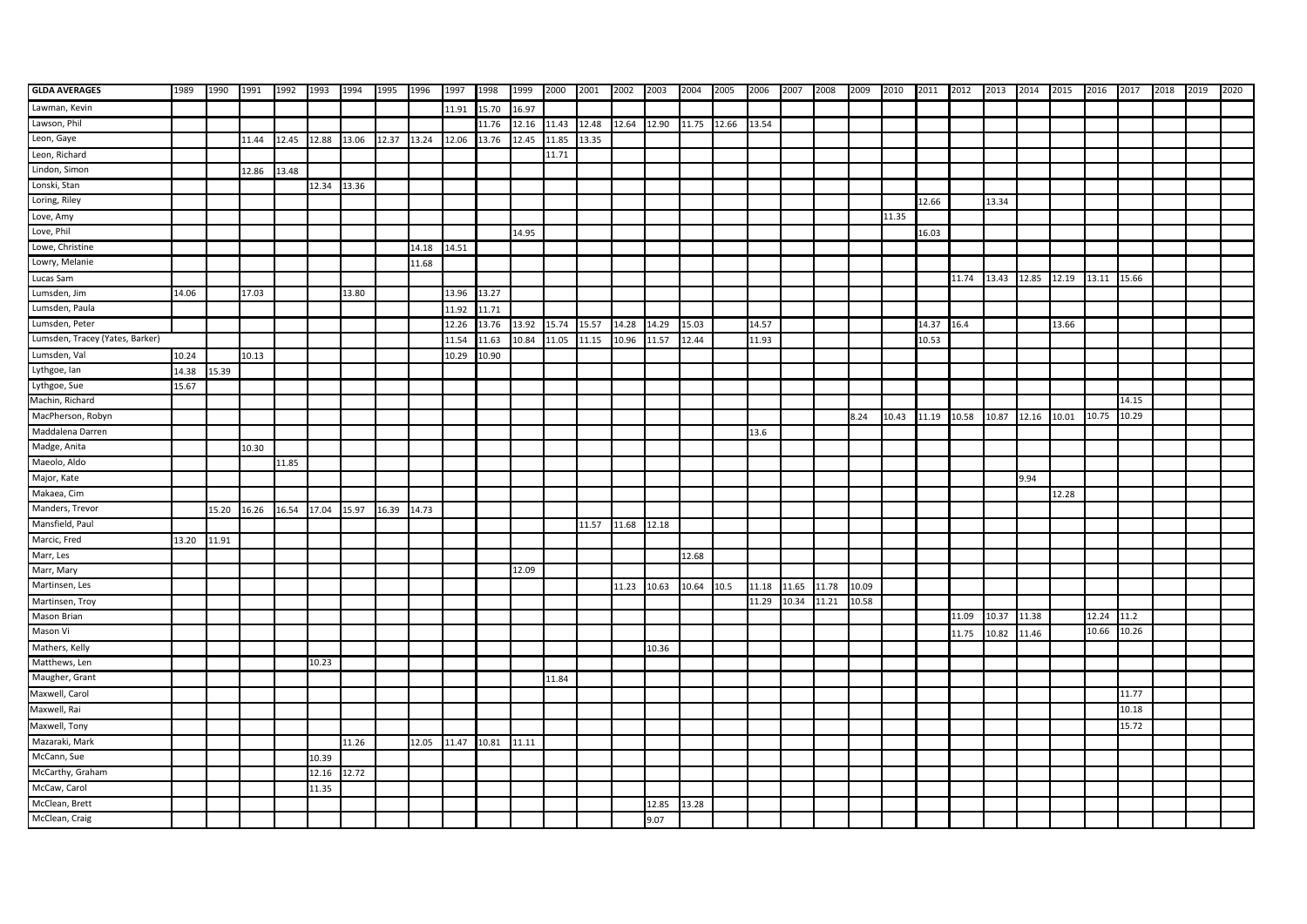| <b>GLDA AVERAGES</b>    | 1989  | 1990  | 1991  | 1992        | 1993  | 1994  | 1995  | 1996  | 1997  | 1998  | 1999  | 2000  | 2001  | 2002        | 2003  | 2004  | 2005  | 2006        | 2007              | 2008  | 2009  | 2010                                                  | 2011 2012 |       | 2013  | 2014  | 2015                              | 2016  | 2017  | 2018 | 2019 | 2020 |
|-------------------------|-------|-------|-------|-------------|-------|-------|-------|-------|-------|-------|-------|-------|-------|-------------|-------|-------|-------|-------------|-------------------|-------|-------|-------------------------------------------------------|-----------|-------|-------|-------|-----------------------------------|-------|-------|------|------|------|
| McDonald, Neil          | 11.29 | 12.97 | 13.77 | 14.19 14.05 |       | 14.07 | 14.05 | 13.61 | 12.88 |       | 13.26 |       |       |             |       |       |       |             |                   |       |       |                                                       |           |       |       |       |                                   |       |       |      |      |      |
| McDonald, Robyn         |       |       | 11.39 |             |       |       |       |       |       |       |       |       |       |             |       |       |       |             |                   |       |       |                                                       |           |       |       |       |                                   |       |       |      |      |      |
| McDonald, Wayne         |       |       |       |             | 10.10 |       |       |       |       |       |       |       |       |             |       |       |       |             |                   |       |       |                                                       |           |       |       |       |                                   |       |       |      |      |      |
| McDonnell, Kerry        |       |       |       |             |       | 11.71 | 12.02 | 12.03 | 12.13 | 11.82 | 11.39 | 11.49 | 11.08 | 11.67       | 10.81 | 11.78 | 10.19 | 11.12 10.57 |                   | 12.23 | 9.9   | 10.4                                                  | 10.79     | 10.13 | 9.51  | 10.7  |                                   | 10.25 | 9.1   |      |      |      |
| McFadden, Greg          |       | 15.37 | 15.13 | 16.02       | 16.22 | 16.14 | 16.69 |       | 16.89 | 17.67 | 17.54 | 17.54 | 16.93 | 16.14       | 16.26 | 16.56 | 16.11 | 16.45       | 16.1              | 16.14 | 16.57 | 16.47                                                 | 17.22     | 16.09 | 15.31 |       | 16.97                             |       | 15.97 |      |      |      |
| McFadden, Kim           |       |       | 11.89 | 11.48       | 11.62 |       | 11.30 |       |       |       |       |       |       |             |       |       |       |             |                   |       |       |                                                       |           |       |       |       |                                   |       |       |      |      |      |
| McGrady, Eileen         |       |       |       |             |       |       |       |       |       |       |       |       |       |             |       |       |       |             |                   |       |       | 16.35                                                 | 15        | 14.98 | 15.16 |       |                                   |       |       |      |      |      |
| McIntosh, Renee         |       |       |       |             |       |       |       | 11.23 | 11.41 |       |       |       |       |             |       |       |       |             |                   |       |       |                                                       |           |       |       |       |                                   |       |       |      |      |      |
| McKenzie, Jack          |       |       | 11.43 | 11.74       |       |       |       |       |       |       |       |       |       |             |       |       |       |             |                   |       |       |                                                       |           |       |       |       |                                   |       |       |      |      |      |
| McLaughlin, John        |       |       |       |             |       |       |       |       | 12.60 |       |       |       |       |             |       |       |       |             |                   |       |       |                                                       |           |       |       |       |                                   |       |       |      |      |      |
| McLean Karen            |       |       |       |             |       |       |       |       |       |       |       |       |       |             | 9.71  |       |       |             |                   |       |       |                                                       |           |       |       |       |                                   |       |       |      |      |      |
| McLean, Brett           |       |       |       |             |       |       |       |       |       |       |       |       |       |             |       |       |       |             |                   |       |       | 12.53 12.71                                           |           | 13.45 | 13.14 | 12.03 | 12.18                             | 12.87 | 12.01 |      |      |      |
| McLean, Craig           |       |       |       |             |       |       |       |       |       |       |       |       |       |             |       |       |       |             |                   |       |       |                                                       |           |       |       | 11.16 |                                   |       |       |      |      |      |
| McLoad, Craig           |       |       |       |             |       |       | 11.64 |       |       |       |       |       |       |             |       |       |       |             |                   |       |       |                                                       |           |       |       |       |                                   |       |       |      |      |      |
| McManus, Sandy          |       |       |       |             |       |       | 10.25 |       |       |       |       |       |       |             |       |       |       |             |                   |       |       |                                                       |           |       |       |       |                                   |       |       |      |      |      |
| McMillan, Christine     |       |       |       |             |       |       |       |       |       |       |       |       |       |             | 11.31 | 11.73 | 12    | 11.25       |                   |       |       |                                                       |           |       |       |       |                                   |       |       |      |      |      |
| McMillan, Glen          |       |       |       |             |       |       |       |       |       |       |       |       |       |             | 10.19 | 12.06 | 12.64 | 11.38       |                   |       |       |                                                       |           |       |       |       |                                   |       |       |      |      |      |
| McNaughton, Bruce       |       |       |       |             |       |       |       |       |       |       |       |       |       |             |       |       |       |             |                   |       |       |                                                       |           |       | 15.38 | 13.97 |                                   |       |       |      |      |      |
| McPherson, George       |       |       |       |             |       |       |       |       |       | 12.19 |       |       |       |             |       |       |       |             |                   |       |       |                                                       |           |       |       |       |                                   |       |       |      |      |      |
| McPherson, Rhonda       |       |       |       |             |       |       |       |       |       |       |       |       |       |             |       |       |       |             |                   |       | 10.63 |                                                       |           |       |       |       |                                   |       |       |      |      |      |
| Meares, Graham          |       |       |       |             |       |       |       |       |       |       | 11.17 |       |       |             |       |       |       |             |                   |       |       |                                                       |           |       |       |       |                                   |       |       |      |      |      |
| Medhurst, Greg          | 12.02 |       |       |             |       |       |       |       |       |       |       |       |       |             |       |       |       |             |                   |       |       |                                                       |           |       |       |       |                                   |       |       |      |      |      |
| Medhurst, Nathan        |       |       |       |             |       |       |       |       |       |       |       |       |       |             |       |       | 11.84 |             | 11.56 12.77 12.42 |       | 11.65 |                                                       |           | 13.79 | 12.8  | 12.08 | 11.57                             | 13.33 |       |      |      |      |
| Meredith, Chris         |       |       |       |             |       |       |       |       |       |       |       |       | 10.87 |             |       |       |       |             |                   |       |       |                                                       |           |       |       |       |                                   |       |       |      |      |      |
| Meredith, Kel           |       |       |       |             |       |       |       |       |       |       |       |       | 11.16 |             |       |       |       |             |                   |       |       |                                                       |           |       |       |       |                                   |       |       |      |      |      |
| Micallet, Lil           |       |       |       |             |       |       |       | 12.61 | 11.59 | 11.95 | 11.74 | 12.53 | 12.10 |             |       |       |       |             |                   |       |       |                                                       |           |       |       |       | 12.84                             |       |       |      |      |      |
| Middleton, Jim          |       |       |       | 13.79       | 13.32 |       |       |       | 13.89 | 15.41 | 16.26 |       | 16.67 | 17.25 17.86 |       | 18.15 | 18.01 |             | 17.42 16.35 17.99 |       | 16.42 | 16.45                                                 | 16.55     | 16.28 | 16.61 |       |                                   |       |       |      |      |      |
| Millar, Val             |       | 11.37 |       |             |       |       |       |       |       |       |       |       |       |             |       |       |       |             |                   |       |       |                                                       |           |       |       |       |                                   |       |       |      |      |      |
| Miller, Gary            |       |       |       |             |       |       |       |       |       |       |       |       |       |             |       |       |       |             |                   |       |       | 17.15 16.72 16.69 17.97 14.99 16.37 15.62 16.22 16.79 |           |       |       |       | 16.59  16.08  16.38  17.53  16.08 |       |       |      |      |      |
| Millikin, Noel          |       |       |       |             |       |       |       |       | 11.17 |       |       |       |       |             |       |       |       |             |                   |       |       |                                                       |           |       |       |       |                                   |       |       |      |      |      |
| Mills, Margaret         | 10.73 |       |       |             |       |       |       |       |       |       |       |       |       |             |       |       |       |             |                   |       |       |                                                       |           |       |       |       |                                   |       |       |      |      |      |
| Minett, Debbie          |       |       |       |             |       |       |       |       |       |       |       |       |       |             |       |       |       |             |                   |       |       |                                                       | 13.72     | 13.6  | 14.11 | 13.73 | 13.16                             | 13.24 | 13.47 |      |      |      |
| Minet, Randell          |       |       |       |             |       |       |       |       |       |       |       |       |       |             |       |       |       |             |                   |       |       |                                                       |           |       |       |       |                                   | 12.01 | 12.77 |      |      |      |
| Minett, Shannon         |       |       |       |             |       |       |       |       |       |       |       |       |       |             |       |       |       |             |                   |       |       |                                                       |           | 12.52 | 12.32 | 13.72 | 13.04                             | 12.97 | 12.87 |      |      |      |
| Mitchel, Glenn          |       |       |       |             |       |       |       |       |       |       |       |       |       |             |       |       |       |             |                   |       |       |                                                       |           |       |       |       |                                   |       | 15.65 |      |      |      |
| Mitchel, Rod            |       |       |       |             |       |       |       |       |       |       |       |       |       |             |       |       |       |             |                   |       |       |                                                       |           |       |       |       | 13.03                             | 12.82 | 12.97 |      |      |      |
| Mitchell Kate           |       |       |       |             |       |       |       |       |       |       |       |       |       |             |       |       |       | 11.61       | 11.27             |       |       |                                                       |           |       |       |       |                                   |       |       |      |      |      |
| Moore, Harry            |       |       |       |             |       |       |       |       |       |       |       |       | 12.17 | 14.09       | 15.10 | 14.82 | 13.01 | 13.23       | 13.92 15          |       | 14.39 |                                                       |           |       |       |       |                                   |       |       |      |      |      |
| Moore, Jane             |       |       |       |             |       |       |       |       |       |       |       |       |       | 10.81       | 12.09 | 12.56 | 12.21 | 13.08 12.46 |                   |       |       |                                                       |           |       |       |       |                                   |       |       |      |      |      |
| Moore, Peter            |       |       |       |             |       |       |       |       |       |       |       |       |       | 11.44       | 11.77 | 12.11 | 11.68 | 12.77       | 13.17             |       |       |                                                       |           |       |       |       |                                   |       |       |      |      |      |
| Morgan, Joyce (Bramble) |       | 11.25 | 12.25 |             |       |       |       |       |       |       |       |       |       |             |       | 10.73 | 11.95 |             |                   |       |       |                                                       |           |       |       |       |                                   |       |       |      |      |      |
| Morgan, Ken             |       |       |       |             | 12.53 |       |       |       |       |       |       |       |       |             |       |       |       |             |                   |       |       |                                                       |           |       |       |       |                                   |       |       |      |      |      |
| Morris, Dave            |       |       |       |             |       |       |       |       |       |       |       |       |       |             |       |       |       |             |                   |       |       |                                                       |           |       |       |       |                                   | 11.26 | 12.2  |      |      |      |
| Morris, Kehavlani       |       |       |       |             |       |       |       |       |       |       |       |       |       |             |       |       |       |             |                   |       |       | 12.86                                                 | 13.32     |       |       |       |                                   | 11.37 |       |      |      |      |
| Morris, Pauline         | 13.25 | 12.03 |       |             |       |       |       |       |       |       |       |       |       |             |       |       |       |             |                   |       |       |                                                       |           |       |       |       |                                   |       |       |      |      |      |
| Morris, Phil            |       |       |       |             |       |       |       |       |       |       |       |       | 14.35 | 14.94       | 14.77 | 15.39 | 13.08 |             |                   |       |       |                                                       |           |       |       |       |                                   |       |       |      |      |      |
| Mortlock, Leo           |       |       |       |             |       |       |       |       | 11.76 |       |       |       |       |             |       |       |       |             |                   |       |       |                                                       |           |       |       |       |                                   |       |       |      |      |      |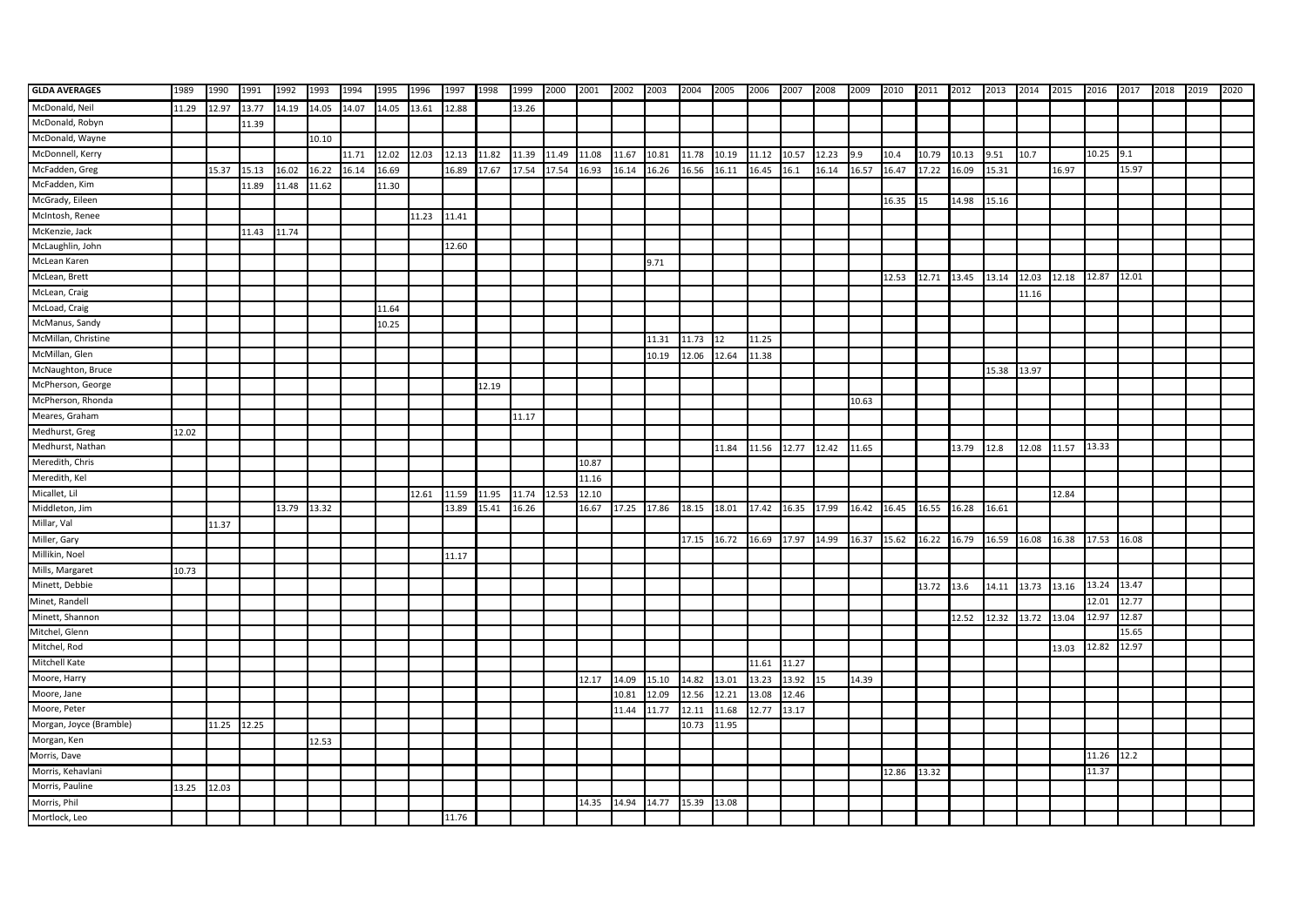| <b>GLDA AVERAGES</b>   | 1989  | 1990        | 1991                                      | 1992        | 1993  | 1994  | 1995  | 1996  | 1997  | 1998                   | 1999  | 2000  | 2001  | 2002        | 2003  | 2004  | 2005  | 2006  | 2007  | 2008  | 2009  | 2010          | 2011 2012 |       | 2013  | 2014       | 2015  | 2016  | 2017  | 2018 | 2019 | 2020 |
|------------------------|-------|-------------|-------------------------------------------|-------------|-------|-------|-------|-------|-------|------------------------|-------|-------|-------|-------------|-------|-------|-------|-------|-------|-------|-------|---------------|-----------|-------|-------|------------|-------|-------|-------|------|------|------|
| Mungovan, Graham       |       |             |                                           |             |       |       |       |       | 11.73 |                        |       |       |       |             |       |       |       |       |       |       |       |               |           |       |       |            |       |       |       |      |      |      |
| Murphy, Kelly          |       |             |                                           |             |       |       |       |       |       |                        |       |       |       |             |       |       |       |       |       |       |       |               |           |       |       |            |       |       | 10.84 |      |      |      |
| Murphy, Paul           | 11.21 | 12.56 13.05 |                                           | 13.28       |       |       |       |       |       |                        |       |       |       |             |       |       |       |       |       |       |       |               |           |       |       |            |       |       |       |      |      |      |
| Myers, Michael         |       |             |                                           |             |       |       |       |       |       | 14.19                  |       |       |       |             |       |       |       |       |       |       |       |               |           |       |       |            |       |       |       |      |      |      |
| Myers, Will            |       |             |                                           |             |       |       |       |       |       |                        |       |       |       |             |       |       |       |       |       |       |       |               | 12.89     | 13.4  | 13.46 | 13.34      | 14.17 | 13.81 | 13.64 |      |      |      |
| Nahow, Francis         |       |             |                                           |             |       |       |       |       |       |                        |       |       |       |             |       |       |       |       |       |       |       |               |           |       |       |            |       |       | 14.4  |      |      |      |
| Nawrocki Ryan          |       |             |                                           |             |       |       |       |       |       |                        |       |       |       |             |       |       |       |       |       |       |       |               |           | 11.52 | 11.84 |            |       |       |       |      |      |      |
| Nelson, Danny          |       |             |                                           |             | 11.53 |       | 12.09 |       |       |                        |       |       |       |             |       |       |       |       |       |       |       |               |           |       |       |            |       |       |       |      |      |      |
| Newbold, Ann           |       |             |                                           |             |       |       |       |       |       |                        |       |       |       |             | 11.47 | 12.73 | 12.73 | 12.22 | 12.71 |       |       |               |           | 11.46 |       |            | 11.93 |       |       |      |      |      |
| Newbold, Brian         |       |             |                                           |             |       |       |       |       |       |                        |       |       |       |             |       |       |       |       | 11.98 |       |       |               |           |       |       |            |       |       |       |      |      |      |
| Newby, Mark            |       |             | 13.36                                     | 13.53 12.51 |       |       |       |       |       |                        |       |       |       |             |       |       |       |       |       |       |       |               |           |       |       |            |       |       |       |      |      |      |
| Newell, Ken            |       |             |                                           |             |       |       |       |       |       |                        |       |       |       |             |       |       |       |       | 14.19 |       |       |               |           |       |       |            |       |       |       |      |      |      |
| Newman, Murran         |       |             |                                           |             |       |       |       |       |       |                        |       |       |       |             |       |       |       |       |       |       |       |               |           |       |       |            | 10.27 |       |       |      |      |      |
| Nicholson, Brian       |       |             |                                           |             |       |       |       |       |       |                        |       |       | 11.71 | 11.15       | 11.78 |       |       |       |       |       |       |               |           |       |       |            |       |       |       |      |      |      |
| Nicholson, Rob         |       |             |                                           |             |       |       |       |       |       |                        |       |       |       |             |       |       |       |       |       |       |       |               | 11.26     |       |       |            |       |       |       |      |      |      |
| Nicholson, Sylvia      |       |             |                                           |             |       |       |       |       |       |                        |       |       |       |             | 9.10  |       |       |       |       |       |       |               |           |       |       |            |       |       |       |      |      |      |
| Nickolo, Vicky         |       |             |                                           |             |       |       | 9.23  |       |       |                        |       |       |       |             |       |       |       |       |       |       |       |               |           |       |       |            |       |       |       |      |      |      |
| Nicoll, Donna          |       |             |                                           |             |       |       |       |       |       |                        |       |       | 11.99 | 11.30       |       |       |       |       |       |       |       |               |           |       |       |            |       |       |       |      |      |      |
| Ninphan Yui            |       |             |                                           |             |       |       |       |       |       |                        |       |       |       |             |       |       |       |       |       |       |       |               |           | 13    |       |            |       |       |       |      |      |      |
| Nolland, Ken           | 12.43 |             |                                           |             |       |       |       |       |       |                        |       |       |       |             |       |       |       |       |       |       |       |               |           |       |       |            |       |       |       |      |      |      |
| Norman, Bill           |       |             |                                           |             |       |       |       |       |       |                        |       |       |       |             | 14.32 | 14.25 | 15.48 |       |       |       |       |               |           |       |       |            |       |       |       |      |      |      |
| O'Brien, Debbie        |       | 11.88       | 9.96                                      |             |       |       |       |       |       |                        |       |       |       |             |       |       |       |       |       |       |       |               |           |       |       |            |       |       |       |      |      |      |
| O'Connor, Doreen       |       |             |                                           |             |       |       |       |       | 12.43 | 11.57                  | 12.46 | 12.31 | 11.71 | 12.10       | 11.35 | 10.68 |       |       |       |       |       |               |           |       |       |            |       |       |       |      |      |      |
| O'Connor, Ken          |       |             |                                           |             |       | 12.06 | 12.66 | 12.40 | 12.65 | 12.40                  | 12.86 | 12.80 | 12.36 | 12.33       | 11.54 |       |       |       |       |       |       |               |           |       |       |            |       |       |       |      |      |      |
| O'Keefe, John          |       |             |                                           |             |       |       |       |       |       |                        |       |       |       |             |       |       |       |       |       |       |       |               | 13.52     | 13.91 |       |            |       |       |       |      |      |      |
| Oliver, Madge          | 13.54 | 12.87 12.67 |                                           | 12.38       |       |       |       |       |       |                        |       |       |       |             |       |       |       |       |       |       |       |               |           |       |       |            |       |       |       |      |      |      |
| O'neil, Mitch          |       |             |                                           |             |       |       |       |       |       |                        |       |       |       |             |       |       |       |       |       |       |       |               |           |       |       |            |       | 10.02 | 9.92  |      |      |      |
| O'Reiley, Mark         |       |             |                                           |             |       |       |       |       | 13.15 |                        |       |       |       |             |       |       |       |       |       |       |       |               |           |       |       |            |       |       |       |      |      |      |
| Orr, Chris             |       |             |                                           |             |       |       |       |       |       |                        |       |       |       |             |       |       |       |       |       |       |       | 18.11         | 17.96     | 16.63 |       | 16.11 16.4 |       |       |       |      |      |      |
| Osborne, Mick (Ray)    |       |             | 13.34                                     | 13.58       | 13.70 | 13.62 | 12.58 | 13.27 | 12.32 |                        | 11.28 |       |       |             |       |       |       |       |       |       |       |               |           |       |       |            |       |       |       |      |      |      |
| Osborne, Pat (Phyllis) |       |             | 13.05                                     | 14.83       | 14.48 | 13.49 | 14.26 | 16.08 | 14.68 |                        | 12.83 |       |       |             |       |       |       |       |       |       |       |               |           |       |       |            |       |       |       |      |      |      |
| Overvliet, Peter       | 14.85 | 14.80       | 12.26                                     | 14.22       | 15.90 | 15.91 |       |       |       |                        |       |       |       |             |       |       |       |       |       |       |       |               |           |       |       |            |       |       |       |      |      |      |
| Pacey, Darlene         | 13.48 |             |                                           |             |       |       |       |       |       |                        |       |       |       |             |       |       |       |       |       |       |       |               |           |       |       |            |       |       |       |      |      |      |
| Parker, Aileen         |       |             |                                           |             | 11.72 |       |       |       |       |                        |       |       |       |             |       |       |       |       |       |       |       |               |           |       |       |            |       |       |       |      |      |      |
| Parker, Daryl          |       |             |                                           |             |       |       |       |       |       |                        |       |       |       |             |       |       |       |       |       |       |       |               |           |       |       |            |       | 10.73 |       |      |      |      |
| Parker, Meralyn        |       |             |                                           |             | 10.11 |       |       |       |       |                        |       |       |       |             |       |       |       |       |       |       |       |               |           |       |       |            |       |       |       |      |      |      |
| Parrott, Joe           | 11.48 |             |                                           |             |       |       |       |       |       |                        |       |       |       |             |       |       |       |       |       |       |       |               |           |       |       |            |       |       |       |      |      |      |
| Parrott, Lee           |       |             |                                           |             |       |       |       |       |       |                        |       |       |       |             | 12.26 | 10.02 | 11.64 | 12.32 |       |       |       |               |           |       |       |            |       |       |       |      |      |      |
| Parvin, Ray            |       |             |                                           |             |       |       |       |       |       |                        |       |       |       |             |       |       |       |       |       |       |       |               |           |       |       | 12         | 11.74 | 11.5  | 11.48 |      |      |      |
| Pascoe, Michelle       |       |             |                                           |             |       |       |       |       |       |                        |       | 10.68 | 10.09 | 10.26       |       |       |       |       |       |       |       |               |           |       |       |            |       |       |       |      |      |      |
| Pascoe, Ray            |       |             |                                           |             |       |       |       |       |       |                        |       | 12.14 | 12.83 | 12.98       |       |       |       |       |       |       |       |               |           |       |       |            |       |       |       |      |      |      |
| Pate, Jim              | 11.96 | 11.66       |                                           |             |       |       |       |       |       |                        |       |       |       |             |       |       |       |       |       |       |       |               |           |       |       |            |       |       |       |      |      |      |
| Paterson, Betty        | 12.00 |             | 12.20 12.74 12.92 12.71 13.65 12.35 12.38 |             |       |       |       |       |       | 11.56 12.38 11.77      |       |       |       |             |       |       |       |       |       |       |       |               |           |       |       |            |       |       |       |      |      |      |
| Patterson, Billy       |       |             |                                           |             |       |       |       |       |       |                        |       |       |       |             |       |       |       |       |       |       |       |               |           |       |       |            |       | 12.28 |       |      |      |      |
| Pattison, Garry        |       |             |                                           |             |       |       |       |       | 13.30 | 13.26                  | 12.54 | 12.96 | 13.74 | 13.00 13.32 |       | 12.87 | 13.75 | 14.3  | 14.41 | 13.97 | 13.69 | $\mathbf{13}$ | 15.73     | 15.81 | 15.55 | 14.36      | 15.24 |       |       |      |      |      |
| Pattison, Jacob        |       |             |                                           |             |       |       |       |       |       |                        |       |       |       |             |       |       |       |       | 14.11 | 16.37 | 18.82 | 18.72         | 19.23     | 19.3  | 19.83 | 20.16      | 18.68 | 19.79 | 19.71 |      |      |      |
| Pattison, Natalie      |       |             |                                           |             |       |       |       |       |       | 11.61 12.14 11.04 9.81 |       |       | 11.82 |             |       | 12.60 |       |       |       |       |       |               |           |       |       |            |       |       |       |      |      |      |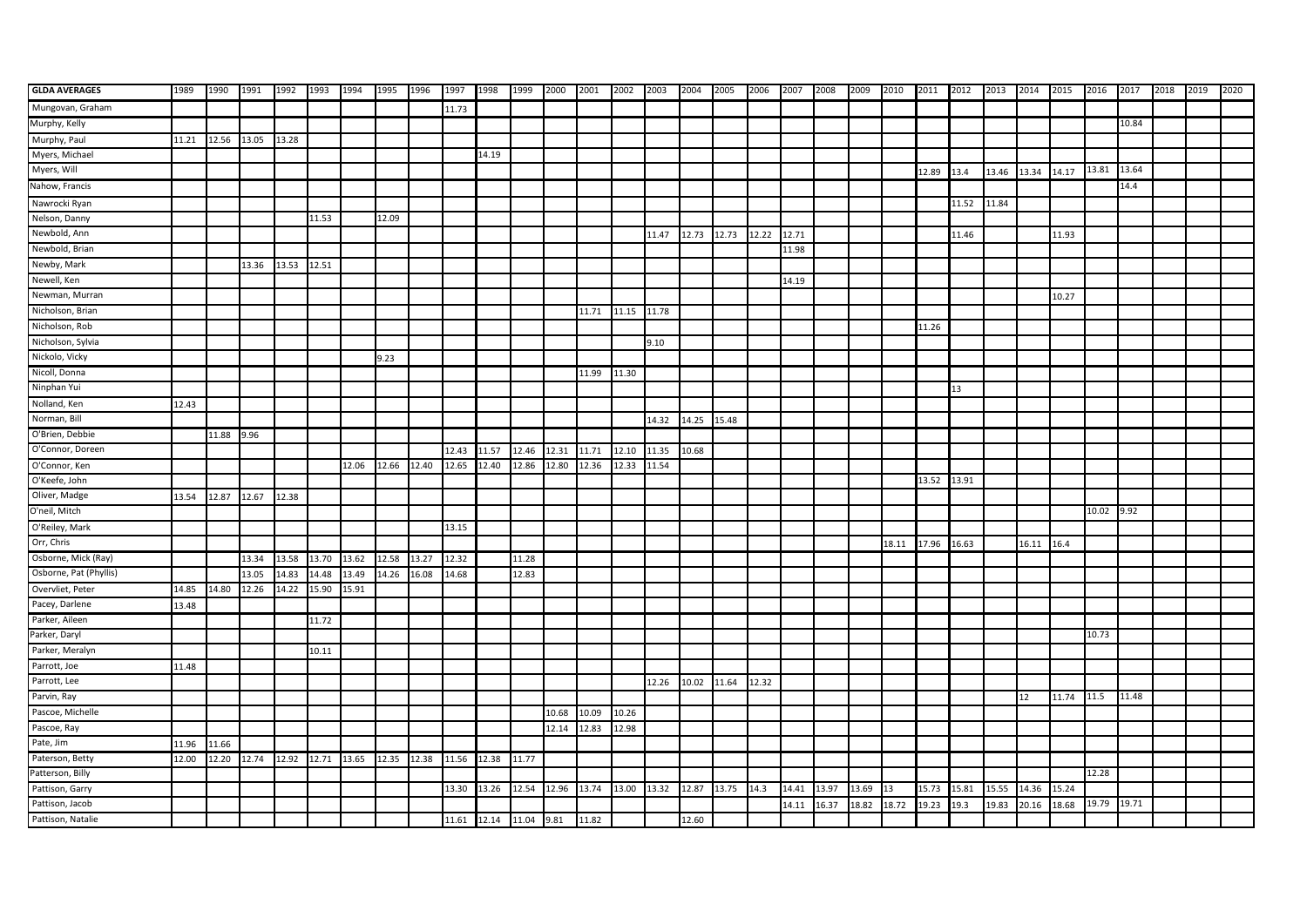| <b>GLDA AVERAGES</b>        | 1989  | 1990  | 1991              | 1992  | 1993              | 1994  | 1995        | 1996  | 1997  | 1998  | 1999  | 2000        | 2001                    | 2002        | 2003  | 2004        | 2005  | 2006  | 2007        | 2008                    | 2009  | 2010                                      | 2011        | 2012  | 2013  | 2014  | 2015  | 2016        | 2017  | 2018 | 2019 | 2020 |
|-----------------------------|-------|-------|-------------------|-------|-------------------|-------|-------------|-------|-------|-------|-------|-------------|-------------------------|-------------|-------|-------------|-------|-------|-------------|-------------------------|-------|-------------------------------------------|-------------|-------|-------|-------|-------|-------------|-------|------|------|------|
| Paulson, Pam (Davis)        |       |       | 12.60             |       | 13.76             | 12.53 | 13.74       | 12.71 | 12.08 | 13.92 | 13.16 | 12.39       | 13.19                   | 12.49       | 11.29 | 12.51       |       |       |             |                         |       |                                           |             |       |       |       |       |             |       |      |      |      |
| Paulson, Janice             |       |       | 13.06             | 13.93 | 13.85             | 14.16 | 14.31       | 14.92 | 13.58 |       | 12.87 | 13.41       |                         | 12.40       |       |             |       | 10.85 |             |                         |       |                                           |             |       |       |       |       |             |       |      |      |      |
| Paulson, Sheree             |       |       |                   |       |                   |       |             | 13.59 |       |       |       |             |                         |             |       |             |       |       |             |                         |       |                                           |             |       |       |       |       |             |       |      |      |      |
| Paulson, Toni               |       |       |                   |       |                   | 10.88 |             |       |       |       |       |             |                         |             |       |             |       |       |             |                         |       |                                           |             |       |       |       |       |             |       |      |      |      |
| Peacock, Ian                |       |       |                   | 12.65 |                   |       |             |       |       |       |       |             |                         |             |       |             |       |       |             |                         |       |                                           |             |       |       |       |       |             |       |      |      |      |
| Pejsak, Nicole              |       |       |                   |       |                   |       |             |       |       | 11.70 | 11.44 |             |                         |             |       |             |       |       |             |                         |       |                                           |             |       |       |       |       |             |       |      |      |      |
| Pejsak, Richard             |       |       |                   |       |                   | 11.27 | 11.95       | 13.74 | 12.54 | 12.55 | 11.86 | 12.68       |                         | 12.67       | 13.21 | 12.90       |       |       |             |                         |       |                                           |             |       |       |       | 11.55 | 12.85 12.36 |       |      |      |      |
| Pejsak, Val                 |       |       |                   | 11.78 | 11.95             | 12.07 | 11.30       | 12.16 | 11.68 |       | 11.08 | 11.91       | 12.30                   | 12.68       | 12.35 | 11.29       |       |       |             |                         |       |                                           |             |       |       |       |       |             |       |      |      |      |
| Penfold, Josh               |       |       |                   |       |                   |       |             |       |       |       |       |             |                         |             |       |             |       |       |             |                         |       |                                           |             |       |       |       | 13.86 | 13.55       | 12.82 |      |      |      |
| Penfold, Kym                |       |       |                   |       |                   |       |             |       |       |       |       |             | 13.43                   | 11.68       |       |             | 12.4  |       |             |                         |       |                                           |             |       |       |       | 11.79 |             | 12.44 |      |      |      |
| Perry, Ray                  | 12.54 | 12.45 |                   |       |                   |       |             |       |       |       |       |             |                         |             |       |             |       |       |             |                         |       |                                           |             |       |       |       |       |             |       |      |      |      |
| Pidgeon, David              | 12.48 |       | 11.94 11.35 12.10 |       | 12.65             |       | 12.96       |       |       |       |       |             |                         |             | 10.70 |             |       |       |             |                         |       |                                           |             |       |       |       |       |             |       |      |      |      |
| Piper, Cheryl               |       |       |                   |       |                   |       |             |       |       |       |       |             |                         |             |       | 11.11       | 11.42 | 11.04 |             |                         |       |                                           |             |       |       |       |       |             |       |      |      |      |
| Piper, Robert               |       |       |                   |       |                   |       |             |       |       |       |       |             |                         |             |       | 15.25       | 16.7  | 16.8  |             |                         |       |                                           |             |       |       |       |       |             |       |      |      |      |
| Poeschl, Diane              | 11.55 | 11.74 | 12.33             |       |                   |       |             |       |       |       |       |             |                         |             |       |             |       |       |             |                         |       |                                           |             |       |       |       |       |             |       |      |      |      |
| Potts, Mal                  | 12.28 | 12.51 | 11.84             |       | 10.93 12.26 11.88 |       | 11.65 11.83 |       | 11.74 | 11.96 |       |             |                         |             |       |             |       |       |             |                         |       |                                           |             |       |       |       |       |             |       |      |      |      |
| Prentis, Stephen            |       |       |                   |       |                   |       |             |       |       |       | 9.37  |             |                         |             |       |             |       |       |             |                         |       |                                           |             |       |       |       |       |             |       |      |      |      |
| Pritchard, John             |       |       |                   |       | 15.17             |       |             |       |       |       |       |             |                         |             |       |             |       |       |             |                         |       |                                           |             |       |       |       |       |             |       |      |      |      |
| Pritchard, Shane            |       |       |                   |       | 18.03             |       |             |       |       |       |       |             |                         |             |       |             |       |       |             |                         |       |                                           |             |       |       |       |       |             |       |      |      |      |
| Quick Bob                   |       |       |                   | 13.32 | 14.32 13.63       |       | 14.56       | 14.22 | 14.01 |       | 13.17 |             | 13.20 12.35 13.09 12.92 |             |       | 13.30       | 12.49 |       |             | 12.57 12.97 12.11 12.03 |       | 12.58                                     |             |       |       |       |       |             |       |      |      |      |
| Quinlan, Cheryl (Honeysett) |       |       |                   |       |                   |       | 10.61       | 10.78 | 11.53 |       | 10.44 |             |                         |             |       |             |       |       |             |                         |       |                                           |             |       |       |       |       |             |       |      |      |      |
| Quinlan, Jeff               |       |       |                   |       |                   | 12.22 | 13.94       | 12.46 |       |       |       |             |                         |             |       |             |       |       |             |                         |       |                                           |             |       |       |       |       |             |       |      |      |      |
| Rainbow, Alan               |       |       |                   |       |                   |       |             |       |       |       |       |             |                         |             |       |             |       |       |             |                         |       |                                           |             |       |       | 12.63 |       |             |       |      |      |      |
| Rassmusen, Rob              |       |       |                   |       |                   |       |             |       |       |       |       |             |                         |             |       |             |       |       |             |                         |       |                                           |             |       |       | 13.56 | 12.66 | 13.13 11.9  |       |      |      |      |
| Ravasz Mick                 |       |       |                   |       |                   |       |             |       |       |       |       |             |                         |             |       |             | 12.14 |       |             |                         |       |                                           |             |       |       |       |       |             |       |      |      |      |
| Rea, David                  |       |       |                   |       |                   |       | 14.17       |       |       |       |       |             |                         |             |       |             |       |       |             |                         |       |                                           |             |       |       |       |       |             |       |      |      |      |
| Ready, Deidre               |       |       |                   |       |                   |       | 10.55       | 12.67 | 12.56 | 12.06 | 12.40 |             |                         |             |       |             |       |       |             |                         |       |                                           |             |       |       |       |       |             |       |      |      |      |
| Ready, Kellie               |       |       |                   |       |                   |       |             |       |       | 11.32 |       |             |                         |             |       |             |       |       |             |                         |       |                                           |             |       |       |       |       |             |       |      |      |      |
| Reardon, Dennis             |       |       |                   |       |                   |       |             |       | 12.28 |       |       |             |                         |             |       |             |       |       |             |                         |       |                                           |             |       |       |       |       |             |       |      |      |      |
| Rebbeck, Lance              |       |       |                   |       |                   |       |             |       |       |       |       |             |                         |             |       |             |       |       |             | 17.23                   | 16.64 | 15.57                                     | 15.17 15.57 |       | 15.92 | 16.41 | 16.55 | 15.1        | 15.42 |      |      |      |
| Reeves, Rick                |       |       |                   |       | 13.92             | 14.49 | 14.73       |       |       |       |       |             |                         |             |       |             |       |       |             |                         |       |                                           |             |       |       |       |       |             |       |      |      |      |
| Reeves, Susan               |       |       |                   |       |                   | 13.06 | 12.77       |       |       |       |       |             |                         |             |       |             |       |       |             |                         |       |                                           |             |       |       |       |       |             |       |      |      |      |
| Reid, Kim                   |       |       |                   |       |                   |       |             |       | 11.12 |       |       |             |                         |             |       |             |       |       |             |                         |       |                                           |             |       |       |       |       |             |       |      |      |      |
| Reinhard, Steve             | 11.72 |       |                   |       |                   |       |             |       |       |       |       |             |                         |             |       |             |       |       |             |                         |       |                                           |             |       |       |       |       |             |       |      |      |      |
| Relf, Pam                   |       |       |                   |       |                   |       |             |       |       |       |       |             |                         |             | 12.24 | 12.04       | 11.63 | 12.3  | 12.14 12.86 |                         | 12.69 | 12.3                                      | 12.02       | 11.36 | 11.33 |       |       |             |       |      |      |      |
| Rennie, June                | 11.08 | 11.42 | 11.45             | 12.55 | 11.60             | 12.02 | 10.89       | 11.45 | 10.17 | 11.34 | 11.19 | 9.44        | 10.65                   | 11.17       | 11.23 | 9.62        | 10.33 |       |             |                         |       |                                           |             |       |       |       |       |             |       |      |      |      |
| Reynalds, Debbie            |       |       | 11.42             | 11.54 |                   |       |             |       |       |       |       |             |                         |             |       |             |       |       |             |                         |       |                                           |             |       |       |       |       |             |       |      |      |      |
| Reynolds, Ian               |       |       |                   |       |                   |       |             |       |       | 13.12 | 11.63 | 11.72 11.16 |                         | 11.69 12.03 |       | 11.74 11.45 |       |       |             |                         |       | 11.43 11.86 12.34 12.66 12.12 11.91 12.73 |             |       | 11.67 | 10.03 | 11.91 | 12.25 12.2  |       |      |      |      |
| Rickets, Kevin              |       |       |                   |       |                   |       |             |       |       |       |       |             |                         |             |       |             |       |       |             |                         |       |                                           |             |       |       |       | 8.71  |             |       |      |      |      |
| Ridgeway, lan               | 14.77 | 15.20 | 15.29             | 15.45 |                   |       |             |       |       |       |       |             |                         |             |       |             |       |       |             |                         |       |                                           |             |       |       |       |       |             |       |      |      |      |
| Ridgeway, Raymond           |       |       |                   | 13.60 |                   |       |             |       |       |       |       |             |                         |             |       |             |       |       |             |                         |       |                                           |             |       |       |       |       |             |       |      |      |      |
| Ridgeway, Wayne             | 15.95 | 17.27 | 18.94             |       | 19.52 19.83 17.48 |       | 17.76       | 16.26 |       |       |       |             |                         |             |       | 15.89       |       |       |             |                         |       |                                           |             |       |       |       |       |             |       |      |      |      |
| Rieley, Elaine              |       |       |                   |       |                   |       |             |       |       |       |       |             |                         |             |       |             |       |       |             |                         |       |                                           |             |       |       | 10.43 |       |             |       |      |      |      |
| Rieley, Roger               |       |       |                   |       |                   |       |             |       |       |       |       |             |                         |             |       |             | 17.16 |       |             |                         |       |                                           |             |       |       | 14.51 | 15.47 | 15.29       |       |      |      |      |
| Riggs, Lyn                  |       |       |                   |       | 10.23             | 12.19 | 12.40       | 12.84 |       |       |       |             |                         |             |       |             |       |       |             |                         |       |                                           |             |       |       |       |       |             |       |      |      |      |
| Riggs, Wayne                |       |       |                   |       | 12.05             |       |             | 10.76 |       |       |       |             |                         |             |       |             |       |       |             |                         |       |                                           |             |       |       |       |       |             |       |      |      |      |
| Ritzeau, Carl               |       | 10.87 |                   | 11.87 |                   |       |             |       |       |       |       |             |                         |             |       |             |       |       |             |                         |       |                                           |             |       |       |       |       |             |       |      |      |      |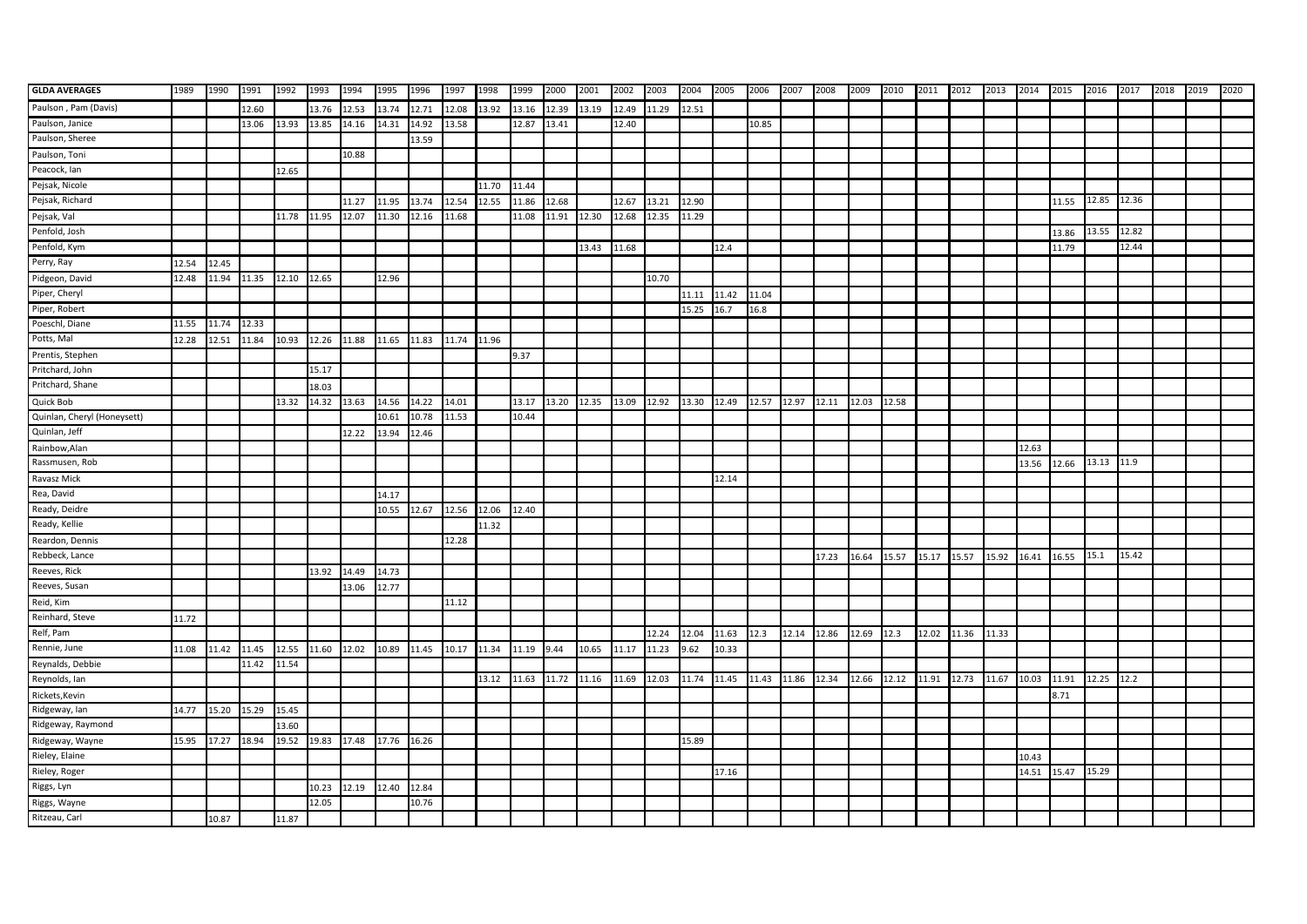| <b>GLDA AVERAGES</b> | 1989  | 1990  | 1991  | 1992  | 1993  | 1994                                                          | 1995  | 1996  | 1997 | 1998  | 1999  | 2000  | 2001  | 2002  | 2003                                               | 2004  | 2005                   | 2006        | 2007        | 2008  | 2009  | 2010                               | 2011 2012 |       | 2013        | 2014  | 2015  | 2016        | 2017  | 2018 | 2019 | 2020 |
|----------------------|-------|-------|-------|-------|-------|---------------------------------------------------------------|-------|-------|------|-------|-------|-------|-------|-------|----------------------------------------------------|-------|------------------------|-------------|-------------|-------|-------|------------------------------------|-----------|-------|-------------|-------|-------|-------------|-------|------|------|------|
| Roach, Glen          |       |       |       |       |       |                                                               |       |       |      |       |       |       |       |       | 12.96                                              | 12.80 | 11.41 13.57 13         |             |             |       |       |                                    |           |       |             |       |       |             |       |      |      |      |
| Robards, Dave        | 12.25 |       |       |       |       |                                                               |       |       |      |       |       |       |       |       |                                                    |       |                        |             |             |       |       |                                    |           |       |             |       |       |             |       |      |      |      |
| Robbie, Jenni        |       |       |       |       |       |                                                               |       |       |      |       |       |       |       |       | 11.07                                              |       | 11.76 11.55 11.19 12.5 |             |             |       |       |                                    |           |       |             |       |       |             |       |      |      |      |
| Roberts, Cody        |       |       |       |       |       |                                                               |       |       |      |       |       |       |       |       |                                                    |       |                        |             |             |       |       |                                    |           |       |             |       | 9.14  |             |       |      |      |      |
| Roberts, John        | 13.55 |       |       | 12.98 |       |                                                               |       |       |      |       |       |       |       |       |                                                    | 11.10 |                        |             |             |       |       |                                    |           |       |             |       |       |             |       |      |      |      |
| Roberts, Maureen     |       |       |       |       |       |                                                               |       |       |      | 12.78 | 11.93 | 11.78 | 12.24 | 12.22 | 11.09                                              |       | 12.37                  | 12.46       |             |       |       |                                    |           |       |             |       |       |             |       |      |      |      |
| Roberts, Val         |       |       |       | 11.77 |       |                                                               |       |       |      |       |       |       |       |       |                                                    |       |                        |             |             |       |       |                                    |           |       |             |       |       |             |       |      |      |      |
| Robinson, Peter      |       |       |       |       |       |                                                               |       |       |      |       |       |       |       |       |                                                    | 12.26 |                        |             |             |       |       |                                    |           |       |             |       |       |             |       |      |      |      |
| Robinson, Rebbecca   |       |       |       |       |       |                                                               |       |       |      |       |       |       |       |       |                                                    |       |                        |             |             | 9.93  | 10.47 |                                    |           |       |             |       |       |             |       |      |      |      |
| Rogerson, Brad       |       |       |       |       |       |                                                               |       |       |      |       |       |       |       |       |                                                    | 9.63  |                        |             |             |       |       |                                    |           |       |             |       |       |             |       |      |      |      |
| Rogerson, Sharon     |       |       |       |       |       |                                                               |       |       |      |       |       |       |       |       |                                                    | 10.41 |                        |             |             |       |       |                                    |           |       |             |       |       |             |       |      |      |      |
| Rolfe, Alan          |       |       |       |       |       |                                                               |       |       |      |       |       |       |       |       |                                                    |       |                        |             | 16.73 16.93 |       |       |                                    |           |       |             |       |       |             |       |      |      |      |
| Rosebottom, Dale     |       |       |       |       |       |                                                               |       |       |      |       |       |       |       |       | 11.36                                              | 13.14 | 13.06                  | 13.07       | 12.5        |       |       |                                    | 11.4      | 11.59 | 12.52       | 11.29 | 10.69 | 13.74       | 12.51 |      |      |      |
| Rumbel, Dirk         |       |       |       | 10.76 |       |                                                               |       |       |      |       |       |       |       |       |                                                    |       |                        |             |             |       |       |                                    |           |       |             |       |       |             |       |      |      |      |
| Rumble, Garry        |       |       |       |       |       |                                                               |       |       |      |       |       |       |       |       |                                                    |       |                        |             |             |       |       |                                    |           |       |             |       |       | 11.84 11.92 |       |      |      |      |
| Rumble, Ray          |       |       |       | 12.38 | 12.39 | 13.40                                                         | 12.55 |       |      |       |       |       |       |       |                                                    |       |                        |             |             |       |       |                                    |           |       |             |       |       |             |       |      |      |      |
| Sams, Shane          |       |       |       |       |       |                                                               |       |       |      |       |       |       |       |       |                                                    |       |                        |             |             |       |       |                                    |           |       |             |       | 15.51 |             |       |      |      |      |
| Sandilands Neryl     |       |       |       |       |       |                                                               |       |       |      |       |       |       |       |       |                                                    |       |                        |             |             |       |       |                                    |           | 8.6   |             | 9.5   | 10.29 | 11.11       |       |      |      |      |
| Saunders, George     |       |       |       |       |       |                                                               |       |       |      |       |       |       |       |       |                                                    | 13.36 | 12.63                  | 12.44       |             |       |       |                                    |           |       |             |       |       |             |       |      |      |      |
| Scaysbrook, Graham   |       |       |       | 10.42 |       |                                                               |       |       |      |       |       |       |       |       |                                                    |       |                        |             |             |       |       |                                    |           |       |             |       |       |             |       |      |      |      |
| Scherf, Barry        |       |       |       |       |       |                                                               |       |       |      |       |       |       |       |       |                                                    | 11.81 | 12.35                  |             |             |       |       |                                    |           |       |             |       |       |             |       |      |      |      |
| Schneider, Chris     |       |       |       |       |       |                                                               |       |       |      | 14.49 | 13.90 |       |       |       |                                                    |       |                        |             |             |       |       |                                    |           |       |             |       |       |             |       |      |      |      |
| Schneider, Jason     |       |       |       |       |       |                                                               |       |       |      |       |       | 10.87 | 12.33 |       |                                                    |       |                        |             |             |       |       |                                    |           |       |             |       |       |             |       |      |      |      |
| Schubert, Carina     |       |       |       |       |       |                                                               |       |       |      |       |       |       |       |       |                                                    |       |                        |             |             |       |       |                                    |           |       |             | 8.83  | 9.62  | 10.41       | 11.06 |      |      |      |
| Schubert, Matt       |       |       |       |       |       |                                                               |       |       |      |       |       |       |       |       |                                                    |       | 11.1                   |             |             |       |       |                                    |           |       |             | 11.38 | 11.82 | 11.76       | 11.55 |      |      |      |
| Screen, John         |       |       |       |       | 11.74 |                                                               |       | 13.05 |      |       |       |       |       |       |                                                    |       |                        |             |             |       |       |                                    |           |       |             |       |       |             |       |      |      |      |
| Seagull, Peter       |       |       | 12.06 |       |       |                                                               |       |       |      |       |       |       |       |       |                                                    |       |                        |             |             |       |       |                                    |           |       |             |       |       |             |       |      |      |      |
| Searant, Wayne       |       |       | 13.73 | 14.42 |       |                                                               |       |       |      |       |       |       |       |       |                                                    |       |                        |             |             |       |       |                                    |           |       |             |       |       |             |       |      |      |      |
| Seath, Diane         |       |       |       |       |       |                                                               |       |       |      |       |       |       |       |       |                                                    |       |                        |             |             |       |       | 14.32 13.57 13.19 13.92 13.63 13.5 |           |       | 13.36 12.94 |       | 12.35 | 11.78 12    |       |      |      |      |
| Selwood, Barry       |       |       |       |       |       |                                                               |       |       |      |       |       |       |       |       |                                                    |       |                        |             |             |       |       |                                    |           |       |             |       |       | 11.63       |       |      |      |      |
| Sheather, Anita      |       |       |       |       |       |                                                               |       |       |      |       |       |       |       |       |                                                    | 10.32 |                        |             |             |       |       |                                    |           |       |             |       |       |             |       |      |      |      |
| Sheather, lan        |       |       |       |       |       |                                                               |       |       |      |       |       |       |       |       |                                                    | 20.86 | 19.83                  | 20.7        | 20.53       | 20.22 | 21.55 | 22.21                              | 20.49     | 19.96 | 20.06       | 20.29 |       |             |       |      |      |      |
| Sheather, Karen      |       |       |       |       |       |                                                               |       |       |      |       |       |       |       |       |                                                    |       |                        |             | 12.07       | 12.81 | 13.62 | 14.73                              | 13.7      | 13.2  | 13.61       | 12.2  |       |             |       |      |      |      |
| Sheather, Mark       |       |       |       |       |       |                                                               |       |       |      |       |       |       |       |       |                                                    |       |                        |             |             |       | 14.55 |                                    |           |       |             |       |       |             |       |      |      |      |
| Sheather, Sheree     |       |       |       |       |       |                                                               |       |       |      |       |       |       |       |       |                                                    | 14.34 | 13.27                  | 12.91       | 13.31       | 14.12 | 13.2  | 13.36                              | 13.49     | 13.98 | 14.44       | 13.67 |       |             |       |      |      |      |
| Sheather, Wayne      |       |       |       |       |       |                                                               |       |       |      |       |       |       |       |       |                                                    | 14.90 | 16.47                  | 15.5        | 14.64       | 14.92 | 16.54 | 16.25                              | 17.05     | 16.5  | 14.71       | 15.54 |       |             |       |      |      |      |
| Shelley, Errol       |       |       |       |       |       |                                                               |       |       |      |       |       |       |       |       |                                                    | 9.57  |                        |             | 11.59       |       |       |                                    |           |       |             |       |       |             |       |      |      |      |
| Shoemark, Greg       | 11.65 |       |       |       |       |                                                               |       |       |      |       |       |       |       |       |                                                    |       |                        |             |             |       |       |                                    |           |       |             |       |       |             |       |      |      |      |
| Simms, Heidi         |       |       |       |       |       |                                                               |       |       |      |       |       |       |       |       |                                                    |       |                        | 10.44 10.56 |             |       |       |                                    | 10.81     | 11.28 | 11.52       | 11.24 | 11.58 |             | 10.06 |      |      |      |
| Simon Kyle           |       |       |       |       |       |                                                               |       |       |      |       |       |       |       |       |                                                    |       |                        |             |             |       |       |                                    |           | 13.08 | 13.72       | 15.06 | 12.74 | 14.69       | 13.95 |      |      |      |
| Simon, Lee (King)    | 12.13 | 11.71 | 11.88 | 12.77 | 12.40 | 12.32                                                         | 12.15 |       |      |       |       |       |       |       |                                                    |       |                        |             |             |       |       |                                    |           |       |             |       |       |             |       |      |      |      |
| Simon, Tanya         |       |       |       |       |       |                                                               |       |       |      |       |       |       |       |       |                                                    |       |                        |             |             |       | 11.82 |                                    |           |       |             |       |       |             |       |      |      |      |
| Simpson, Kathy       |       | 10.84 |       |       |       |                                                               |       |       |      |       |       |       |       |       |                                                    |       |                        |             |             |       |       |                                    |           |       |             |       |       |             |       |      |      |      |
| Simpson, Steve       |       | 16.43 |       |       |       |                                                               |       |       |      |       |       |       |       |       |                                                    |       |                        |             |             |       |       |                                    |           |       |             |       |       |             |       |      |      |      |
| Sinclair, Cathy      | 10.28 |       |       |       |       |                                                               |       |       |      |       |       |       |       |       |                                                    |       |                        |             |             |       |       |                                    |           |       |             |       |       |             |       |      |      |      |
| Sinclair, Josh       |       |       |       |       |       |                                                               |       |       |      |       |       |       |       |       |                                                    |       | 12.49                  | 10.41       |             |       |       |                                    |           |       |             |       |       |             |       |      |      |      |
| Sinclair, Kevin      |       |       |       |       |       | 14.84  14.95  15.92  15.02  15.96  15.61  15.57  15.26  15.12 |       |       |      |       |       |       |       |       | 14.71 13.91 15.07 15.16 15.15 15.08 14.46 13.85 15 |       |                        |             |             | 14.44 |       |                                    |           |       |             |       |       |             |       |      |      |      |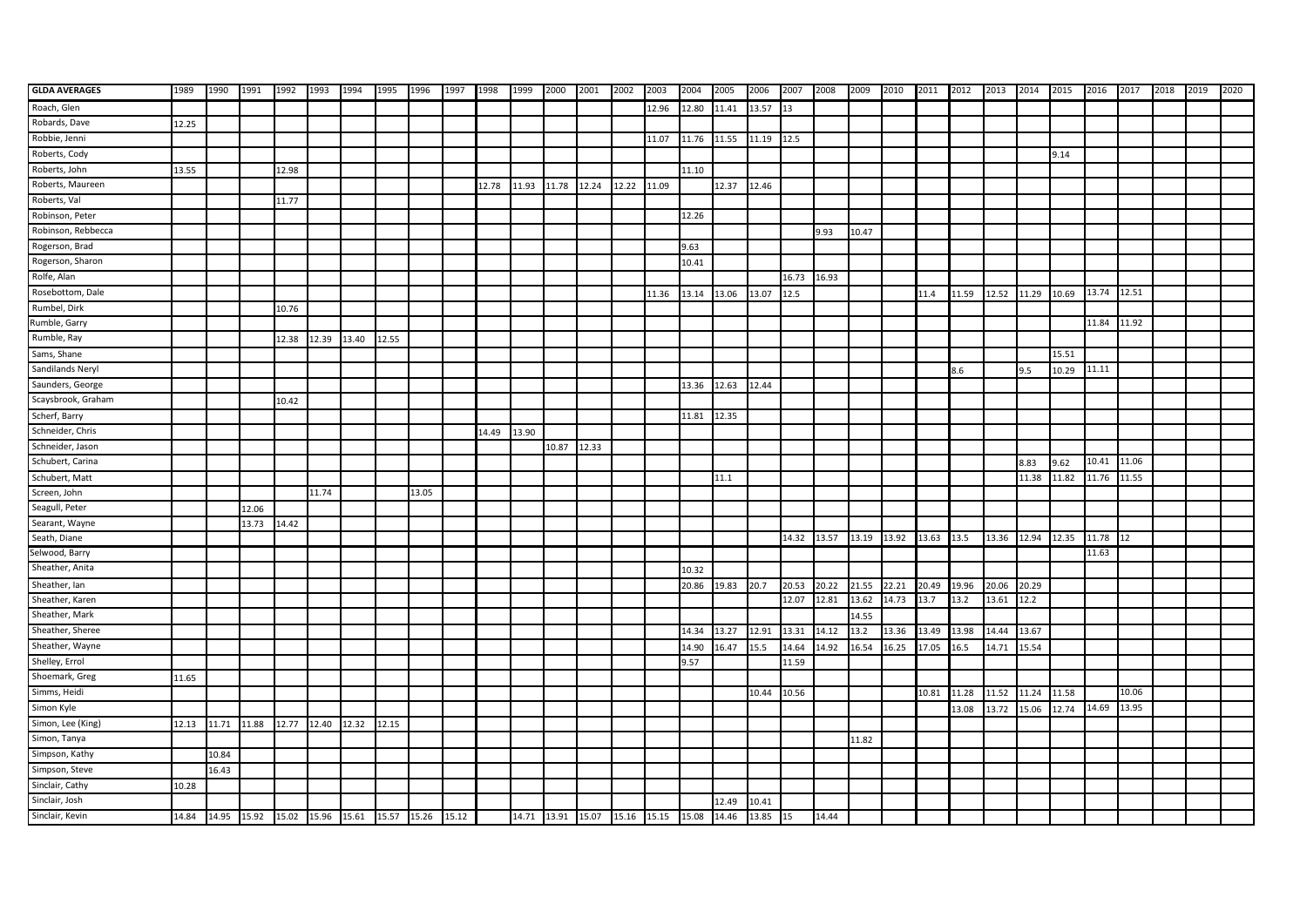| <b>GLDA AVERAGES</b>    | 1989  | 1990        | 1991              | 1992 1993         |       | 1994  | 1995  | 1996  | 1997  | 1998  | 1999        | 2000  | 2001                    | 2002        | 2003  | 2004  | 2005             | 2006        | 2007                | 2008              | 2009  | 2010  | 2011 2012 |       | 2013        | 2014  | 2015                   | 2016        | 2017  | 2018 | 2019 | 2020 |
|-------------------------|-------|-------------|-------------------|-------------------|-------|-------|-------|-------|-------|-------|-------------|-------|-------------------------|-------------|-------|-------|------------------|-------------|---------------------|-------------------|-------|-------|-----------|-------|-------------|-------|------------------------|-------------|-------|------|------|------|
| Sinclair, Luke          |       |             |                   |                   |       |       |       |       |       |       |             |       |                         |             |       | 11.49 |                  |             |                     |                   |       |       |           |       |             |       |                        | 12.48       | 12.03 |      |      |      |
| Sipek, Annette (Adams)  |       |             |                   |                   |       |       |       | 14.22 | 14.34 | 14.55 | 15.08       | 15.37 | 15.56                   |             |       | 14.02 | 14.56            | 14.62       | 13.75 13.6          |                   | 16.1  | 15.53 | 15.41     | 14.88 | 13.95       | 14.54 | 15.22                  | 14.63       | 15.2  |      |      |      |
| Sipek, Bob              |       |             |                   |                   |       |       |       |       | 15.66 | 13.34 |             |       |                         |             |       | 13.93 | 14.86            | 14.6        | 14.65 12.7          |                   | 13.33 | 13.64 | 13.64     | 13.34 | 14.37       | 14.38 | 14.56                  | 14.11       | 13.64 |      |      |      |
| Slibar, Matt            |       |             |                   |                   |       |       |       |       |       |       |             |       |                         |             | 11.40 |       |                  |             |                     |                   |       |       |           |       |             |       |                        |             |       |      |      |      |
| Small, Geoff            |       |             |                   | 12.08             |       |       |       |       |       |       |             |       |                         |             |       |       |                  |             |                     |                   |       |       |           |       |             |       |                        |             |       |      |      |      |
| Small, Tony             |       |             |                   |                   |       |       |       |       |       |       |             | 10.06 |                         |             |       |       |                  |             |                     |                   |       |       |           |       |             |       |                        |             |       |      |      |      |
| Smalley, Kaye           |       |             |                   |                   |       |       |       |       |       |       |             |       |                         |             |       |       |                  |             |                     | 10.21             |       |       |           |       |             |       |                        |             |       |      |      |      |
| Smith, Bryant           |       |             |                   |                   |       |       |       |       |       |       |             |       |                         |             | 13.79 |       |                  |             |                     |                   |       |       |           |       |             |       |                        |             |       |      |      |      |
| Smith, Carolyn          |       |             |                   |                   |       |       |       |       | 13.98 | 14.61 |             |       | 14.45 15.10 15.16 14.74 |             | 14.55 | 15.48 | 14.59            |             | 14.91  14.48  14.32 |                   | 14.68 | 14.17 | 14.03     | 13.28 |             |       |                        |             |       |      |      |      |
| Smith, Helen            |       |             |                   |                   |       |       |       |       |       |       |             |       |                         |             |       |       |                  |             |                     |                   | 10    | 10.13 | 11.34     | 10.9  | 10.42       | 10.8  | 10.86                  | 10.92       | 10.54 |      |      |      |
| Smith, John             | 14.23 | 14.29 15.15 |                   |                   | 13.88 |       |       |       |       |       |             |       |                         |             |       |       |                  |             |                     |                   |       |       |           |       |             |       |                        |             |       |      |      |      |
| Smith, Kay              |       |             |                   |                   |       |       |       |       |       |       |             |       |                         |             |       |       |                  |             |                     |                   |       |       |           |       |             |       |                        |             |       |      |      |      |
| Smith, Kerrie           |       |             |                   |                   |       |       |       |       |       |       | 12.74 14.32 |       | 13.47                   | 13.26 12.77 |       | 13.24 | 13.55            |             |                     |                   |       |       |           |       |             |       |                        |             |       |      |      |      |
| Smith, Leonie           |       |             |                   |                   |       |       |       |       |       |       |             |       |                         |             |       |       |                  |             |                     |                   |       |       |           |       |             |       | 10.32                  | 10.73 10.67 |       |      |      |      |
| Smith, Lisa             | 8.17  |             |                   |                   |       |       |       |       |       |       |             |       |                         |             |       |       |                  |             |                     |                   |       |       |           |       |             |       |                        |             |       |      |      |      |
| Smith, Marie            |       |             |                   |                   |       |       |       |       |       |       |             |       |                         |             |       |       |                  |             |                     |                   |       |       |           | 11.27 | 11.14 10.66 |       | 10.59                  | 10.78 10.88 |       |      |      |      |
| Smith, Melissa          |       |             |                   |                   |       |       |       |       |       | 11.94 | 11.52       |       |                         |             |       |       |                  |             |                     |                   |       |       |           |       |             |       |                        |             |       |      |      |      |
| Smith, Pat              |       |             |                   |                   |       |       |       |       |       |       |             |       |                         |             |       |       |                  |             |                     |                   |       |       |           |       |             |       |                        |             | 12.13 |      |      |      |
| Smith, Paul             |       |             |                   |                   |       |       |       |       | 12.48 | 14.15 | 13.49       |       |                         | 14.15       | 14.18 | 15.17 | 13.67            |             | 14.09 13.86 14.38   |                   | 14.7  | 15.13 | 14.84     | 16.17 | 15.31       | 14.5  | 15.6                   | 15.4        | 16.38 |      |      |      |
| Smith, Peter            |       |             |                   | 12.10 12.35 12.17 |       |       |       |       |       |       |             |       |                         |             |       |       |                  |             |                     |                   |       |       |           |       |             |       |                        |             |       |      |      |      |
| Smith, Stewart          |       |             |                   |                   |       |       |       |       |       |       |             |       |                         |             |       |       |                  |             |                     |                   |       |       | 12.42     | 12.49 |             |       | 11.65                  |             |       |      |      |      |
| Sohier, Des             |       |             |                   | 11.64             |       | 11.14 | 10.37 |       |       |       |             |       |                         |             |       |       |                  |             |                     |                   |       |       |           |       |             |       |                        |             |       |      |      |      |
| Sowter, Brenen          |       |             |                   |                   |       |       |       |       |       |       |             |       |                         |             |       |       |                  |             |                     |                   |       |       |           |       |             | 10.57 |                        |             |       |      |      |      |
| Sproule, Jan            |       |             |                   | 11.90             | 11.32 | 11.82 | 13.53 |       |       |       |             |       |                         |             |       |       |                  |             |                     |                   |       |       |           |       |             |       |                        |             |       |      |      |      |
| Stace, Coral            | 13.23 | 13.83       |                   |                   |       |       |       |       |       |       |             |       |                         |             |       |       |                  |             |                     |                   |       |       |           |       |             |       |                        |             |       |      |      |      |
| Stace, Darren           | 10.85 |             |                   |                   |       |       |       |       |       |       |             |       |                         |             |       |       |                  |             |                     |                   |       |       |           |       |             |       |                        |             |       |      |      |      |
| Starr, Bob              | 12.39 |             | 12.91             |                   |       |       |       |       |       |       |             |       |                         |             |       |       |                  |             |                     |                   |       |       |           |       |             |       |                        |             |       |      |      |      |
| Starr, Kane             |       |             |                   |                   |       |       |       |       |       |       |             |       |                         |             |       |       |                  | 10.77 12.39 |                     |                   |       |       |           |       |             |       |                        |             |       |      |      |      |
| Steicke, Darren         |       |             |                   |                   |       |       |       |       |       |       |             |       |                         |             |       |       |                  |             |                     | 13.71 12.56 13.18 |       |       |           |       |             |       | 15.23 12.99 12.88 12.8 |             |       |      |      |      |
| Steicke, Sione          |       |             |                   |                   |       |       |       |       |       |       |             |       |                         |             |       |       |                  |             |                     |                   |       | 12.82 |           |       |             | 12.36 |                        |             |       |      |      |      |
| Stevens, Gary           |       |             |                   | 11.44             |       |       |       |       |       |       |             |       |                         |             |       |       |                  |             |                     |                   |       |       |           |       |             |       |                        |             |       |      |      |      |
| Storey, Les             | 13.07 | 11.76 11.64 |                   |                   |       |       |       |       |       |       |             |       |                         |             |       |       |                  |             |                     |                   |       |       |           |       |             |       |                        |             |       |      |      |      |
| Stoten, John            |       |             |                   |                   |       |       |       |       |       |       |             |       |                         |             |       |       |                  |             |                     |                   |       |       |           |       |             |       |                        | 11.32 11.29 |       |      |      |      |
| Stratton, Steven        |       |             |                   |                   |       |       |       | 12.47 | 12.92 | 14.26 | 12.87       | 13.55 |                         |             |       |       |                  |             |                     |                   |       |       |           |       |             |       |                        |             |       |      |      |      |
| Streltschenko, Tennelle |       |             |                   |                   |       |       |       |       |       |       |             |       |                         |             |       |       |                  |             |                     |                   |       |       |           |       |             |       | 8.44                   |             |       |      |      |      |
| Studholme, Sharon       |       |             |                   |                   |       |       | 11.48 |       |       |       |             |       |                         |             |       |       |                  |             |                     |                   |       |       |           |       |             |       |                        |             |       |      |      |      |
| Styles, Stan            |       |             |                   |                   |       |       |       |       |       |       | 12.01       | 11.26 |                         |             |       |       |                  |             |                     |                   |       |       |           |       |             |       |                        |             |       |      |      |      |
| Swadling, Brett         |       |             |                   |                   |       |       |       |       |       | 11.87 |             |       |                         |             |       |       |                  |             |                     |                   |       |       |           |       |             |       |                        |             |       |      |      |      |
| Swan, Peter             |       |             |                   |                   |       |       |       |       |       |       |             |       |                         |             |       |       |                  |             |                     |                   | 12.3  |       |           |       |             |       |                        |             |       |      |      |      |
| Taylor, Amanda          | 10.36 | 10.48       |                   |                   |       |       |       |       |       |       |             |       |                         |             |       |       |                  |             |                     |                   |       |       |           |       |             |       |                        |             |       |      |      |      |
| Taylor, Jamie           | 10.58 |             |                   |                   |       |       |       |       |       |       |             |       |                         |             |       |       |                  |             |                     |                   |       |       |           |       |             |       |                        |             |       |      |      |      |
| Taylor, John            | 12.01 |             |                   |                   |       |       |       |       |       |       |             |       |                         |             |       |       |                  |             |                     |                   |       |       |           |       |             |       |                        |             |       |      |      |      |
| Taylor, Judy            | 12.79 |             | 12.25 13.21 12.29 |                   |       |       |       |       |       |       |             |       |                         |             |       |       |                  |             |                     |                   |       |       |           |       |             |       |                        |             |       |      |      |      |
| Tea, Steve              |       |             |                   |                   |       |       |       |       |       |       |             |       |                         |             | 12.09 |       | 11.78 13.36 12.4 |             | 12.73               |                   |       |       |           |       |             |       |                        |             |       |      |      |      |
| Thomas, Brian           |       |             |                   |                   |       |       |       |       |       |       |             | 11.62 |                         |             |       |       |                  |             |                     |                   |       |       |           |       |             |       |                        |             |       |      |      |      |
| Thomason, Debbie        |       |             |                   | 10.01             |       |       |       |       |       |       |             |       |                         |             |       |       |                  |             |                     |                   |       |       |           |       |             |       |                        |             |       |      |      |      |
| Thomason, John          |       |             |                   | 12.41             |       |       |       |       |       |       |             |       |                         |             |       |       |                  |             |                     |                   |       |       |           |       |             |       |                        |             |       |      |      |      |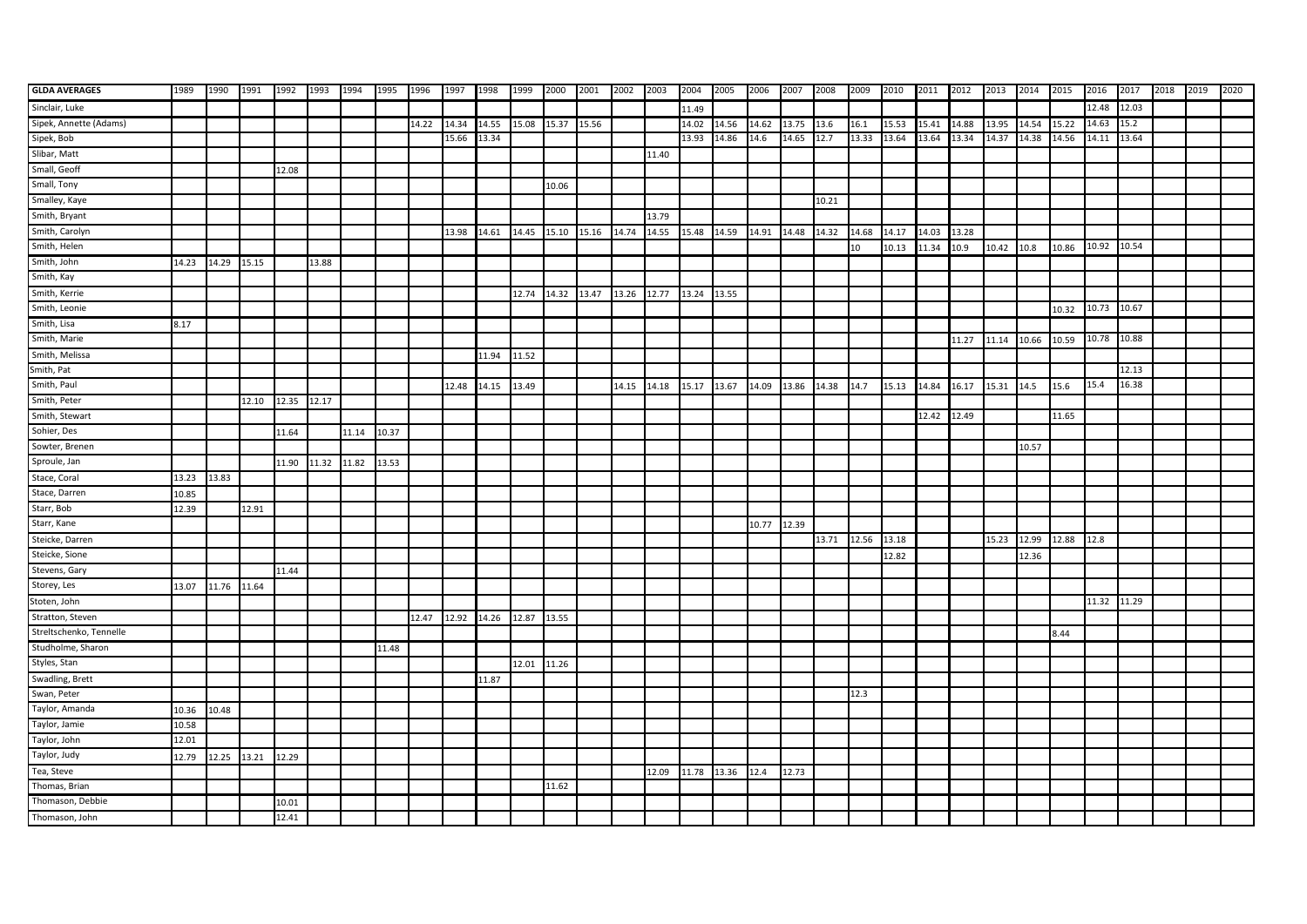| <b>GLDA AVERAGES</b>       | 1989  | 1990  | 1991  | 1992  | 1993  | 1994  | 1995  | 1996  | 1997  | 1998  | 1999        | 2000  | 2001  | 2002  | 2003  | 2004  | 2005  | 2006  | 2007        | 2008                   | 2009       | 2010  | 2011  | 2012  | 2013              | 2014  | 2015  | 2016  | 2017  | 2018 | 2019 | 2020 |
|----------------------------|-------|-------|-------|-------|-------|-------|-------|-------|-------|-------|-------------|-------|-------|-------|-------|-------|-------|-------|-------------|------------------------|------------|-------|-------|-------|-------------------|-------|-------|-------|-------|------|------|------|
| Thompson, Greg             |       |       |       |       |       |       |       |       |       |       |             |       |       | 11.89 | 12.51 | 11.81 | 11.96 |       |             |                        |            |       |       |       |                   |       |       |       |       |      |      |      |
| Thompson, Jim              |       |       |       |       |       |       |       |       |       |       |             |       |       |       |       |       |       |       |             |                        |            |       | 12.12 | 11.54 | 12.28 12.17 11.75 |       |       | 11.69 | 11.36 |      |      |      |
| Thompson, John             |       |       |       |       |       |       |       |       |       |       |             |       |       |       |       | 10.71 |       |       |             |                        |            |       |       |       |                   |       |       |       |       |      |      |      |
| Thompson, Karl             |       |       |       |       |       |       |       |       |       |       |             |       |       |       |       | 15.42 | 13.29 |       |             |                        |            |       | 13.21 | 12.92 | 13.48             |       | 13.75 | 12.05 | 13.86 |      |      |      |
| Thomson, Graham            | 14.70 | 15.73 | 14.44 | 13.80 | 13.68 | 13.71 | 13.49 |       | 13.11 | 11.18 | 13.19       | 13.79 | 13.43 | 13.29 | 12.84 | 12.58 | 13.21 | 13.14 | 11.72       |                        |            |       |       |       |                   |       |       |       |       |      |      |      |
| Thomson, Liz               | 9.60  | 9.29  | 10.51 | 10.52 | 10.72 | 11.17 | 10.46 |       |       |       | 10.48       | 11.29 | 10.95 | 10.89 | 9.77  | 11.46 | 10.95 | 12.15 |             |                        |            |       | 11.22 | 10.87 | 11.62             | 11.24 | 10.99 | 10.96 | 10.35 |      |      |      |
| <b>Threadgate Beau</b>     |       |       |       |       |       |       |       |       |       |       |             |       |       |       |       |       |       |       |             |                        |            |       |       | 11.78 | 13.35             | 11.47 | 12.34 |       |       |      |      |      |
| Threadgate, Ron            |       |       |       |       |       |       |       |       |       |       |             |       |       |       | 12.81 | 12.18 | 12.37 |       |             | 13.41                  |            |       |       | 11.98 | 11.63             |       | 11.34 |       |       |      |      |      |
| Timms, Craig               |       |       | 14.48 | 14.30 |       |       |       |       |       |       |             |       |       |       |       |       |       |       |             |                        |            |       |       |       |                   |       |       |       |       |      |      |      |
| Tisdell, Graham            |       |       |       |       |       |       |       |       |       |       |             |       |       |       |       |       |       |       |             |                        |            |       | 14.61 |       |                   |       |       |       |       |      |      |      |
| Tisdell, Robert            |       |       |       |       |       |       |       |       |       |       |             |       |       |       |       |       |       |       | 17.26       |                        |            |       |       |       |                   |       |       |       | 14.77 |      |      |      |
| Tolhurst, Craig            |       |       |       |       |       | 11.38 |       |       |       |       |             |       |       |       |       |       |       |       |             |                        |            |       |       |       |                   |       |       |       |       |      |      |      |
| Tolhurst, Steve            |       |       |       |       | 14.10 | 15.03 | 16.29 | 15.67 |       |       |             |       |       |       |       |       |       |       |             |                        |            |       |       |       |                   |       |       |       |       |      |      |      |
| Toms, Kylie                |       |       |       |       |       |       |       |       |       |       |             |       |       |       |       |       |       |       |             |                        |            |       |       |       | 9.89              | 8.47  | 8.5   |       |       |      |      |      |
| Tonge, Bill                | 11.44 | 10.92 | 12.00 |       |       |       |       |       |       |       |             |       |       |       |       |       |       |       |             |                        |            |       |       |       |                   |       |       |       |       |      |      |      |
| Trafford, Lisa             |       |       |       |       |       |       |       |       |       |       |             |       | 10.39 | 11.10 | 11.59 |       |       |       |             |                        |            |       |       |       |                   |       |       |       |       |      |      |      |
| Tronc, Maryanne (Monck)    |       |       |       |       |       |       |       |       |       |       |             |       | 11.92 | 12.27 | 13.11 | 12.73 | 12.72 | 14.17 | 12.97       | 14.3                   | 13.07      | 13.65 | 12.85 | 12.73 | 13.07             | 13    | 13.83 | 12.42 | 13.53 |      |      |      |
| Tronc, Rick                |       |       |       |       |       |       |       |       |       |       |             |       | 13.02 | 12.91 | 13.10 | 13.60 | 13.35 | 13.07 | 13.43       | 13.05                  | 13.13      | 15.11 | 15.34 | 15.65 | 15                | 14.18 | 14.67 | 13.54 | 14.47 |      |      |      |
| Trudgett, David            | 12.69 | 12.58 | 13.53 | 11.90 |       | 13.71 | 11.99 |       |       |       |             |       |       |       |       |       |       | 12.77 |             |                        |            |       |       |       |                   |       |       |       |       |      |      |      |
| Tucker, Kerry              |       |       |       |       |       | 11.17 | 11.04 | 11.30 | 11.08 |       |             |       |       |       |       |       |       |       |             |                        |            |       |       |       |                   |       |       |       |       |      |      |      |
| Tucker, Sue                |       |       |       |       |       | 12.31 | 12.62 |       | 13.72 |       |             |       |       |       |       |       |       |       |             |                        |            |       |       |       |                   |       |       |       |       |      |      |      |
| Tufnell, Carol             |       |       | 13.81 | 13.03 | 12.95 |       |       |       |       |       |             |       |       |       |       |       |       |       |             |                        |            |       |       |       |                   |       |       |       |       |      |      |      |
| Tufnell, Bill              | 15.92 |       | 16.14 | 15.55 |       | 18.01 |       |       |       |       |             |       |       |       |       |       |       |       |             |                        |            |       |       |       |                   |       |       |       |       |      |      |      |
| Tufnell, Diane             |       |       | 11.63 | 12.37 |       | 13.25 |       |       |       |       |             |       |       |       |       |       |       |       |             |                        |            |       |       |       |                   |       |       |       |       |      |      |      |
| Tufnell, Kevin             |       |       | 17.66 | 17.38 | 17.79 | 16.08 | 15.49 |       | 14.95 | 14.85 | 14.41 15.43 |       | 14.90 | 15.17 | 15.38 | 15.21 | 15.4  | 14.84 |             |                        |            |       |       |       |                   |       |       |       |       |      |      |      |
| Tufnell, Leissa (Jarvis)   |       |       | 10.34 | 10.59 | 10.88 | 11.05 | 11.42 | 11.29 | 10.87 | 11.59 |             |       |       |       |       |       |       |       |             |                        |            |       |       |       |                   |       |       |       |       |      |      |      |
| Tufnell, Paul              |       |       | 20.38 | 17.74 | 17.13 |       |       |       |       |       |             |       |       |       |       |       |       |       |             |                        |            |       |       |       |                   |       |       |       |       |      |      |      |
| Tufnell, Simone (Lakeman)  |       |       |       |       | 12.25 | 12.47 | 11.17 | 11.89 | 12.20 | 12.86 | 12.22       | 11.96 | 12.96 | 11.73 | 11.87 | 12.73 | 13.85 |       |             |                        |            |       |       |       |                   |       |       |       |       |      |      |      |
| Tull, lan                  |       |       | 11.83 |       |       |       |       |       |       |       |             |       |       |       |       |       |       |       |             |                        |            |       |       |       |                   |       |       |       |       |      |      |      |
| Urquhart, Adam             |       |       |       |       |       |       |       |       |       |       |             |       |       |       |       |       |       |       |             |                        |            |       |       |       |                   |       |       | 14.08 | 12.4  |      |      |      |
| Urquhart, Bill             |       |       |       |       |       |       |       |       |       |       |             |       |       |       |       |       |       |       |             |                        |            |       |       |       |                   |       |       |       | 13.75 |      |      |      |
| Urquhart, Garth            |       |       |       |       |       |       |       |       |       |       |             |       |       |       |       |       |       |       |             |                        |            | 10.94 | 12.58 |       |                   |       |       |       |       |      |      |      |
| Urquhart, Tiffany          |       |       |       |       |       |       |       |       |       |       |             |       |       |       |       |       |       |       |             |                        |            |       |       |       |                   |       | 10.51 | 9.9   | 9.71  |      |      |      |
| Vacopoulos, Costa          |       |       |       |       |       |       | 13.04 |       |       |       |             |       |       |       |       |       |       |       |             |                        |            |       |       |       |                   |       |       |       |       |      |      |      |
| Vanastin, Jenny            |       |       |       |       |       |       |       |       |       |       |             |       |       |       |       |       |       |       |             |                        |            |       |       |       |                   |       |       | 10.3  | 10.35 |      |      |      |
| Vanegdon Josh              |       |       |       |       |       |       |       |       |       |       |             |       |       |       |       |       |       |       |             |                        |            |       |       | 14.36 |                   |       |       |       |       |      |      |      |
| Vinnard, Ian               |       |       |       |       |       |       |       |       |       |       | 12.87       | 12.29 | 12.34 | 12.96 | 12.62 | 12.23 | 12.14 | 12.33 | 12.59 11.59 |                        | 12.52 12.2 |       | 11.96 | 12.47 | 11.82 11.55       |       | 11.39 | 11.52 | 12.18 |      |      |      |
| Vinnard, Kirstie (McClean) |       |       |       |       |       |       |       |       |       |       |             | 11.97 | 10.63 | 11.26 | 10.99 | 12.70 | 11.38 | 10.75 |             |                        |            |       |       |       |                   |       |       |       |       |      |      |      |
| Wackett, Cory              |       |       |       |       |       | 11.96 |       |       |       |       |             |       |       |       |       |       |       |       |             |                        |            |       |       |       |                   |       |       |       |       |      |      |      |
| Waldron, Linda             |       |       |       |       |       | 11.84 | 11.84 |       | 11.16 |       |             |       |       |       |       |       |       |       |             |                        |            |       |       |       |                   |       |       |       |       |      |      |      |
| Walker, Jack               |       | 16.54 |       | 16.90 | 16.85 |       | 15.41 | 16.06 |       |       | 14.54       | 15.36 | 14.96 |       | 14.90 | 15.72 | 13.65 |       |             |                        |            |       |       |       |                   |       |       |       |       |      |      |      |
| Wallace, Amanda            |       |       |       |       |       |       |       |       |       |       |             |       | 11.21 | 9.95  |       |       |       |       |             |                        |            |       |       |       |                   |       |       |       |       |      |      |      |
| Wallace, Denise            |       |       |       |       |       | 13.00 | 13.30 | 14.20 | 14.28 | 14.84 | 13.16       | 14.08 | 14.35 | 14.50 |       |       |       |       |             |                        |            |       |       |       |                   |       |       |       |       |      |      |      |
| Wallace, Neville           |       |       |       |       |       | 13.02 | 2.44  |       | 12.45 | 13.29 | 4.26        | 14.24 | 13.91 | 12.33 |       |       |       |       |             |                        |            |       |       |       |                   |       |       |       |       |      |      |      |
| Walsh, Rob                 |       |       |       |       |       |       |       |       | 15.35 | 15.93 | 15.21       | 16.66 | 16.88 | 15.74 | 15.10 | 16.82 | 15.56 | 15.9  |             | 15.68 15.16 15.28 16.6 |            |       | 15.56 | 15.84 |                   | 13.8  | 14.57 |       | 14.29 |      |      |      |
| Ward, Jeff                 |       |       |       |       |       |       |       |       |       |       | 14.73       |       |       |       |       |       |       |       |             |                        |            |       |       |       |                   |       |       |       |       |      |      |      |
| Ward, Michael              |       |       |       |       |       |       |       |       |       |       |             |       |       |       |       |       | 13.79 | 16.14 |             |                        |            |       |       |       |                   |       |       |       |       |      |      |      |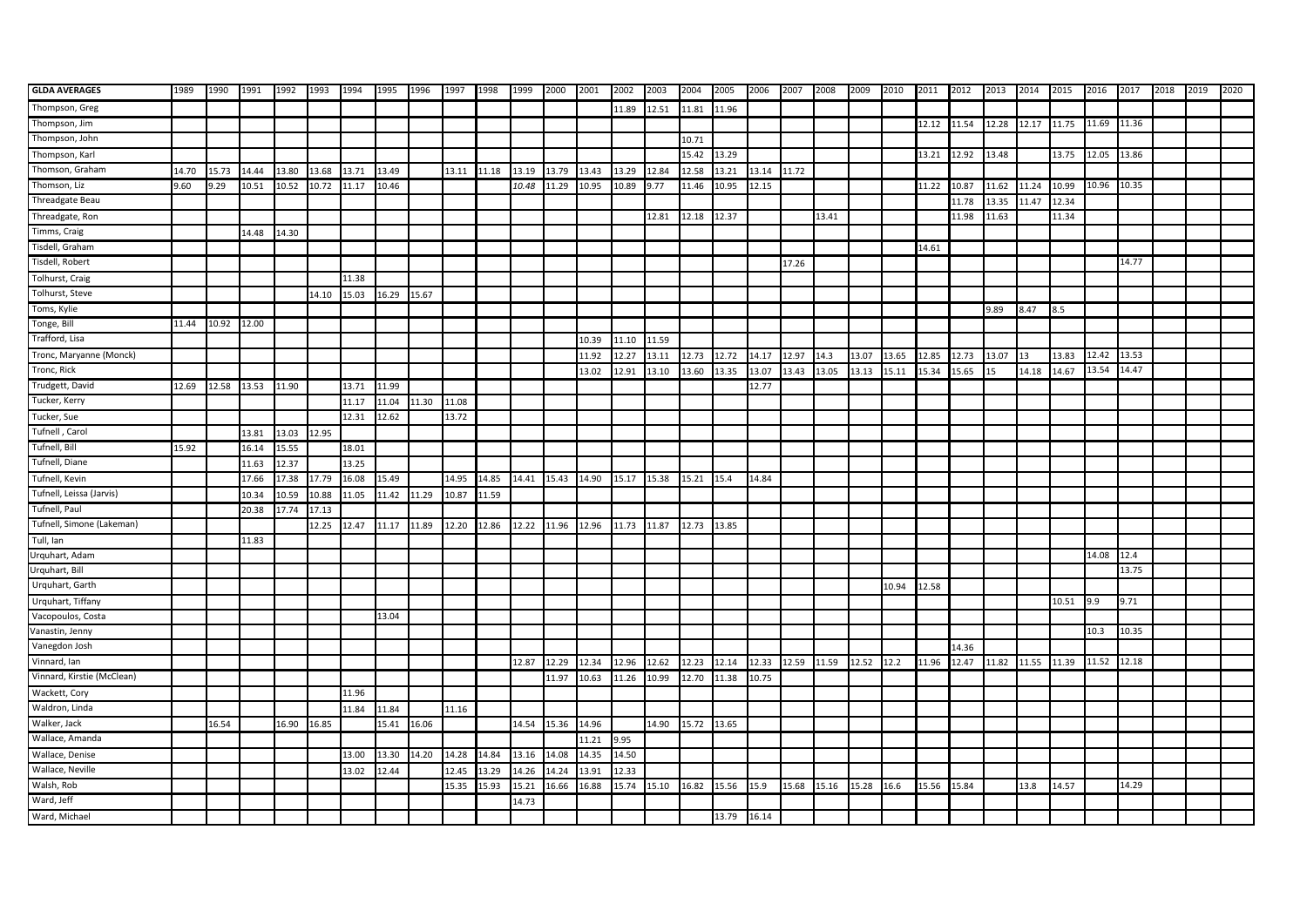| <b>GLDA AVERAGES</b> | 1989  | 1990  | 1991                    | 1992  | 1993              | 1994  | 1995  | 1996  | 1997        | 1998  | 1999  | 2000  | 2001  | 2002  | 2003  | 2004  | 2005  | 2006  | 2007  | 2008  | 2009        | 2010  | 2011  | 2012  | 2013       | 2014        | 2015  | 2016        | 2017  | 2018 | 2019 | 2020 |
|----------------------|-------|-------|-------------------------|-------|-------------------|-------|-------|-------|-------------|-------|-------|-------|-------|-------|-------|-------|-------|-------|-------|-------|-------------|-------|-------|-------|------------|-------------|-------|-------------|-------|------|------|------|
| Warwick, Brian       |       |       |                         |       |                   |       |       |       |             |       |       |       |       |       |       | 12.00 | 16.11 | 117   | 16.19 | 16.35 | 15.22 16.23 |       | 15.81 | 16.3  | 15.15      | 15.62 16.63 |       | 16.48       | 15.75 |      |      |      |
| Waters, Russell      |       |       |                         |       |                   |       |       |       |             |       |       |       |       |       |       |       |       |       |       |       |             |       |       |       | 10.97      |             |       |             |       |      |      |      |
| Watt, Peter          |       |       |                         |       |                   |       |       |       |             |       |       |       |       |       | 9.75  |       |       |       |       |       |             |       |       |       |            |             |       |             |       |      |      |      |
| Watts, Dennis        |       |       |                         |       |                   |       |       |       |             |       |       |       | 10.99 | 12.09 | 12.46 | 12.49 | 12.56 | 12.65 | 12.28 | 12.37 | 12.49       | 12.14 | 12.28 | 12.68 | 11.96 10.8 |             | 11.88 | 11.87       | 10.97 |      |      |      |
| Watts, Jason         | 10.72 | 11.51 |                         |       |                   |       |       |       |             |       |       |       |       |       |       |       |       |       |       |       |             |       |       |       |            |             |       |             |       |      |      |      |
| Watts, Nell          |       |       |                         |       |                   |       |       |       |             |       |       |       | 12.03 | 13.82 | 14.97 | 14.31 | 14.25 | 13.81 | 13.71 | 15.65 | 14.58       | 14.83 | 13.44 | 13.5  | 13.03      | 12.91       | 12.85 | 12.01       | 13.36 |      |      |      |
| Webb, Marj           |       |       |                         |       |                   |       |       |       |             |       |       |       |       |       |       |       |       |       |       |       | 12.09       |       |       |       |            |             |       |             |       |      |      |      |
| Webster, Andrew      |       |       |                         |       |                   |       |       |       |             |       |       |       |       |       |       |       |       |       | 10.67 |       |             |       |       |       |            |             |       |             |       |      |      |      |
| Weiley, Ann          |       |       |                         |       |                   |       |       |       |             |       |       |       |       |       |       |       | 13.82 | 15.04 | 15.48 | 14.73 | 14.91       | 15.39 | 14.67 | 14.98 | 14.3       | 13.5        | 14.22 | 14.42       | 14.89 |      |      |      |
| Weiley, Callum       |       |       |                         |       |                   |       |       |       |             |       |       |       |       |       |       |       |       |       |       |       |             |       |       |       |            |             | 12.94 |             |       |      |      |      |
| Weiley, Janna        |       |       |                         |       |                   |       |       |       |             |       |       |       |       |       |       |       |       |       |       |       |             |       |       | 12.7  | 12.36      | 12.9        | 14    | 13.68       |       |      |      |      |
| Weiley, Ken          |       |       |                         |       |                   |       |       |       |             |       |       |       |       |       |       |       |       |       |       |       |             |       |       | 11.16 | 11.59      | 12.18       | 13.09 | 11.76 12.17 |       |      |      |      |
| Weiley, Leanne       |       |       |                         |       |                   |       |       |       |             |       |       |       |       |       |       |       |       |       |       |       |             |       |       |       |            | 10.05       | 10.46 |             |       |      |      |      |
| Weiley, Rowan        |       |       |                         |       |                   |       |       |       |             |       |       |       |       |       |       |       |       |       |       |       |             |       |       | 15.43 | 6.59       | 17.34       | 15.81 | 16.68       |       |      |      |      |
| Weiley, Tai          |       |       |                         |       |                   |       |       |       |             |       |       |       |       |       |       |       |       |       |       |       |             | 16.29 | 14.67 | 14.63 | 14.86      | 15.57       | 15.39 | 16.86       | 16.68 |      |      |      |
| Weller, Peter        |       |       |                         | 12.27 |                   |       |       |       |             |       |       |       |       |       |       |       |       |       |       |       |             |       |       |       |            |             |       |             |       |      |      |      |
| West, Dave           |       |       |                         |       |                   |       |       |       |             |       |       |       |       |       |       |       |       |       | 12.67 |       |             |       |       |       |            |             |       |             |       |      |      |      |
| West, Robert         |       |       |                         |       |                   |       |       |       |             |       |       |       |       |       |       |       |       | 15.28 |       |       |             |       |       |       |            |             |       |             |       |      |      |      |
| West, Teresa         |       |       |                         |       |                   |       |       |       |             |       |       |       |       |       |       |       |       | 11.39 |       |       |             |       |       |       |            |             |       |             |       |      |      |      |
| White, Peter         |       |       |                         |       |                   |       |       |       |             |       |       |       | 11.34 | 14.87 | 14.49 | 15.08 | 14.09 | 14.84 |       |       |             |       |       |       |            |             |       |             |       |      |      |      |
| Whiteman, Paul       | 11.00 |       |                         |       |                   |       |       |       |             |       |       |       |       |       |       |       |       |       |       |       |             |       |       |       |            |             |       |             |       |      |      |      |
| Whiting, Barbara     |       |       |                         |       |                   |       |       |       |             |       |       |       |       |       |       |       |       |       |       |       |             |       |       |       | 9.68       |             |       |             |       |      |      |      |
| Whittaker, Jim       | 11.93 |       |                         |       |                   |       |       |       |             |       |       |       |       |       |       |       |       |       |       |       |             |       |       |       |            |             |       |             |       |      |      |      |
| Whitton, Doug        |       |       | 12.98                   |       |                   |       |       |       |             |       |       |       |       |       |       |       |       |       |       |       |             |       |       |       |            |             |       |             |       |      |      |      |
| Wickenden, Rose      | 11.32 | 11.94 | 12.16 11.77 11.34 12.53 |       |                   |       | 11.02 |       |             |       |       |       |       |       |       |       |       |       |       |       |             |       |       |       |            |             |       |             |       |      |      |      |
| Wielsby Sylvia       |       |       |                         |       |                   |       |       |       |             |       |       |       |       |       |       |       |       |       |       |       |             |       |       | 11.78 | 11.47      | 10.21       | 10.11 | 10.31       | 10.18 |      |      |      |
| Wilkes, Clive        |       |       |                         |       |                   | 15.65 | 14.94 | 15.97 | 15.75 15.89 |       | 15.42 | 16.12 |       | 14.56 |       |       |       |       |       |       |             |       |       |       |            |             |       |             |       |      |      |      |
| Wilkes, Ed           |       |       |                         |       |                   |       |       |       |             |       |       |       |       |       |       |       |       |       | 10.94 |       |             |       |       |       |            |             |       |             |       |      |      |      |
| Wilkes, Max          |       |       |                         |       |                   |       |       |       |             |       | 12.09 | 11.45 | 15.57 |       |       |       |       |       |       |       |             |       |       |       |            |             |       |             |       |      |      |      |
| Wilkes, Mel          |       |       |                         |       |                   |       |       |       |             |       |       |       |       |       |       |       |       |       | 12.07 |       |             |       |       |       |            |             |       |             |       |      |      |      |
| Wilkes, Michelle     |       |       |                         |       |                   |       | 10.54 | 12.06 | 12.62       | 11.88 | 12.63 | 11.87 | 11.04 | 10.66 |       |       |       |       |       |       |             |       |       |       |            |             |       |             |       |      |      |      |
| Williams, John       |       |       |                         |       |                   |       |       |       |             |       |       |       |       |       |       |       |       |       |       |       |             |       |       |       |            |             | 10.61 |             |       |      |      |      |
| Wilson, Daniel       |       |       |                         |       |                   |       |       |       |             |       | 11.30 | 12.16 | 12.50 | 13.90 | 13.38 | 13.19 |       |       |       |       |             |       |       |       |            |             |       |             |       |      |      |      |
| Wilson, Jan          |       |       |                         |       |                   |       | 10.47 | 11.50 |             |       |       |       |       |       |       |       |       |       |       |       |             |       |       |       |            |             |       |             |       |      |      |      |
| Wilson, Jeff         |       |       |                         |       |                   |       | 11.61 |       |             |       |       |       |       |       |       |       |       |       |       |       |             |       |       |       |            |             |       |             |       |      |      |      |
| Wilson, Julie        | 11.57 | 12.66 | 12.60                   |       | 12.94 12.56 12.28 |       | 11.28 |       |             |       |       |       |       |       |       |       |       |       |       |       |             |       |       |       |            |             |       |             |       |      |      |      |
| Wilson, Lynette      |       | 12.03 | 12.06                   |       |                   |       |       |       |             |       |       |       |       |       |       |       |       |       |       |       |             |       |       |       |            |             |       |             |       |      |      |      |
| Wilson, Meagan       |       |       |                         |       |                   |       |       |       |             |       |       |       |       |       |       |       |       |       |       |       |             |       |       |       |            |             | 10.15 |             |       |      |      |      |
| Wilson, Sandi        |       |       |                         |       |                   |       |       |       |             |       |       |       |       |       |       |       |       |       |       |       |             |       |       |       | 11.3       | 10.66       | 11.17 | 10.88       |       |      |      |      |
| Wilson, Ted          |       |       |                         |       |                   |       | 11.37 |       |             |       |       |       |       |       |       |       |       |       |       |       |             |       |       |       |            |             |       |             |       |      |      |      |
| Wilson, Thelma       |       |       | 11.69                   |       | 12.19 12.05 13.18 |       |       | 13.28 | 11.38       |       | 11.20 | 10.27 | 11.27 | 11.76 | 10.66 |       |       |       |       |       |             |       |       |       |            |             |       |             |       |      |      |      |
| Winter, Wayne        |       |       | 11.55                   |       |                   |       |       |       |             |       |       |       |       |       |       |       |       |       |       |       |             |       |       |       |            |             |       |             |       |      |      |      |
| Wisemantel, Liz      |       |       |                         |       |                   | 10.93 | 10.80 | 12.06 | 10.73       |       |       |       |       |       |       |       |       |       |       |       |             |       |       |       |            |             |       |             |       |      |      |      |
| Withers, Rob         |       |       |                         |       |                   |       |       |       |             |       |       |       |       |       |       |       |       |       |       |       |             |       |       |       |            |             |       | 13.24       | 13.85 |      |      |      |
| Wood, Donna          |       |       |                         | 13.56 |                   |       |       |       |             |       |       |       |       |       |       |       |       |       |       |       |             |       |       |       |            |             |       |             |       |      |      |      |
| Woodland, Jeff       |       |       |                         |       |                   |       |       |       |             |       |       |       |       |       | 11.59 | 13.04 |       |       |       |       |             |       |       |       |            |             |       |             |       |      |      |      |
| Woods, Rod           |       |       |                         |       |                   |       |       |       |             |       |       |       |       | 11.86 |       |       |       |       |       |       |             |       |       |       |            |             |       |             |       |      |      |      |
|                      |       |       |                         |       |                   |       |       |       |             |       |       |       |       |       |       |       |       |       |       |       |             |       |       |       |            |             |       |             |       |      |      |      |